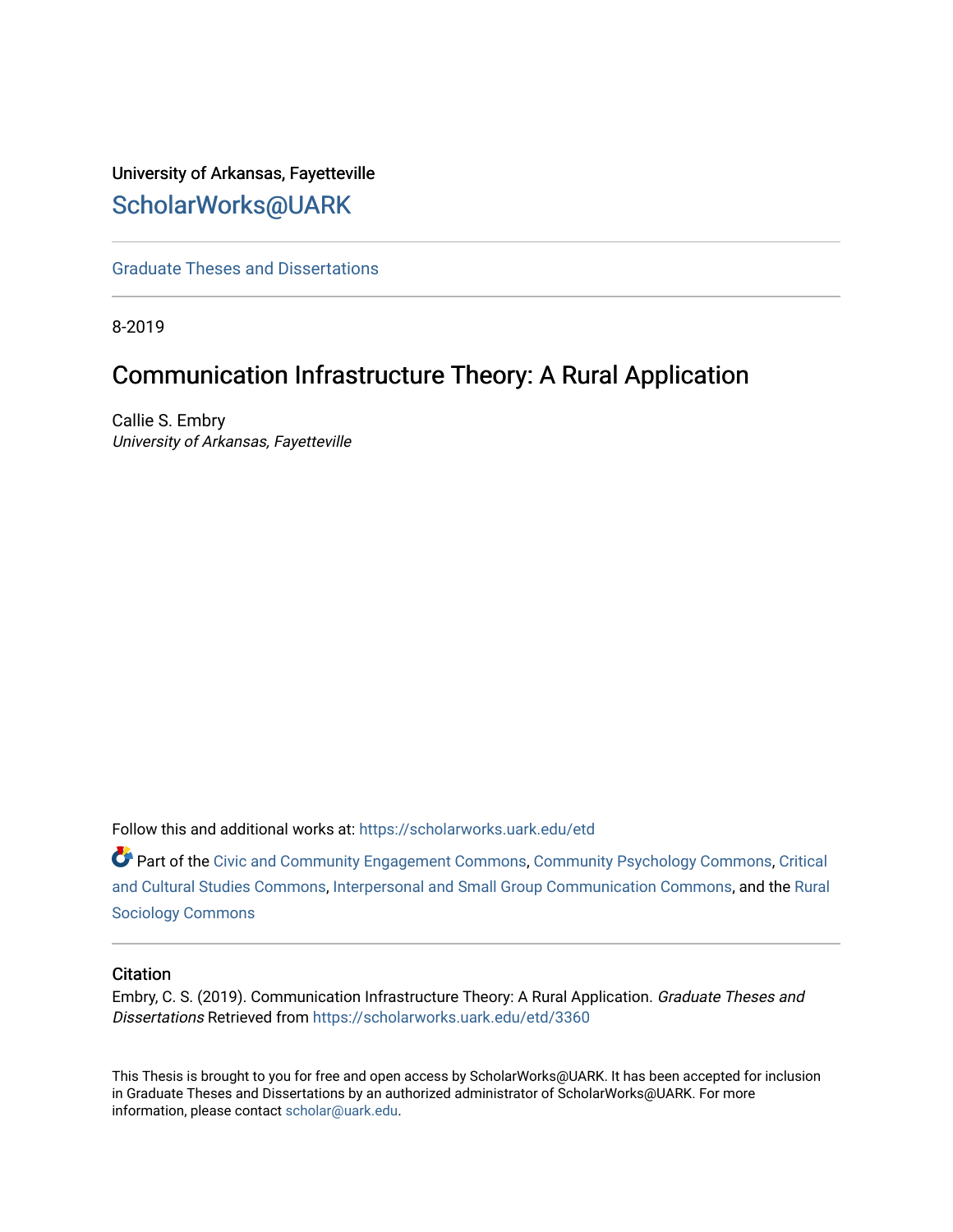Communication Infrastructure Theory: A Rural Application

A thesis submitted in partial fulfillment of the requirements for the degree of Master of Arts in Communication

by

# Callie S. Embry University of Arizona Bachelor of Science in Business Administration, 1989

# August 2019 University of Arkansas

This thesis is approved for recommendation to the Graduate Council.

Matthew L. Spialek, Ph.D. Thesis Advisor

Myria W. Allen, Ph.D. Committee Member

Patricia Amason, Ph.D. Committee Member

 $\mathcal{L}=\mathcal{L}=\mathcal{L}=\mathcal{L}=\mathcal{L}=\mathcal{L}=\mathcal{L}=\mathcal{L}=\mathcal{L}=\mathcal{L}=\mathcal{L}=\mathcal{L}=\mathcal{L}=\mathcal{L}=\mathcal{L}=\mathcal{L}=\mathcal{L}=\mathcal{L}=\mathcal{L}=\mathcal{L}=\mathcal{L}=\mathcal{L}=\mathcal{L}=\mathcal{L}=\mathcal{L}=\mathcal{L}=\mathcal{L}=\mathcal{L}=\mathcal{L}=\mathcal{L}=\mathcal{L}=\mathcal{L}=\mathcal{L}=\mathcal{L}=\mathcal{L}=\mathcal{L}=\mathcal{$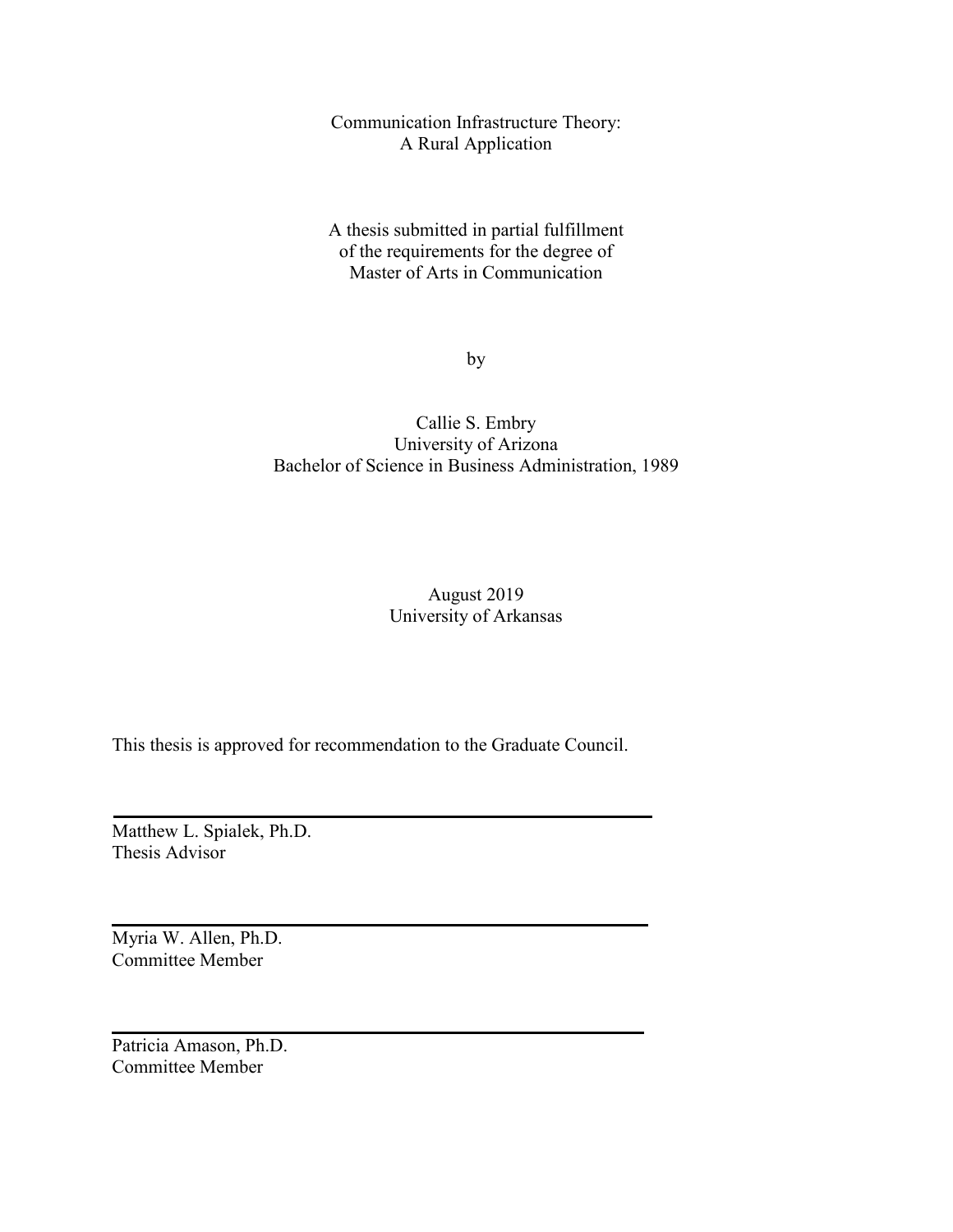# **Abstract**

 The health of a community's communication infrastructure influences their efficacy and efficiency in dealing with societal problems. The majority of previous communication infrastructure research has focused on multicultural urban centers. This study looks at the communication infrastructure of one rural Arkansas town, specifically looking for the places residents report as communication assets and the subjects discussed within the storytelling network. I used a combination of communication asset mapping and semi-structured interviews to identify the physical locations within the community where residents regularly converse with one another. The interviews along with observations also provided insight into the subject matter that residents prioritize when conversing in public. I found that the overwhelming majority of public locations, whether public spaces or private businesses, were considered comfort zones by respondents. I also discovered that residents prefer to talk about micro-level subjects such as family, relationships, and well-being and avoid meso- and macro-level topics that could be considered controversial, such as local or national politics, except when the issue brought up for discussion impacted the community's youth.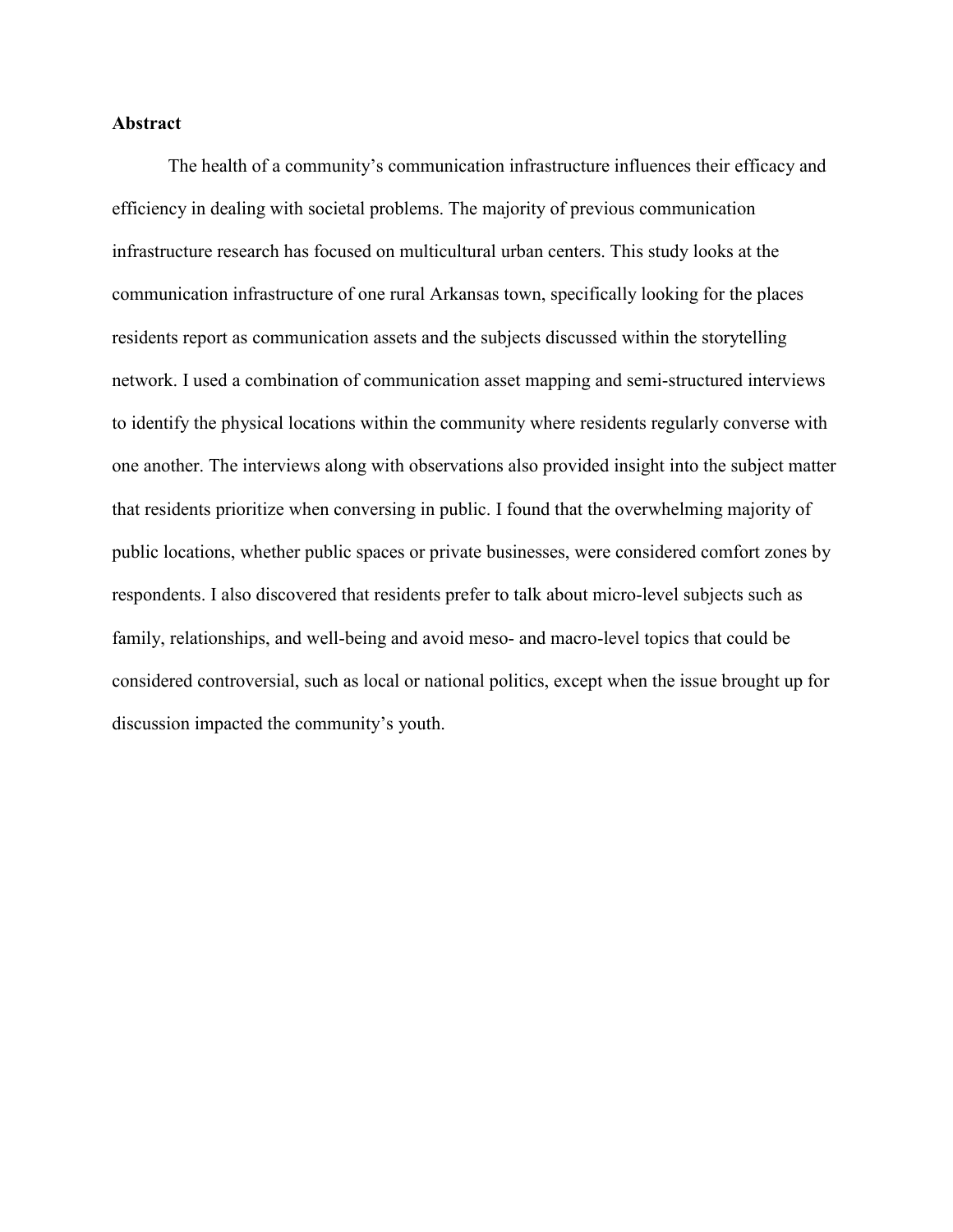# **Acknowledgements**

 First, I would like to thank Dr. Matthew Spialek, my advisor and mentor. Your guidance, expertise, encouragement, and support have meant the world to me. (Did you notice I used an Oxford comma?) Not only have you been a wonderful advisor but also a great teacher. I feel incredibly lucky to be your first official advisee. Your passion is evident in your research and your teaching style. Thank you for sharing that passion with me and the many other students who have been fortunate enough to take your classes. I truly appreciate all the hard work, support, and patience that you so freely provided while guiding me in this process.

 I would also like to thank the rest of my committee. Dr. Allen and Dr. Amason, thank you for your encouragement and your insight. You have made me a better researcher and a better writer.

 Dr. Ryan Neville-Shephard, thank you for your passion and your enthusiasm. I can honestly say that I have never had another teacher like you. I always looked forward to attending your classes. Your encouragement to publish and present pushed me in ways I had never imagined possible.

 Finally, thank you to my husband and children. Thank you for putting up with my long nights and grumpy Saturdays. Thank you for encouraging me and supporting me when I didn't think I could do it. Know that this is only possible because of you. It is never too late to follow your dreams.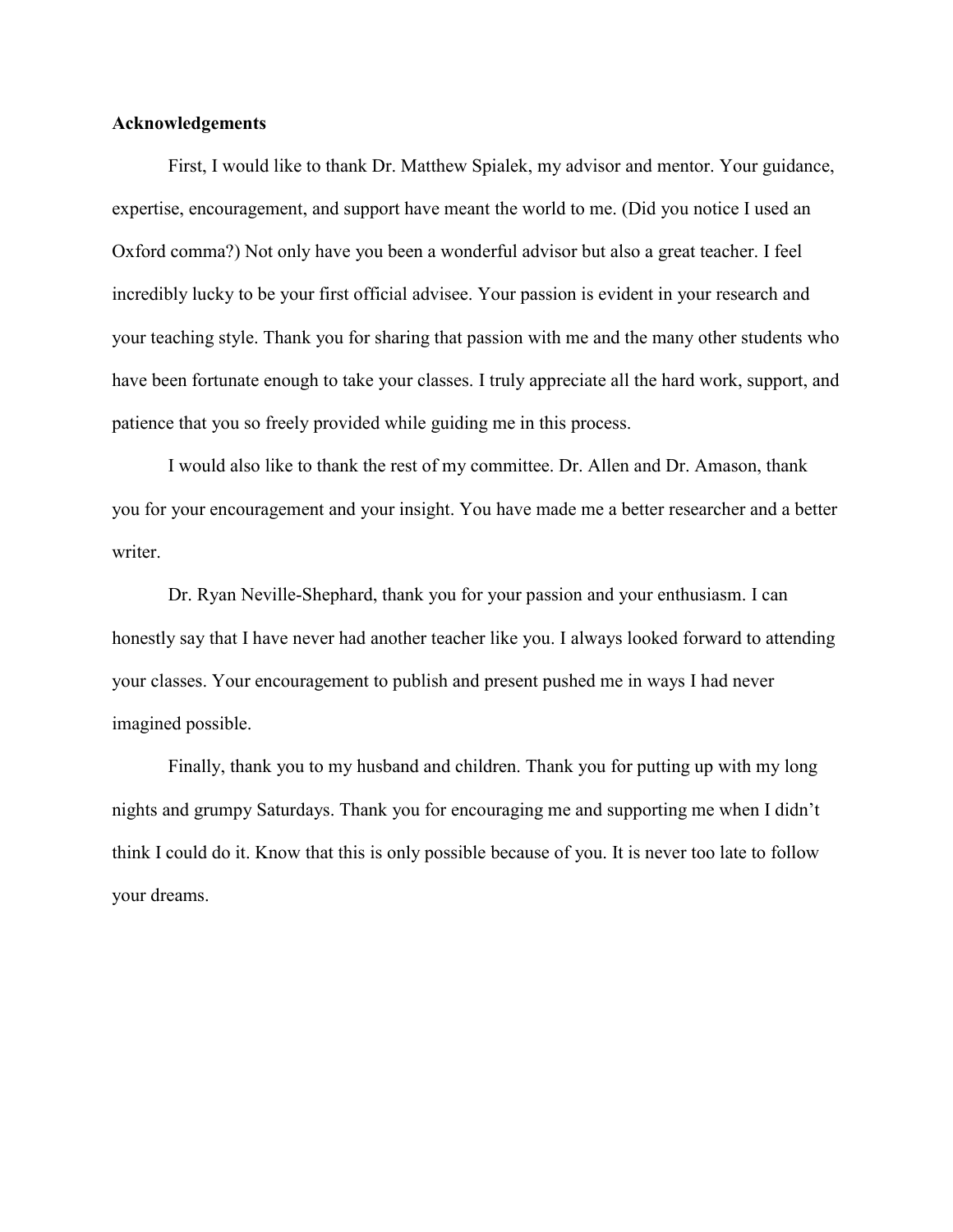# **Table of Contents**

| Chapter 1: Introduction            |    |
|------------------------------------|----|
| Chapter 2: Literature Review       | 4  |
| <b>Chapter 3: Research Methods</b> | 14 |
| Chapter 4: Findings                | 21 |
| Chapter 5: Discussion              | 43 |
| References                         | 56 |
| Appendices                         | 60 |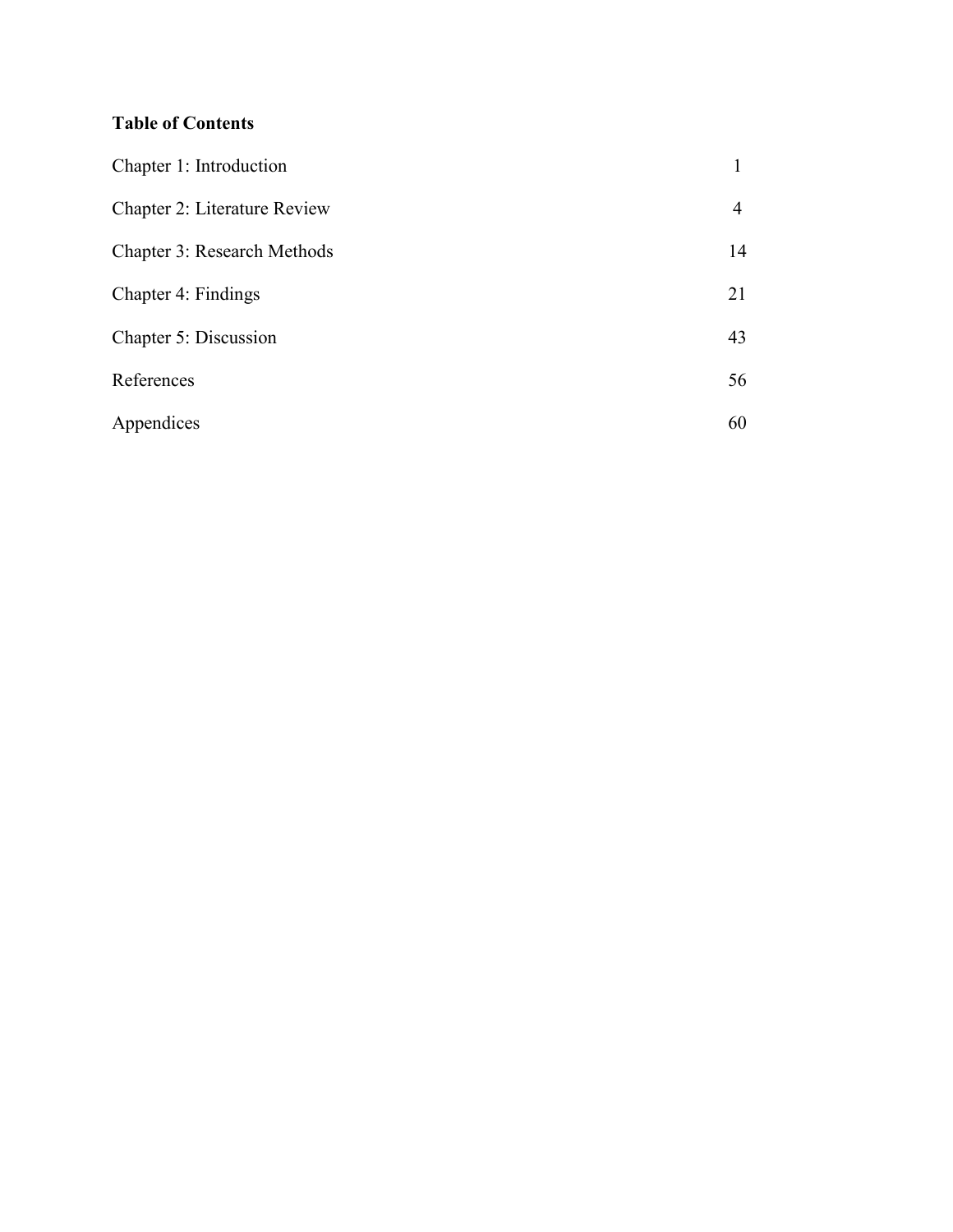#### **Chapter 1**

#### **Introduction**

 Much of the current scholarship surrounding communication infrastructure theory has emphasized the impact of communication infrastructure on things like the normative influence that urban neighborhoods have on health care (Zhao Martin, Murphy, Ball-Rokeach, Frank & Moran, 2018), engaging community members in the regentrification of their neighborhood (Villanueva, Gonzalez, Son, Moreno, Liu & Ball-Rokeach, 2017) and the effects of communication networks on minority health behaviors in urban communities (Wilkin, Katz, Ball-Rokeach & Hether, 2015), which has left a gap in empirical research with regard to communication infrastructure theory as it relates to smaller, rural communities. These days more than 90 percent of the U. S. population lives in urban and suburban neighborhoods (Wuthnow, 2014) so it is no surprise that researchers focus on this segment of the population.

 However, there was a time when only 20 percent of the population lived in cities and nearly everyone had to devote their time to agricultural pursuits (Wuthnow, 2014). The declining population of rural areas means declining resources in those areas. A declining population reduces the labor force, which in turn negatively affects economic activity. It lessens a rural community's political power, decreasing representation at both the state and federal level (The Character of Rural America, 2011). A declining tax base also means fewer financial resources available to support public utilities like water and electricity, public services like fire and police protection and public education.

 Communication is essential in addressing the resource disparities in rural communities. Rural citizens must create, access and exchange information via their communication networks in order to work together to improve their communities and maintain their current way of life. Ultimately, healthy communication networks are necessary for maintaining social and economic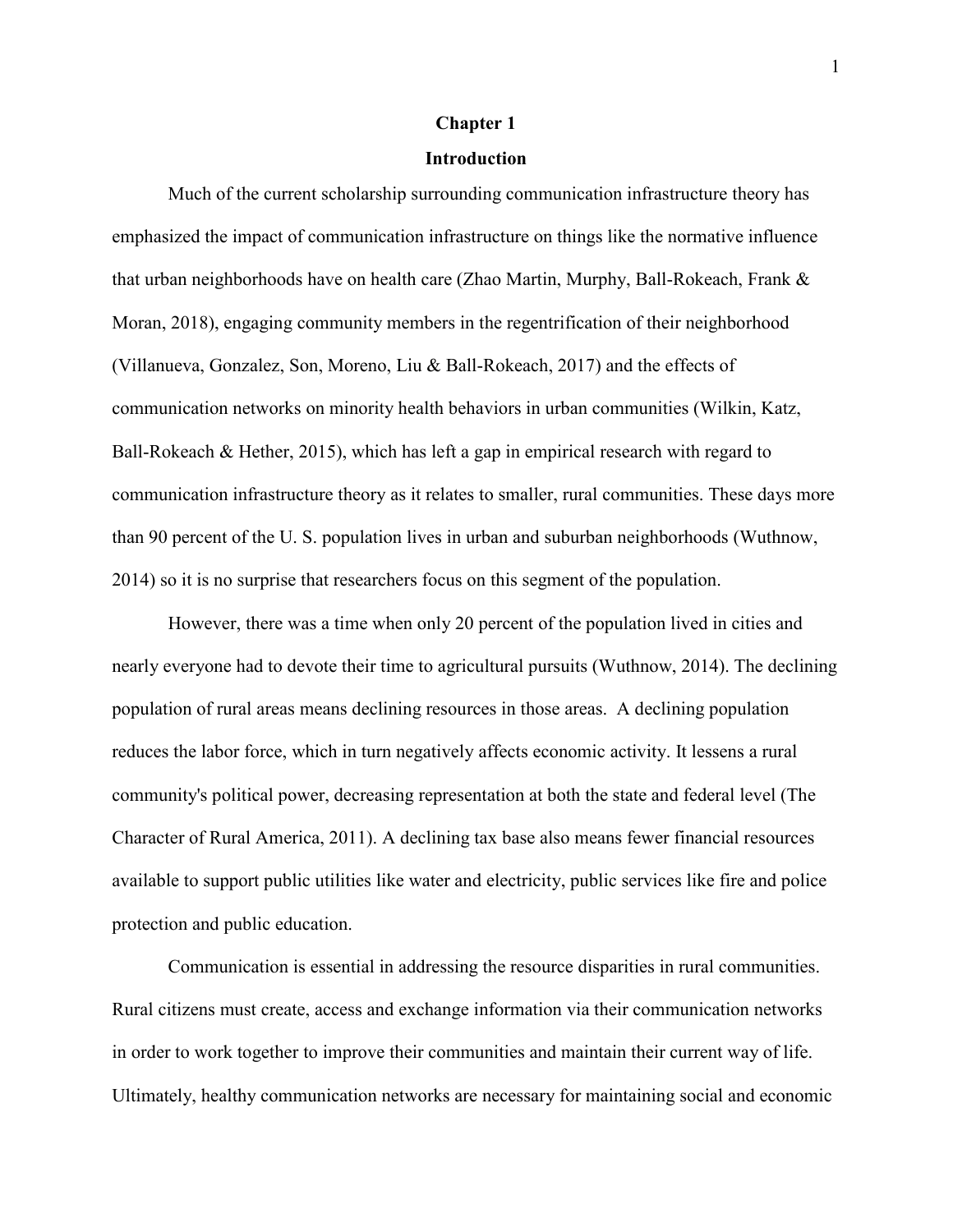stability, and community organizers have often mapped communication networks as a first step in developing programs and interventions to assist communities. Much like asset mapping, which identifies a community's strengths, skills and under-utilized resources in order to build community capacity (Robinson, 2003); mapping communication networks identifies those locations in a community that are critical to information dissemination and those individuals or groups of individuals who frequent those locations. The geographic locations that are identified in the mapping process are called communication assets.

 Communication infrastructure theory addresses these communication networks that are made up of interpersonal, organizational and mediated connections and asserts that through these connections communities and community members can build upon their knowledge base in order to achieve their goals (Ball-Rokeach, Kim & Matei, 2001). Understanding these communication networks has been useful in many ways; building belonging in racially diverse environments (Ball-Rokeach, et al., 2001), improving the dissemination of health care information (Villanueva, Broad, Gonzalez, Ball-Rokeach & Murphy, 2016), increasing disaster preparedness (Kim & Kang, 2010); fostering community resilience perceptions (Spialek & Houston, 2018), and improving civic engagement (Kim, Jung & Ball-Rokeach, 2006). With the exception of a few studies (see Spialek & Houston, 2018) most of this research has been done in urban (Los Angeles) communities.

In each of the aforementioned studies, communication infrastructure played a vital role in enabling underserved and underrepresented urban communities to increase their developmental capacity. Inner city neighborhoods that have historically dealt with poverty, homelessness, high crime rates, and many other social issues that tend to follow marginalized populations have benefited from understanding and utilizing their communication networks. However, this theory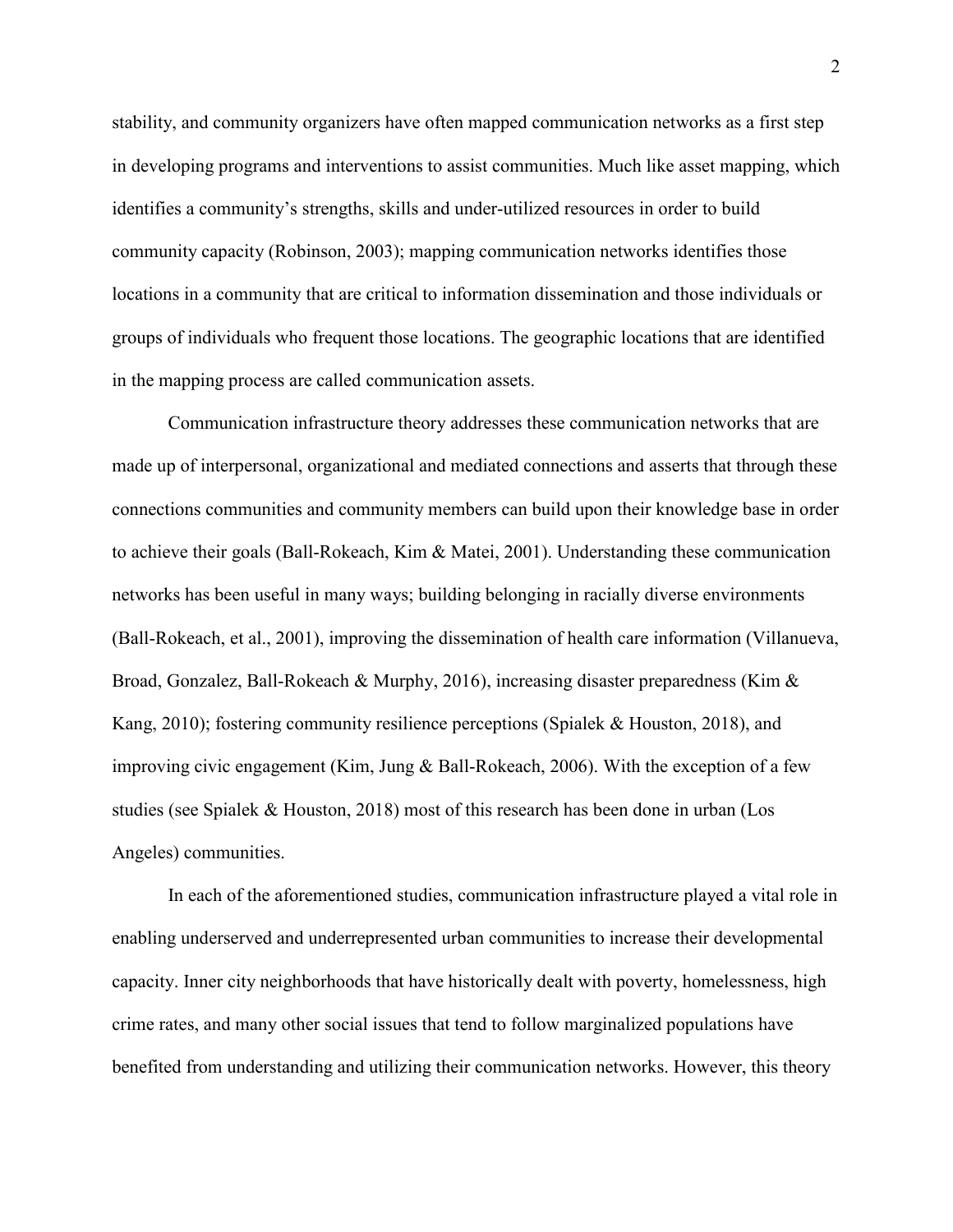has not been tested in a rural environment, which, when compared with urban neighborhoods looks different in a physical sense as well as in a demographic sense. Kim, Jung and Ball-Rokeach (2006) studied Anglo, African American, Latino, and Asian neighborhoods where neighbors shared walls and met each other in the streets outside their residences. Rural neighborhoods, conversely, look much more homogenous and can consist of 'neighbors' who live miles apart as opposed to next door. The sociocultural geography of a community is a critical factor that constrains or facilitates neighborhood storytelling (Kim, Jung & Ball-Rokeach, 2006). Therefore, storytelling networks in rural areas may look very different than they do in urban neighborhoods due to the differences in sociocultural geography. Rural communities have their own set of social issues and geographical barriers; like lack of transportation, isolation, persistent poverty, and reduced access to health care; that may slow down or even impede communicative efforts intended to build and improve communities (Johnston, 2017; Wuthnow, 2014). This thesis will extend communication infrastructure theory by using communication asset mapping, observations and semi-structured interviews to analyze the communication infrastructure of one rural community in Northwest Arkansas, Huntsville.

 I will begin my analysis of existing research with a discussion of communication asset mapping and its usefulness in understanding a community's storytelling network, a vital component of any communication infrastructure. Then I will address communication infrastructure theory. Finally, I will conclude by defining characteristics specific to rural communities that differentiate them from the urban communities focused on in previous studies.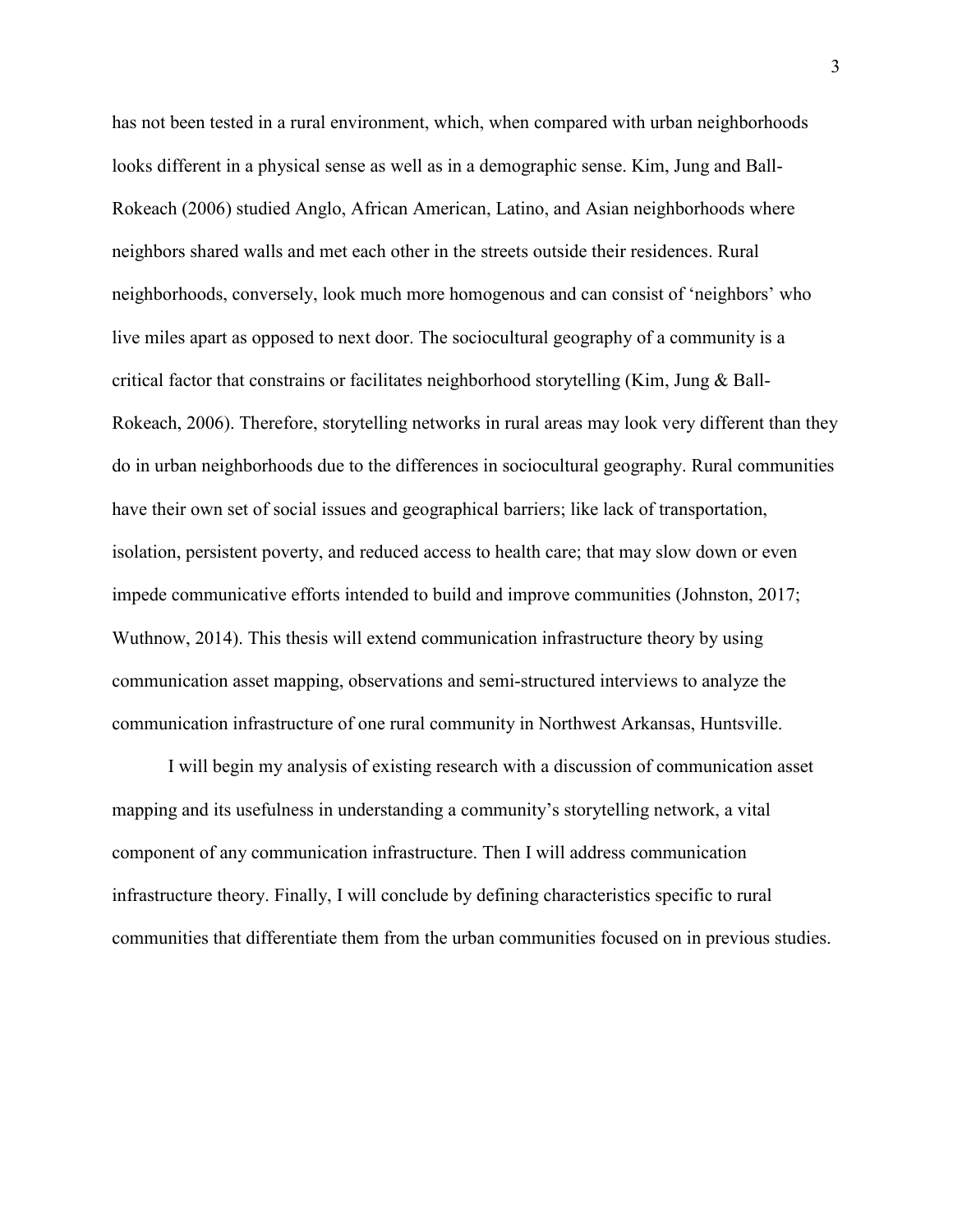#### **Chapter 2**

# **Review of Literature**

# **Communication Asset Mapping**

 To better and more effectively compete in today's economy communities need to highlight and accentuate their distinct attributes (Brennan, Bridger  $\&$  Alter; 2013). But before they can highlight those attributes, they must first gain an understanding of what those assets, capacities and abilities are. Individuals and organizations in even the poorest communities represent resources that can be used to the community's benefit (McKnight, 1998). This is not to suggest that poor communities can affect change solely using their own resources, they may still need outside help, however it is imperative that they have local control and investment in the process if it is to be successful (McKnight, 1998). Asset mapping identifies and records the abilities, capabilities and capacities, possessed by a community and individual community members; which can then be utilized by local government agencies and not for profits to increase a community's economic and cultural capacity (Brennan, Bridger & Alter; 2013). The process focuses on the positive, helping communities to uncover hidden strengths, skills and underutilized resources to maximize its potential (Robinson, 2003).

 Assets could include individuals and their specific skill sets, community characteristics, associations, institutions, businesses and natural or physical resources. Although asset mapping does not build capacity it does increase the available capacity of the community (Robinson, 2003). Asset mapping can be used to target specific problems or concerns in a community as well. Youth could be asked to map assets available for teens. Not only would this give a more representative view of the assets available for teens, but it would also cultivate a more positive perception of what the community had to offer (Nam, 2014). Identifying the communication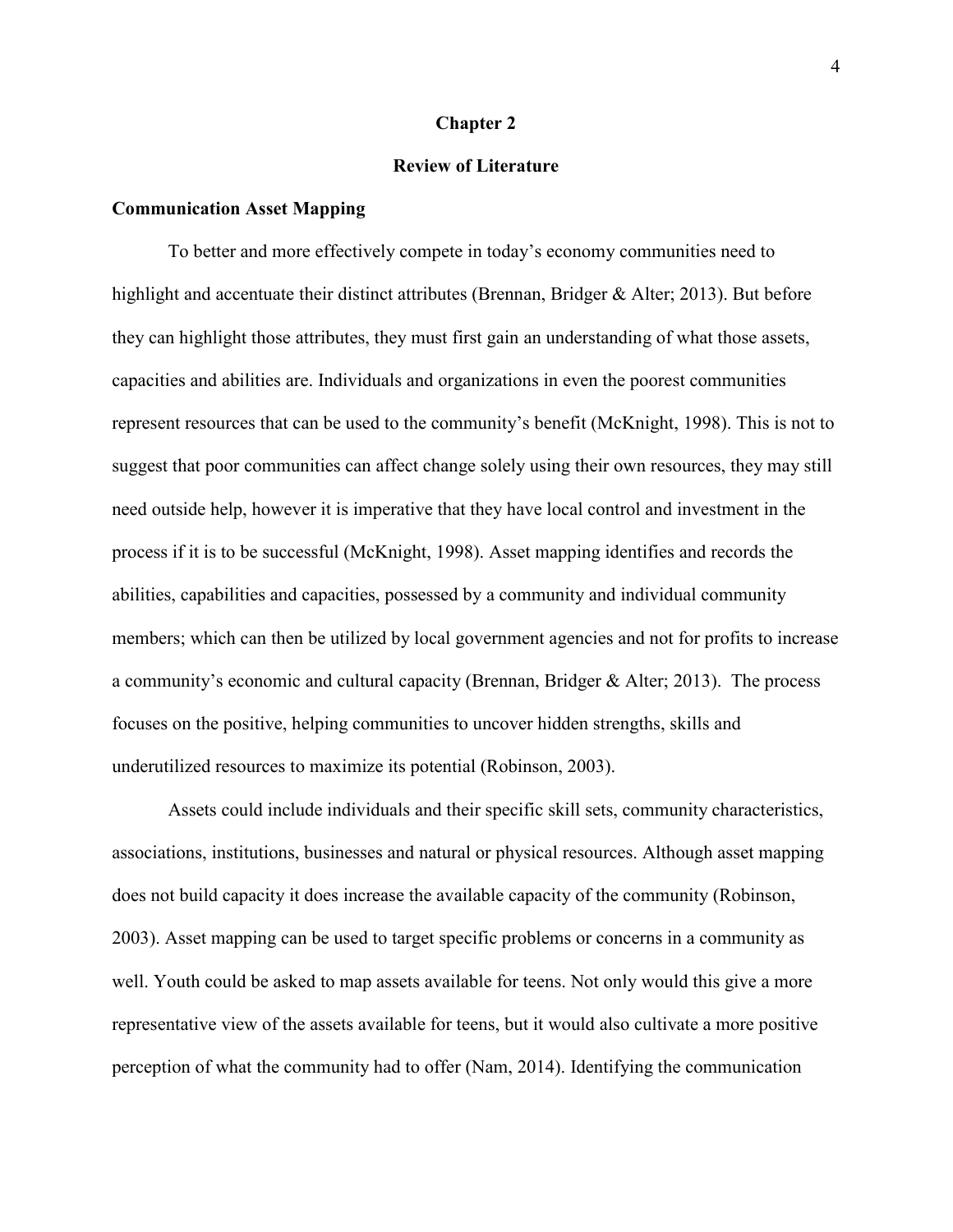networks that aid in constructing the identity, values, and code of behavior of community members (Proctor, 2004) can increase the available capacity of the community as well.

 Communication asset mapping (CAM) is an approach that combines communication infrastructure theory with asset-oriented community field mapping (Villanueva, Broad, Gonzalez, Ball-Rokeach & Murphy, 2016). CAM highlights positive spaces of communicative interaction in communities through street-level mapping. These spaces are called communication assets and can be used by community practitioners to design message dissemination strategies. CAM is considered an ecological approach in that it emphasizes the environmental context of behavior while incorporating social and psychological influences (Villanueva, et al, 2016). Communication asset maps identify communication comfort zones and hot spots. Comfort zones are geographic locations within the community with which residents feel a connection, like their church or their place of employment. Hot spots are the places where residents tend to spontaneously strike up conversations with one another (Wilkin, Stringer, O'Quin, Montgomery & Hunt, 2011). Hot spots can be anywhere, at the park, the grocery store or a mailbox. Comfort zones and hot spots are not mutually exclusive; a place can be both a comfort zone and a hot spot.

 Creating communication asset maps reinforces the notion that the storytelling network is part of the communication environment of the community. It helps participants better understand what communication assets actually exist and how they may be used to address community problems. It can also give a useful outline of the local social power structure and identify key developers of the community story (Villanueva, et al., 2016).

 Communication comfort zones represent place identity, which refers to feelings and connections individuals have to a place they use to define who they are; as well as place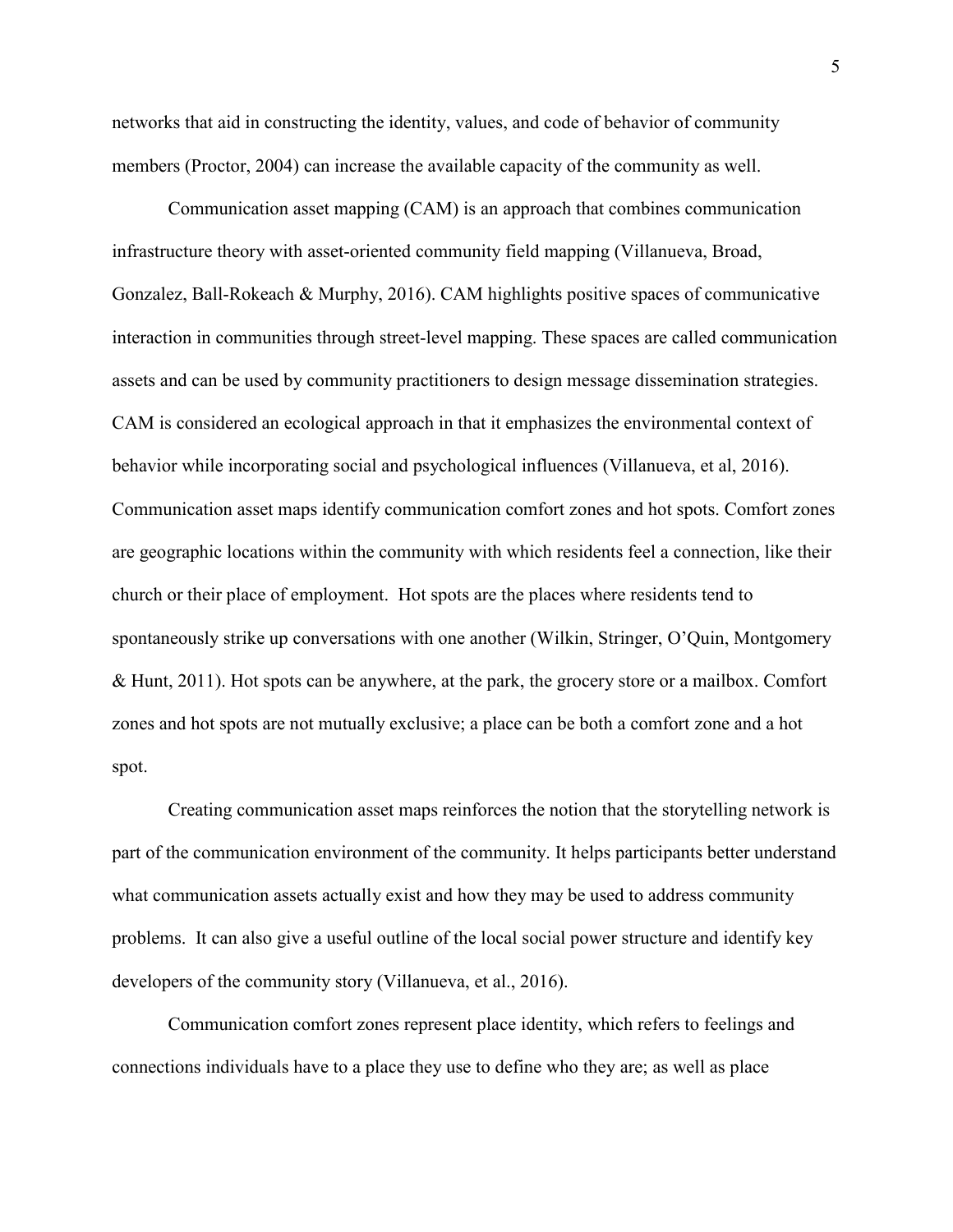dependence, the functional connection to a setting to support communication (Raymond, Brown & Weber, 2010). Rural residents often develop strong attachments to both the physical and social characteristics of place which are often enhanced by ancestral and cultural connections (Raymond, Brown &Weber, 2010). Rural residents talk about place as one of the most significant aspects of their communities. The familiarity of the place is what is most appealing and makes a place a comfort zone (Wuthnow, 2014). The emotional connections based on shared history, interest or concerns create social connections and feelings of belongingness that become connected to place (Raymond, Brown & Weber, 2010). The individual connection to place is not just based on experience or social interaction, it is an identity formed through residential and farming history (Raymond, Brown & Weber, 2010).

 Social networks also provide a foundation for community attachment (Raymond, Brown, & Weber, 2010). People engage in social relationships with others daily building their social identity based on this social interaction. (Proctor, 2004). The more people are connected to social networks and the more they engage in social relationships the greater their feeling of belonging. This happens in two ways, first the connections themselves create belongingness but also the increase in knowledge of neighborhood events and concerns also increases belongingness (Ball-Rokeach, Kim & Matei, 2001). Given the geographical, cultural and socioeconomic features of rural communities, I ask the following:

 RQ1: What locations do rural residents identify as communication assets in the rural community of Huntsville, AR?

#### **A Communication Infrastructure Perspective**

 Communication infrastructure theory posits that storytelling is central to the process of building and maintaining a community as well as effecting social change at the community level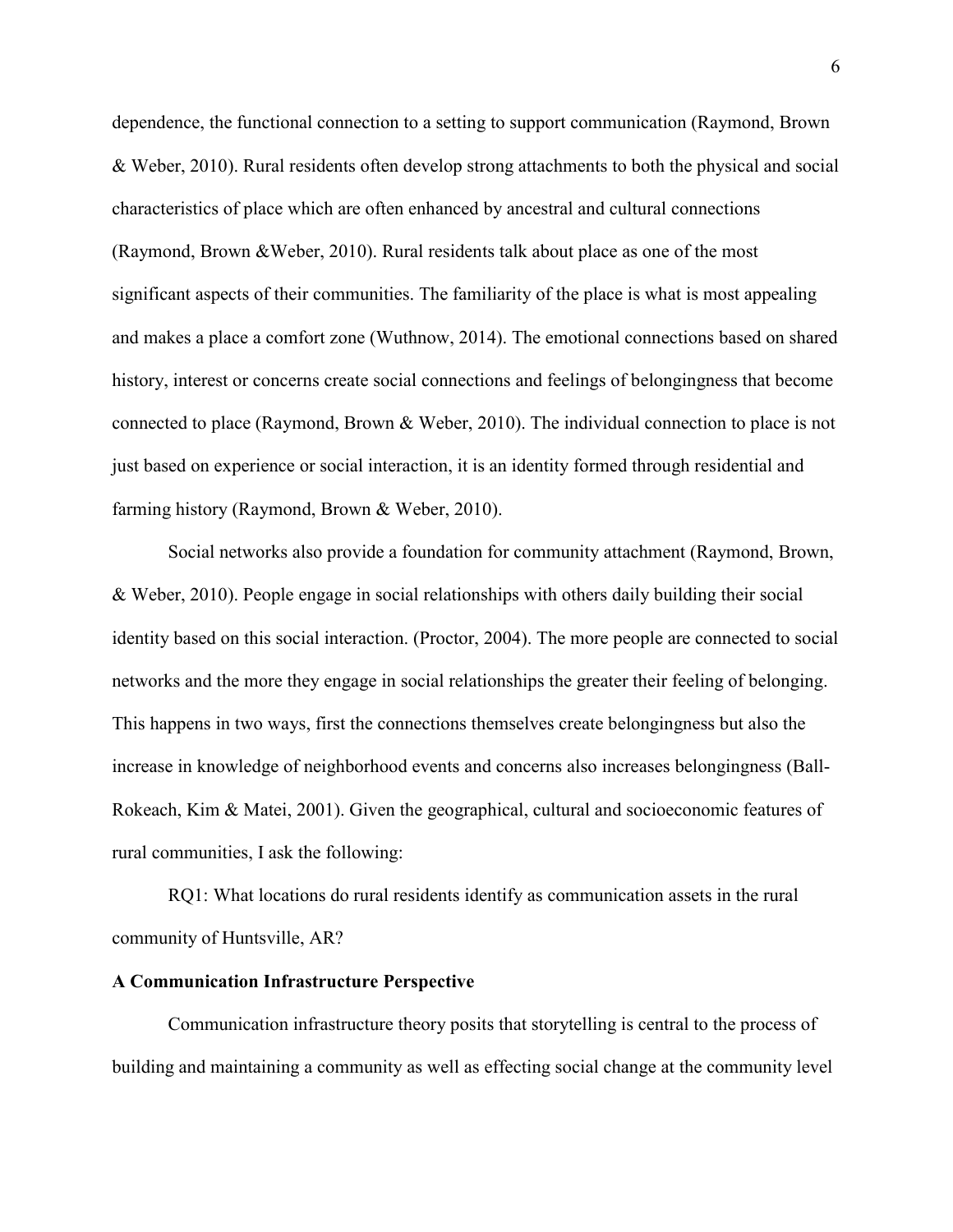(Ball-Rokeach, et. al., 2001). It is through these shared stories that individuals create a connection to their community (Kim & Ball-Rokeach, 2006b) and relay messages, experiences and knowledge to other individuals, their communities and society at large (East, Jackson, O'Brien & Peters, 2010).

 Humans tell stories all the time. It is as integral to our existence as breathing and eating; all our interpersonal interactions contain some form of storytelling (Holderman & Crockett, 2014). People tend to think of their lives as a series of stories and share their lives with others through those stories (East, Jackson, O'Brien & Peters, 2010). The process of storytelling offers us the opportunity to reflect on and reevaluate our lived experiences (Berkowitz, 2011) helping us develop meaning and create our identity. We define ourselves by the stories we tell (Papachristophorou, 2014) and by emphasizing or diminishing parts of the story we can shape the way we are perceived by others (East, Jackson, O'Brien & Peters, 2010). The stories we share can also benefit the listeners by giving them the opportunity to learn from our experiences (East, Jackson, O'Brien & Peters, 2010).

 There are two basic components of any communication infrastructure; a multilevel storytelling system which is set in a communication action context (Ball-Rokeach, Kim & Matei, 2001). The communication action context is any constructed or social piece of the environment that either encourages people to engage with others in communication or discourages interpersonal communication. An open context occurs when interpersonal communication is encouraged, and a closed context occurs when interpersonal communication is discouraged. (Ball-Rokeach, et. al., 2001). According to Ball-Rokeach, et al. (2001) this context has multiple psychological, sociocultural, economic and technological features that enable or constrain an individual's communication behavior. A psychological feature that could create a closed context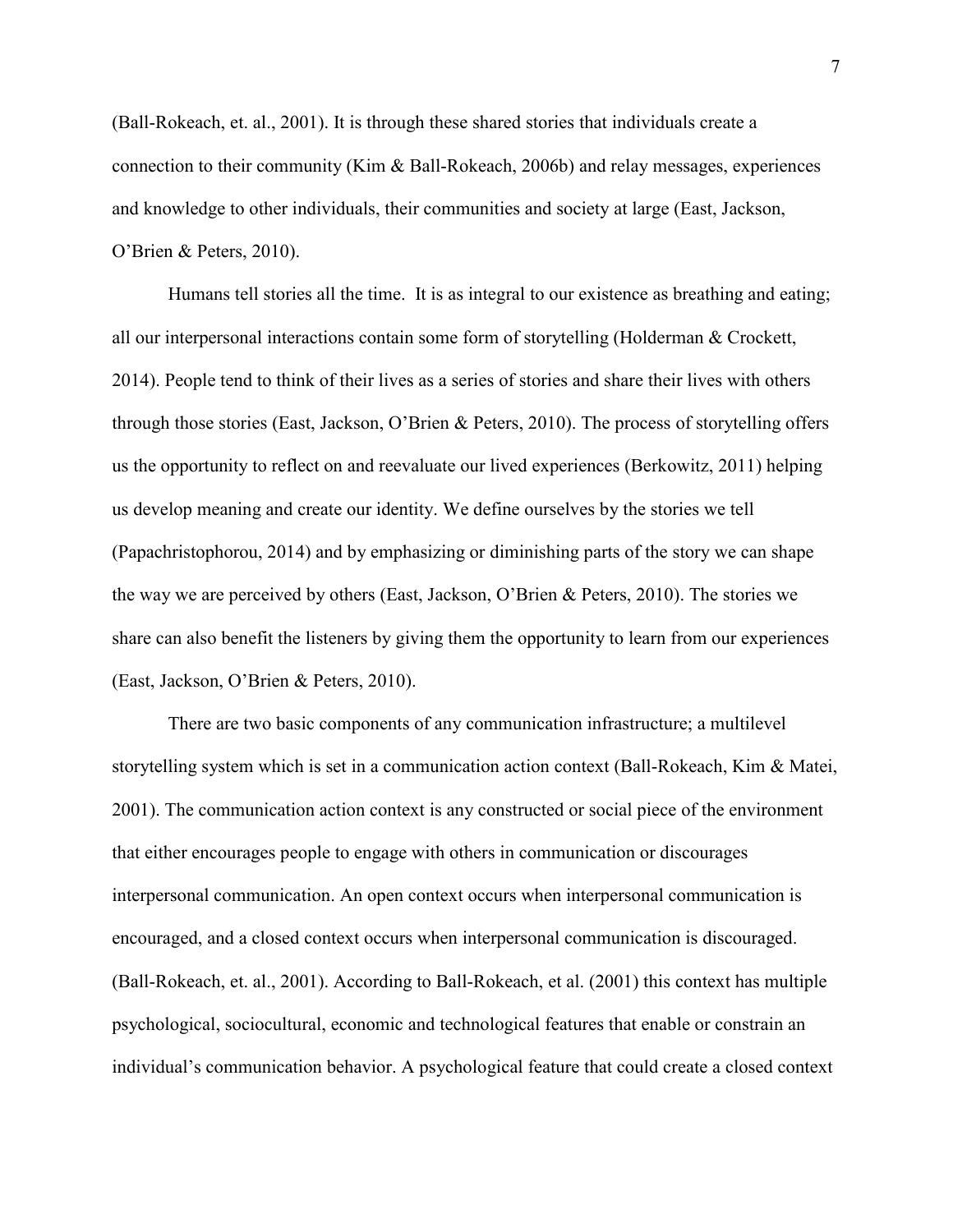by discouraging someone from engaging in conversation would be fear. Someone who is new to a group and fearful of rejection will be less likely to engage others in conversation. Conversely, comfort could create an open communication action context. Someone who knows several people in the group already and feels comfortable will be more likely to engage in conversation. Sociocultural features, like ethnicity, class and cultural similarity can create closed or open communication contexts. Economic features like time and resources available can create a closed communication action context when they are limited, and someone is too busy or lacks the resources to engage in interpersonal communication. And technological features like access to communication technologies and availability of transportation can also create open or closed communication contexts.

 Fisher (1989) conceptualizes that humans are natural storytellers and that our daily communication offers narratives that shape our understanding of the world around us. These stories make up the communication infrastructure's storytelling system, which can also be called a storytelling network and consists of three tiers or levels of storytelling communication assets. Macro-level communication assets are the media, government, organized religions, and other central institutions or large organizations that have storytelling production and dissemination resources. Meso-level communication assets are smaller and more locally based organizations whose primary goals are concerned with a specific residential area or community like public school districts, or local newspapers. And the micro-level communication assets are interpersonal networks; individuals communicating with each other in a one-to-one, or small group manner. These levels are not just different in size but also in terms of their primary storytelling referent and their imagined audience. Macro-level agents tell stories about the entire region, nation and world and the imagined audience is broadly conceived as the entire county or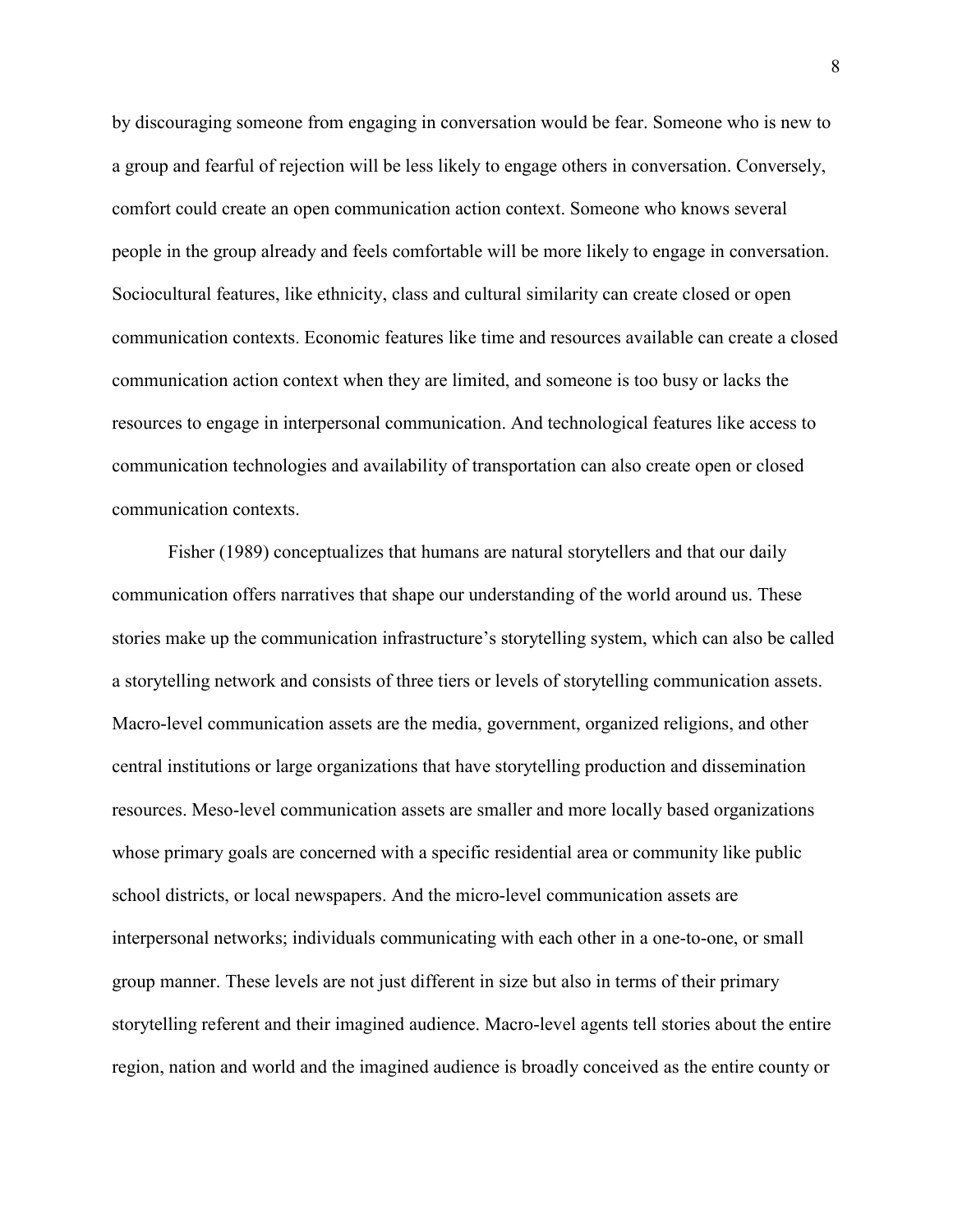region. The stories of meso-level agents focus on a specific community, with the residents of that community as their audience. Micro-level agents' storytelling may include subjects far from their community that concern the region or nation but their audience is singular in nature (Ball-Rokeach, et. al., 2001).

 These communication agents do not act independently from one another; they are involved in a dynamic network of conversations that form the communicative foundation and identity of the community (Kim & Ball-Rokeach, 2006). Individuals who belong to social organizations participate in a reciprocal defining process, where members conform to the norms of the group and the group conforms to its members (Korte, 2007). Individual members perceptions and actions conform to the group norms the more they define themselves as part of the group (Stets & Burke, 2000). As members become more involved in the group their stories become more intertwined and their personal discourse and the group discourse become more parallel. The impact this network has can be seen most powerfully when all three levels of agents are focused on the same issue or story (Kim & Ball-Rokeach, 2006).

 Stories are influenced by the environment, social conditions, changing perspectives, the audience, and the reason for relating the story (East, Jackson, O'Brien & Peters, 2010). The stories that are told at the higher (macro- and meso-) levels can have a great impact on the stories that are shared at the lower levels. Negative macro-level community stories constrain the stories at the meso- and micro-level (Ball-Rokeach, et. al., 2001) giving those communities a distinct disadvantage to communities that benefit from positive macro-level stories. Conversely, it is difficult for stories at the meso- and micro-level to influence macro-level stories. However, storytelling between the meso- and micro-levels is fluid, each can have a huge impact on the other (Ball-Rokeach, et. al., 2001). Influence between meso- and micro-level communication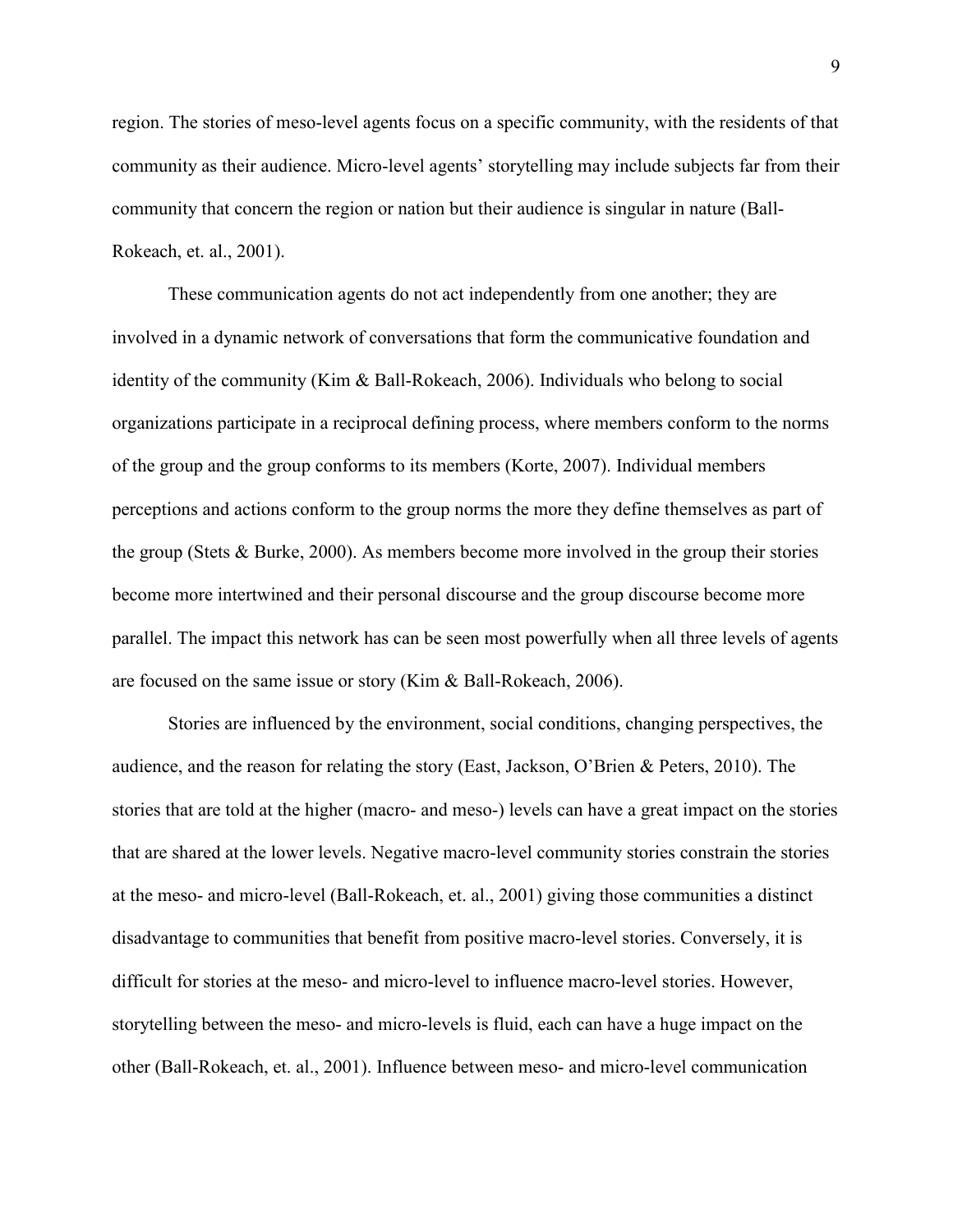agents is fluid as well. The more an individual is connected to meso-level communication agents the more influence they have over those agents and the more influence those agents have over the individual's communicative behavior (Ball-Rokeach, et. al., 2001).

People are social animals who use communication in all its many forms and levels to create a world where they feel connected and are no longer just an "I" but become part of the "we" (Ball-Rokeach, et al, 2001). Joining meso-level communication agents, like community groups or organizations, increases an individual's sense of belonging, pride, meaning and stability in their community (Korte, 2007). Individuals can be members of more than one organization at a time and can become members of multiple organizations throughout their lifetime. In this way they are able to embed themselves into the community narrative at many levels (Stets & Burke, 2000). As a member, individuals not only become connected to the group as a whole but make personal connections as well; thus, they affect the group's story and the stories of all the other individuals in the group (Kim & Ball-Rokeach, 2006b)*.* Even though individuals build their own sense of community by joining groups, communities are more than the organizations or groups that exist within them. Given the range of stories that can be shared across ecological levels, I ask the following:

 RQ2: What are the kinds of stories residents share at different communication assets throughout the rural community of Huntsville, Arkansas?

#### **Defining a Rural Community**

 Community can be defined using five core elements; location, sharing, joint action, social ties, and diversity (MacQueen, McLellan, Metzger, Kegeles, Scotti, Stauss, Blanchard, & Trotter II, 2001). Location, which is defining community by where one lives, is the most common descriptor. However, when defining community by place it is possible for someone to physically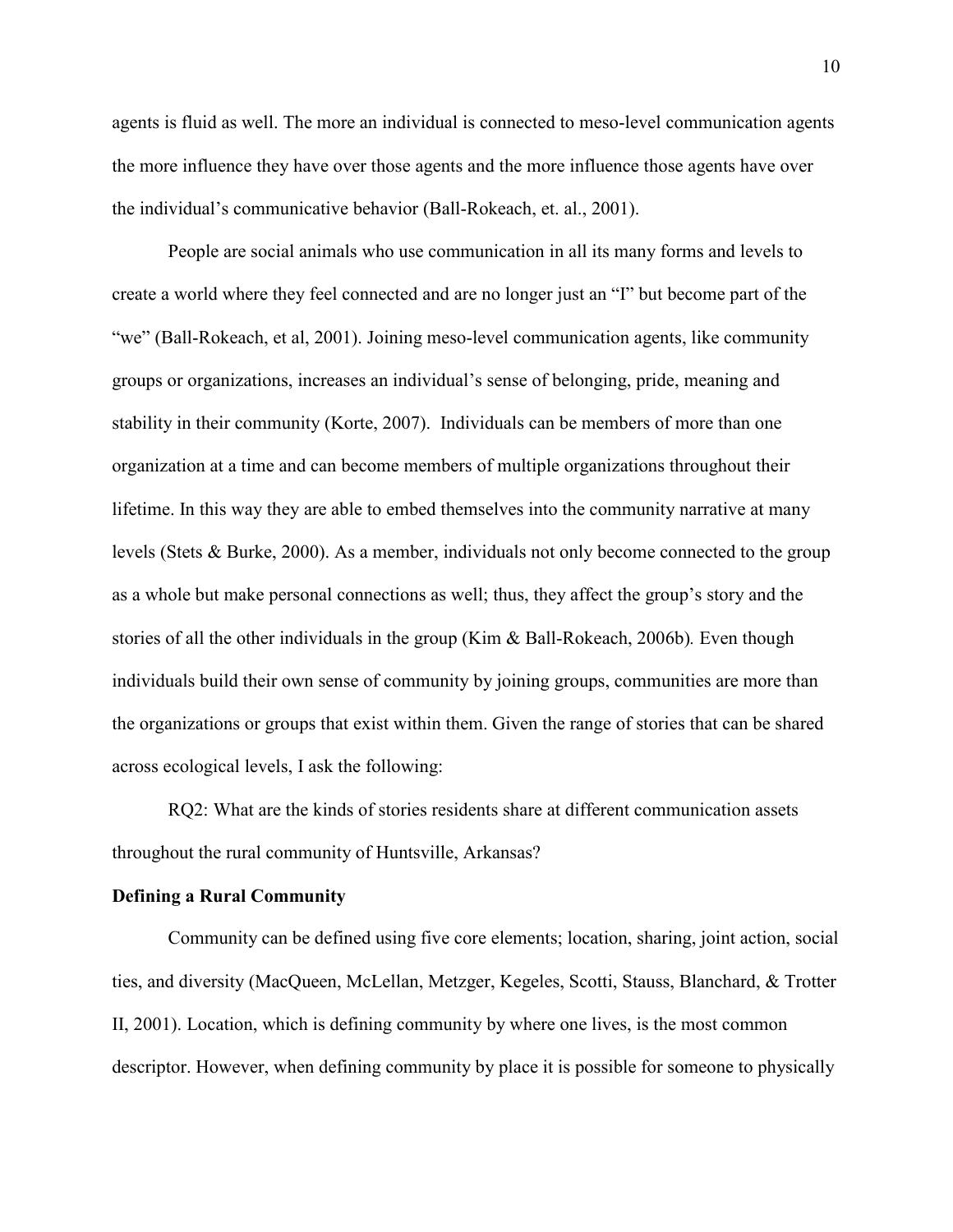live in a community without being involved in the community. When a community is defined by sharing it is in reference to the sharing of interests, beliefs, values or perspectives; like a church community. A community defined by joint action is one that is brought together by a specific activity; like work or volunteering. Members of a joint action community may not interact with each other anywhere but while participating in their joint action. Communities based on social ties have less to do with actions and beliefs and more to do with connections. These communities consist of families, support groups, roommates, and friends. The diversity element of community is the only element to deal with exclusion rather than inclusion. Diversity communities are created when there is a group that is different from the average, this can be in relation to race or ethnicity but can also be groups that are stigmatized or stereotyped in other ways as well, like socio-economic status or education (MacQueen, et. al, 2001).

 Nearly every federal agency defines rural communities in a different way; most often defining them by exclusion. The US Census Bureau defines rural communities as "all population housing, and territory not included within an urban area" (Johnston, 2017, p. 282). The Office of Management and Budget defines metropolitan counties as having a population over 50,000, therefore rural counties must have a population of less than 50,000. The USDA also uses exclusionary terminology when defining rural communities as any open country, or town which is not part of an urban center and has a population of less than 20,000 with a lack of mortgage credit (Johnston, 2017). Although rural areas cover approximately 97 percent of the nation's land area; they only contain 19.3 percent of the population (New Census Data, 2016).

 Aside from population, one of the biggest defining factors of rural communities is their economic base. The rural economy is in large part dependent on traditional goods-producing industries such as manufacturing and agriculture (Beaulieu, 1990; Johnston, 2017). The median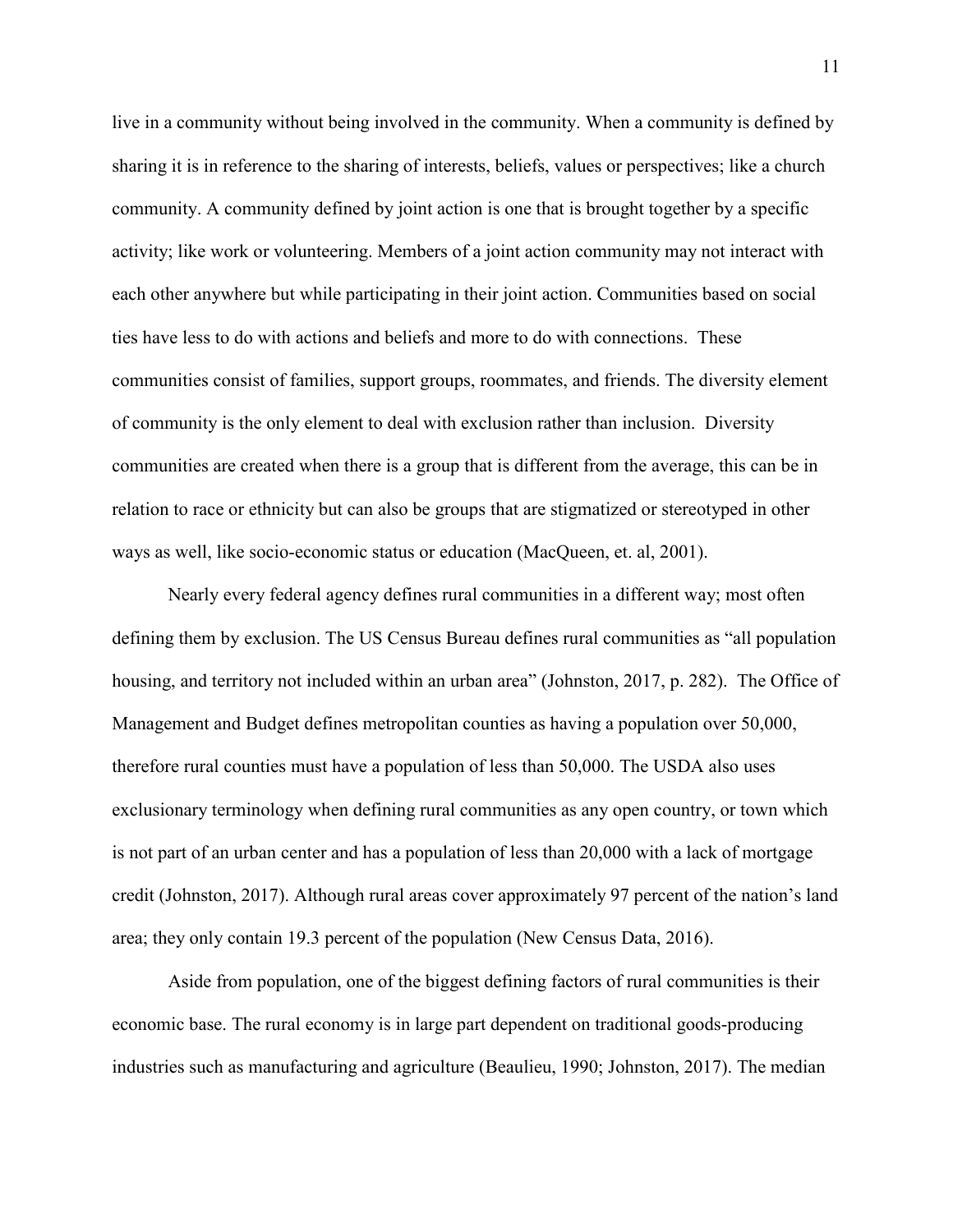income in rural areas is significantly below that of urban communities (Johnston,2017). And although the cost of living in rural communities is generally lower than in urban areas, rural families have a higher poverty rate, which has been a persistent problem (Johnston, 2017).

 Rural communities are faced with huge disparities in resources when compared to their urban neighbors. The population in rural areas has consistently declined since the 1970's (Johnston, 2017; Wuthnow, 2014). The smaller tax base of rural communities means limited governmental resources at all levels. Education for rural children is often substandard. Transportation is problematic due to the distance necessary to travel and the limited resources spent on infrastructure. Television and internet services are often satellite based if available at all. Even basic services like water and electricity are difficult to obtain in some locations. Public community spaces like parks and libraries are limited and generally minimally managed. There is limited access to health and dental care. Due to the nature of work available in rural areas, wages are below average, and jobs are less likely to offer benefits (Nadel & Sagawa, 2002).

 Rural residents are more likely to be home owners, but nearly one out of every 10 of those homes is considered "substandard," which means there is inadequate or no heat, no or inconsistent electricity, a lack of complete plumbing, exposed wiring and ongoing maintenance and upkeep issues (Johnston, 2017). Homes in rural agricultural "communities" are often spread out with "neighbors" living miles apart. Access to homes is limited, and easily affected by the weather and road conditions.

 Rural neighborhoods have a limited number of private and public spaces that can serve as key social or community building sites (Kim & Ball-Rokeach, 2006) and even fewer that are specifically designed to foster community building. Even though place and opportunity are important to building community, community is ultimately a social construct grounded in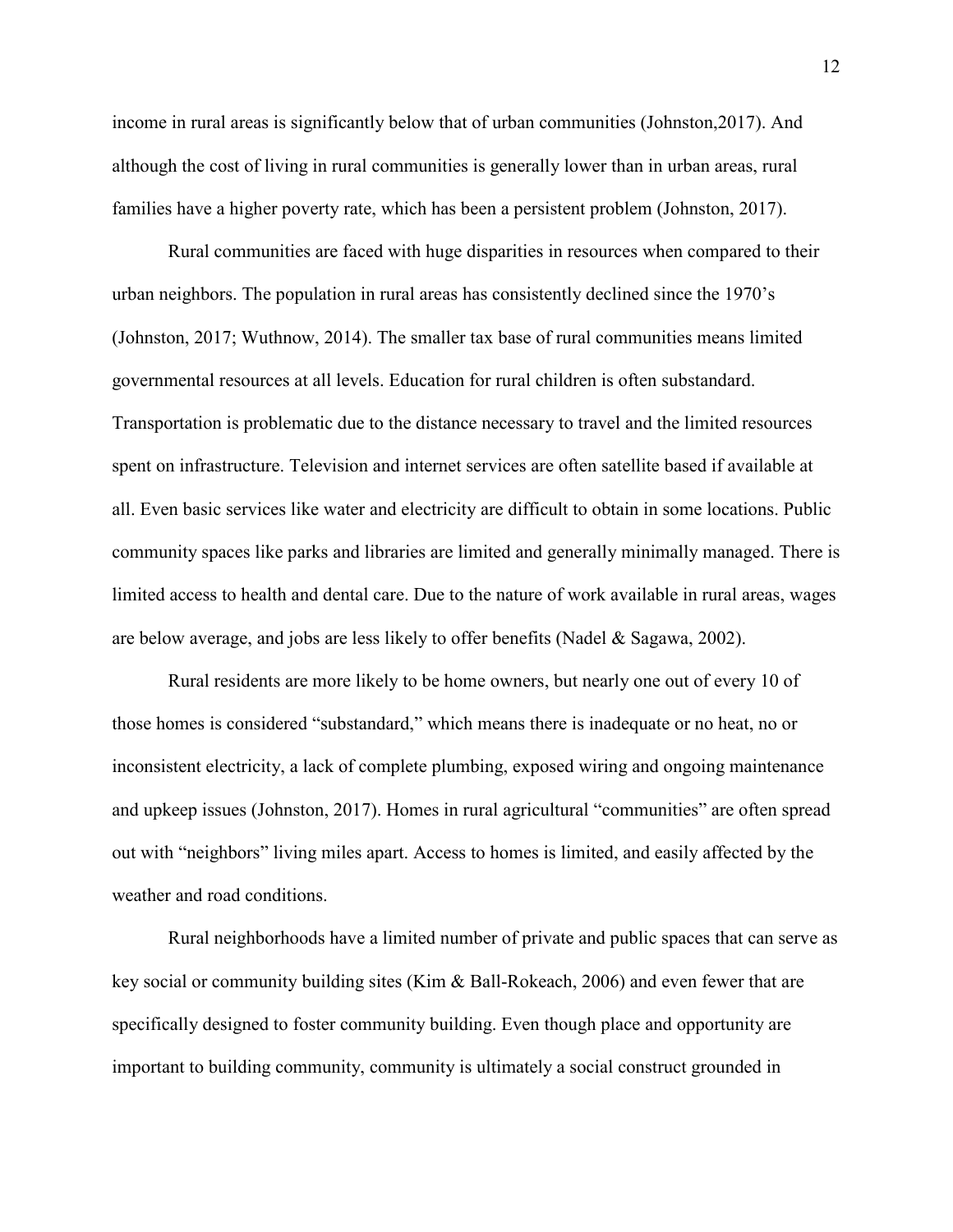communication (Procter, 2004). Thus, understanding the communicative behaviors of neighborhood residents leads to a better understanding of their community and enables the development of a more efficient process for building community.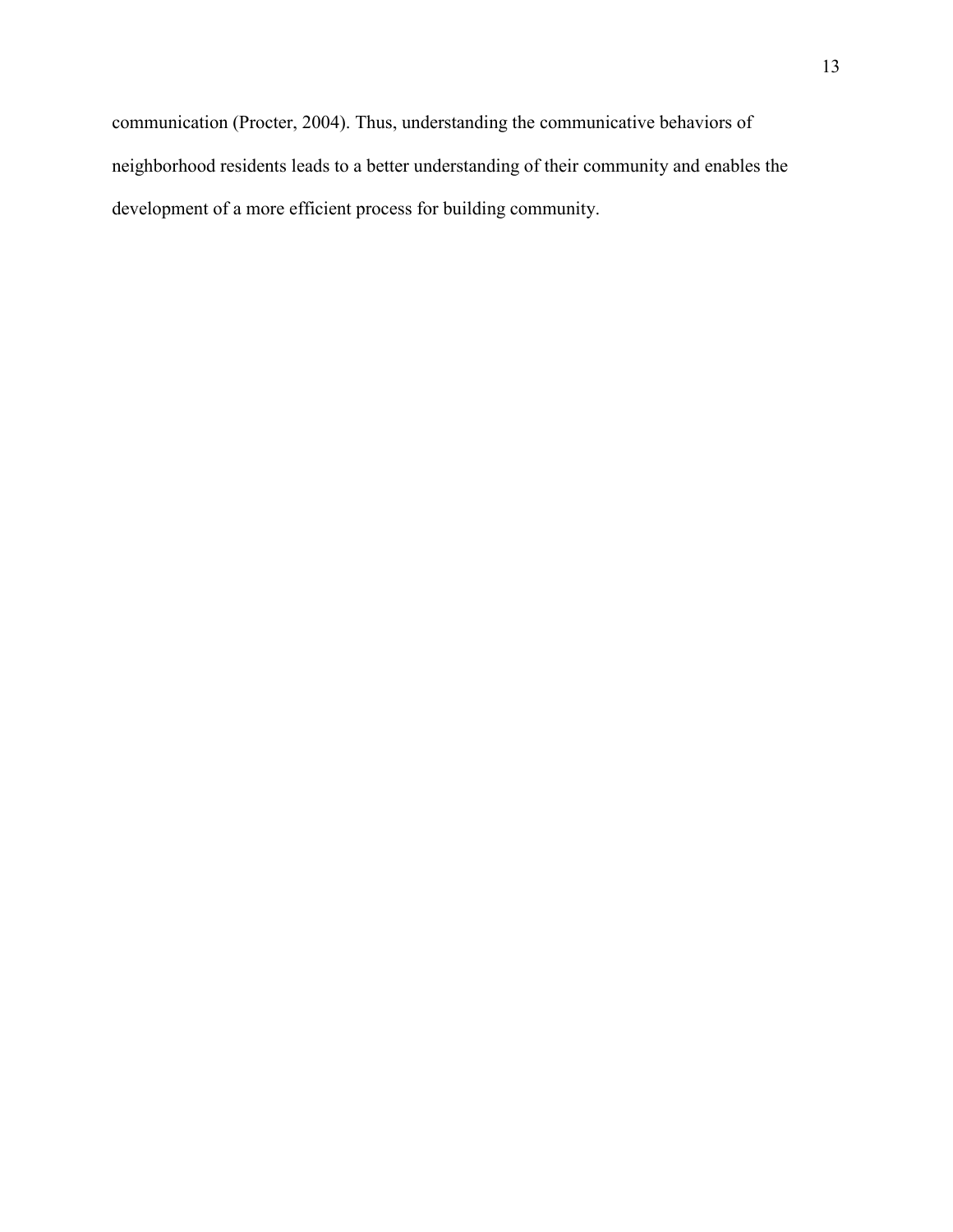#### **Chapter 3**

# **Research Method**

 Due to the communicative and experiential nature of the research questions a combination of qualitative data collection methods was chosen as the most appropriate approach for acquiring the necessary data to fulfill this study. In the following section I first define the research sample, followed by an explanation of the various qualitative data collection methods that were employed, and conclude with a discussion of how the data was analyzed.

## **Focal Community**

 Huntsville, Arkansas is located in the northwest corner of Arkansas approximately 28 miles east of Fayetteville (Distance, 2019). It is the county seat of Madison county and has the only medical facilities in the county. Nearly all the county's youth attend school in Huntsville. It is a predominantly agricultural community which relies heavily on the poultry industry. As with most rural communities the public-school system is the largest employer, followed by Tyson Foods, which has a turkey processing plant within city limits, and Ducommom, a tech manufacturer (Haden & Russell, 2017). There is a weekly local newspaper and a community television station run by the local cable company that airs high school sports, talent shows, pageants, etc. City residents have access to the local cable service, however anyone outside of city limits must rely on satellite providers for their television service and satellite or line of site providers for internet services. A large portion of county residents are unable to have at-home internet access due to their financial situation or their physical location. The major television networks are received from affiliates that lie outside of the county. Huntsville has a population of 2,418; which is predominately white (78.4%), and Hispanic (18.3%; Neighborhood Scout, 2018). While nearly 75% of the population has a high school diploma; just under 8% have a college or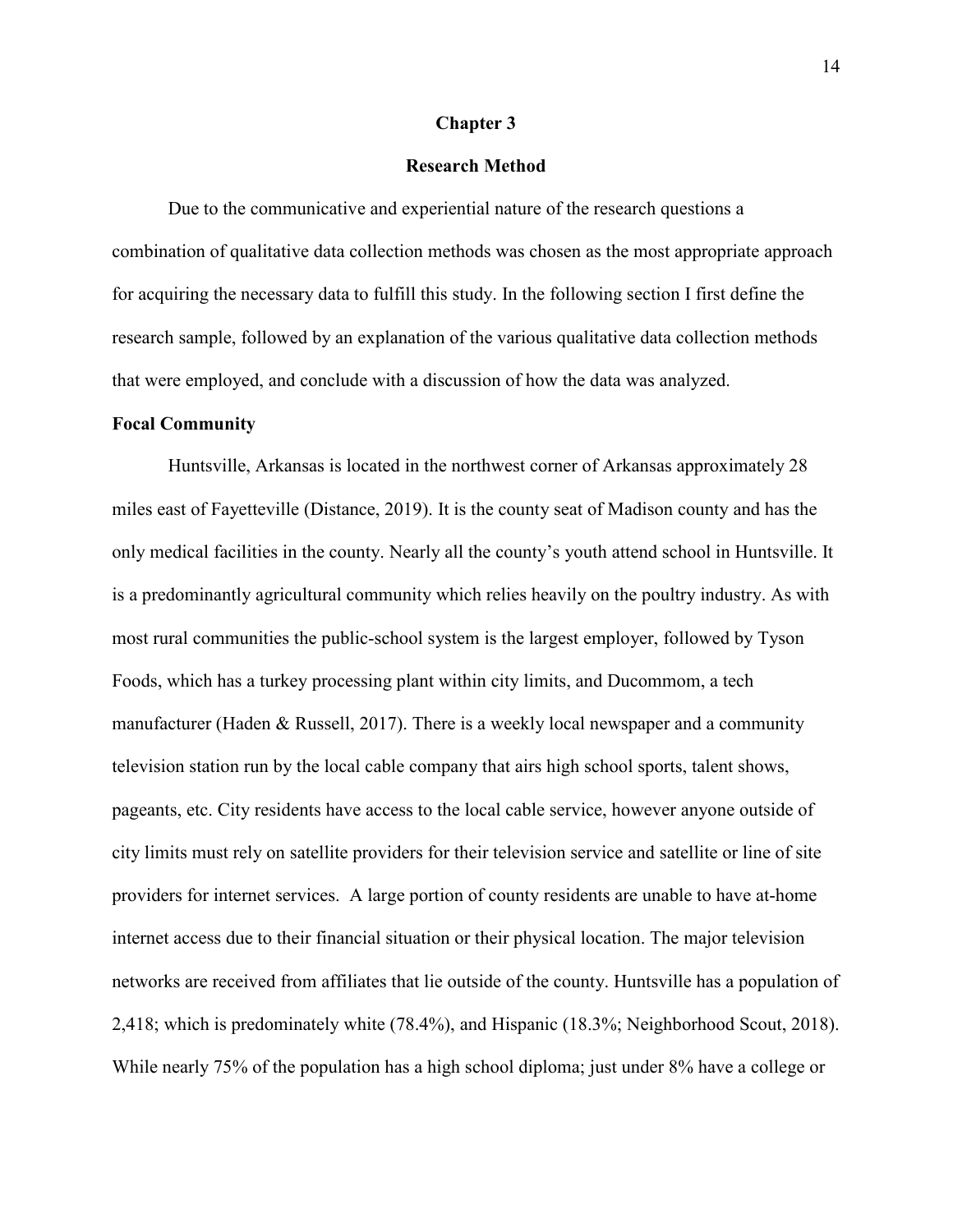advanced degree. The median household income is \$27,953 and 30.7% of Huntsville residents fall below the poverty level (Neighborhood Scout, 2018). Seventy- five percent of Madison county residents are homeowners, 91.6% of whom have been in the same home for more than one year (U.S. Census, 2018).

## **Sample**

The sample for this study consisted of 20 residents living the rural Arkansas community of Huntsville. Participants ranged in age from 19 years old to approximately 85 and their residential tenure ranged from as little as 9 years to their entire lives. Three respondents were male and 17 were female. Nineteen respondents were Caucasian and one was Hispanic. All respondents reported Huntsville as being 'their' community however only nine of them live within the city limits; the others reported living as far away as 15 miles out of town. To ensure the data reflected a true representation of the community I purposefully chose a variety of interview participants from the potential sample. It was important to have participants that ranged in age, socioeconomic status, residential tenure, gender, and marital status to obtain an accurate picture of the community's communication infrastructure. All participants were given pseudonyms to preserve their anonymity (see Table 1).

#### **Data Collection**

 Data collection consisted of a three-pronged approach. First, to discover what, if any, communication assets exist in Huntsville, I conducted communication asset mapping (McKnight, 1998); meaning, I canvased high traffic geographic locations in Huntsville gathering observational data at those locations with the intent of identifying specific buildings or areas that act as communication assets. I noted where, when and who was participating in the community's storytelling network and when possible, I noted the subject matter of the stories that were being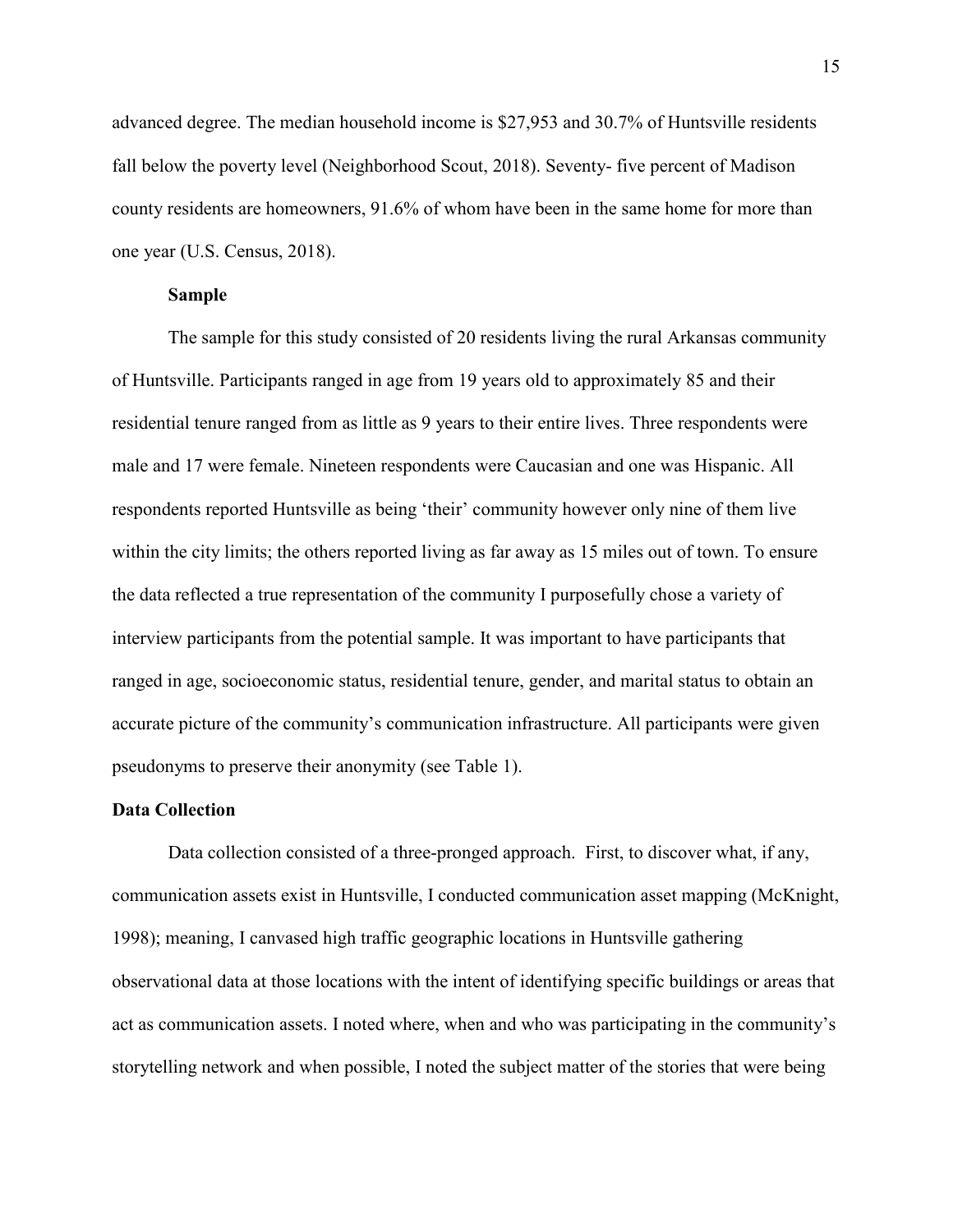shared. Then, individual businesses, locations or events, such as restaurants, churches and sporting events, where interpersonal communication was expected to occur were also observed, selected by what could be considered a criterion-based method (Merriam & Tisdell, 2016). Finally, I concluded by conducting one-on-one semi-structured interviews, initially with participants who were observed at the communication assets identified during the mapping and observation processes, and then through snowball sampling techniques (Keyton, 2015) to gain further insight into why these specific locations are communication assets, what other locations may be considered communication assets, and what stories were being shared at these identified locations. Snowball sampling involves asking initial interview participants to suggest someone else who would be a good candidate for the study based on what they learned from the interview process (Keyton, 2015).

 I began by determining which geographical areas should be mapped regarding communication assets in Huntsville. I focused on high traffic areas; downtown, the shopping center, and the senior center which is near the public library and the local walking trail. I then adapted city maps to create field instruments that represented the target geographic locations. The field instruments were marked with potential communication asset categories (e.g., public space, business, community organization, public service, medical/health facilities, church, and culture/arts resources) which have been identified from previous studies (Villanueva, et. al., 2016). The field instruments included space to record the communication asset's address, category, date and time of observation as well as space to record emergent categories if assets were identified that did not fall into the predetermined categories, like a bus stop or parking lot. Please see appendix A for an example of the field instrument.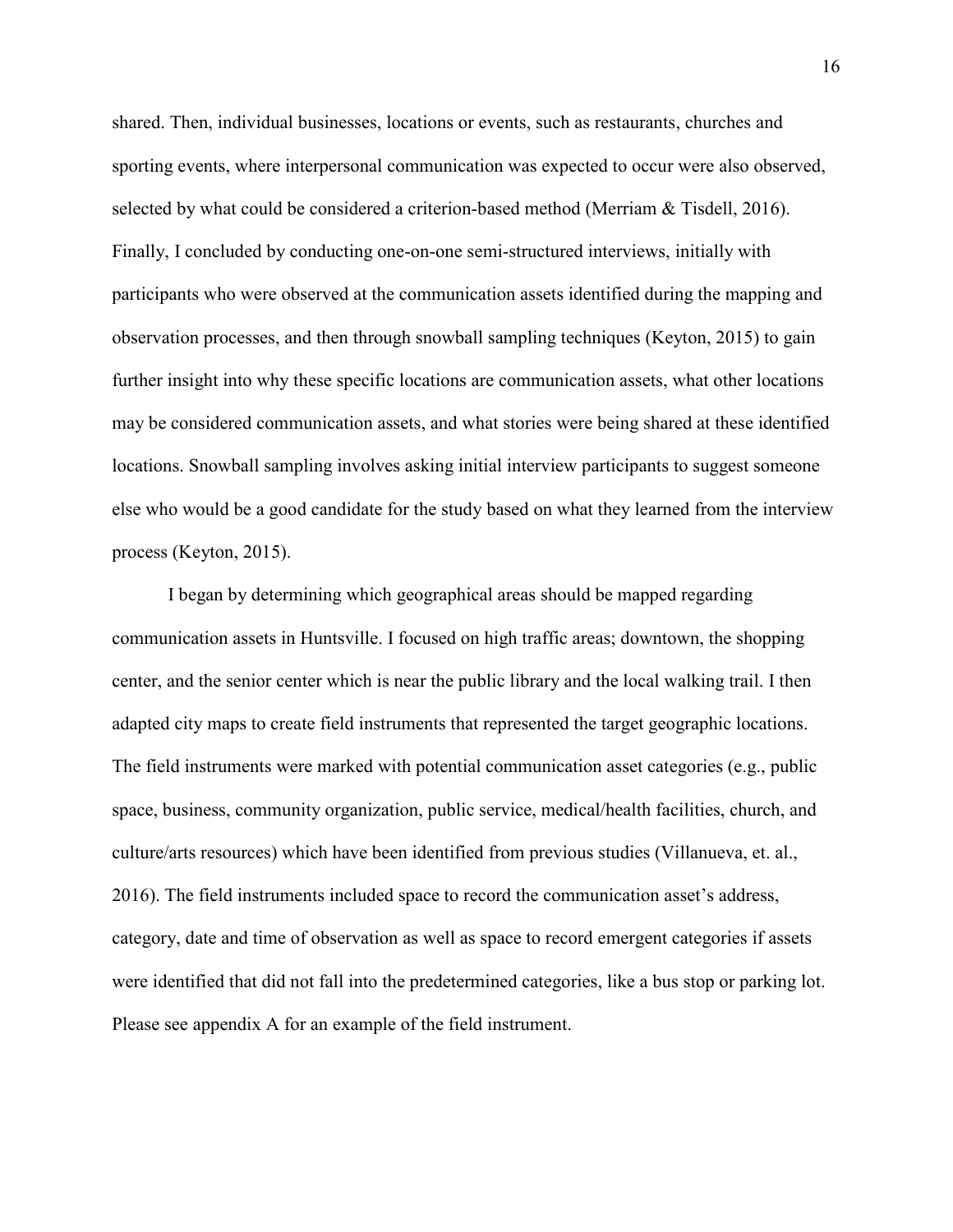I began the mapping process in downtown Huntsville. Sitting in a gazebo in the middle of the downtown square I could view a majority of the downtown businesses as well as the park area that the gazebo was located in. I noted where, when and who was participating in the community's storytelling network and when possible, I noted the subject matter of the stories that were being shared. However, I quickly became aware that mapping as laid out by Villanueva and colleagues (2016) would not be as productive as hoped. The research was conducted in early spring and Huntsville residents did not spend much time in the open downtown area, so while I was able to observe what stores or locations residents went into, I was only able to observe a few interpersonal interactions and none that produced storytelling data. I did notice that at one business in particular where customers could have easily walked in, completed their transaction and then walk out, they instead were spending quite a bit of time before leaving. So, I decided to ask the person behind the counter, who happened to be the owner, to be my first interview participant. Please see appendix B for the informed consent form and appendix C for the interview guide.

 Due to time constraints mapping and observations took place over a three-week period (see Appendix D, Table 2 for observation locations and times). After the first mapping session, observations became the dominant method of initial data collection. I took in-depth written observational notes when and where appropriate. If note taking would have been considered too intrusive at the time of the observation I would immediately, upon reaching my car, note as much information as I could remember and then write up the observations in more depth once I returned to my office. My focus was that of research observer (Keyton, 2015); however, I interacted with participants casually and occasionally when the need arose. Some of the subjects who were observed engaging in interpersonal communication were approached on site and asked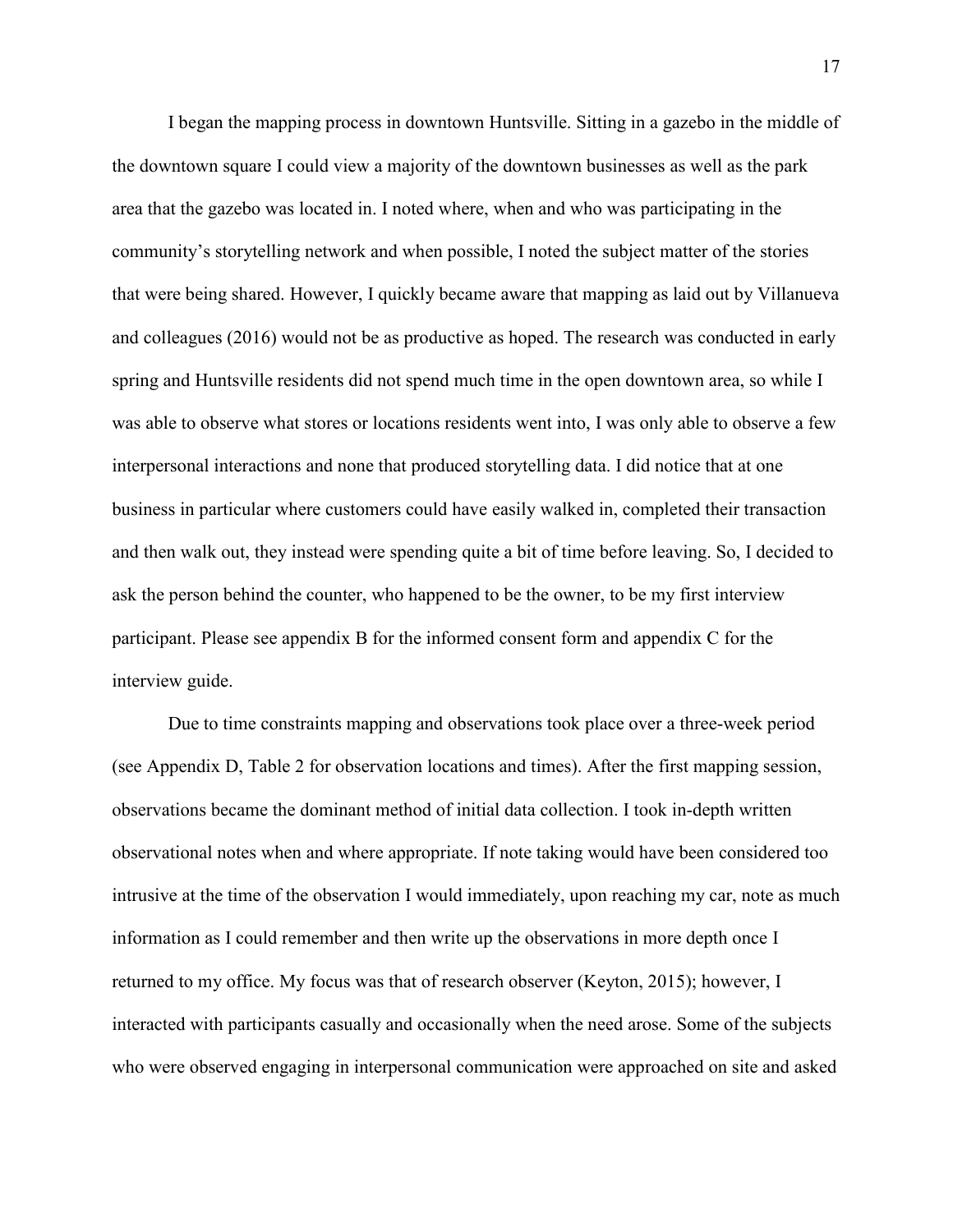to be interviewed as research participants. This practice resulted in four initial interviews which were scheduled for a later date, to allow for a more in-depth interview and so as not to interfere with the observation schedule.

 Following each observation session, I reviewed the information gathered and noted the demographic characteristics of people who were observed engaging in conversation at each location and the total number of people observed at each location. I then reached out to the subjects who had been approached during the observation process to set up interview appointments. I completed a total of five observation sessions, which included the initial mapping session. Session length averaged an hour with the shortest being 50 minutes and the longest being 90 minutes. A total of 15 single-spaced pages of observational data was collected.

 Interview participants were asked a series of questions in a semi-structured interview format. The interviews focused on the themes of neighborhood belonging, connectedness, and civic engagement but also allowed for divergent areas of interest to be investigated when they arose. One-on-one semi-structured interviews were conducted until theoretical saturation (Charmaz, 2006) was reached and no new themes emerged. I interviewed a total of 20 participants. The four initial interviews occurred as close to the time of the observations as possible so that pertinent information was less likely to be lost. In order to have the interview data captured as effectively as possible, interviews were digitally recorded. I transcribed five of the interviews and sent the remaining files to Rev.com for transcription. Interview times ranged from nine to 42 minutes with the average interview lasting 24 minutes. The twenty interviews resulted in 176 single-spaced pages of transcribed data.

# **Data Analysis Method**

18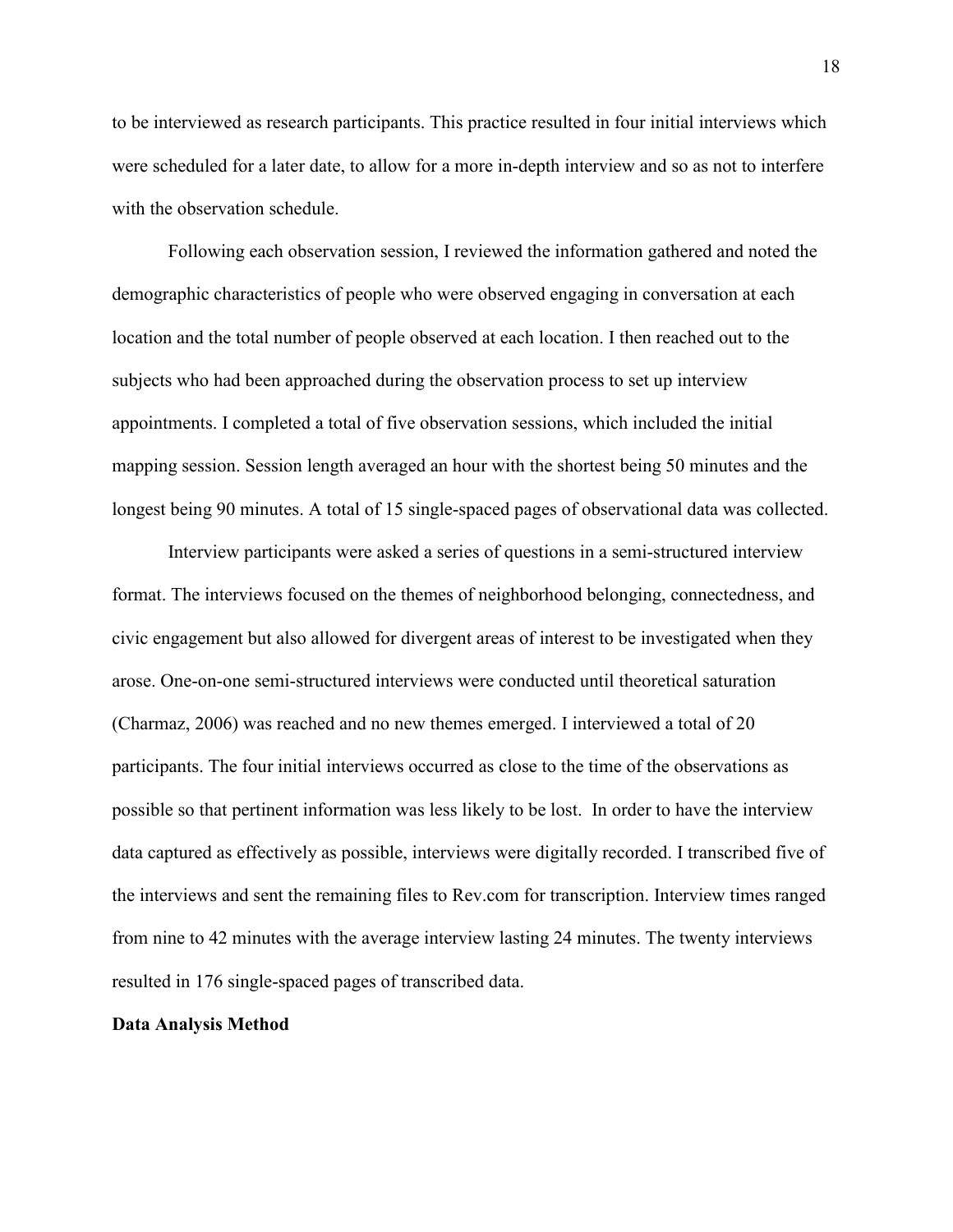Immediately following each mapping or observation session, I reviewed my field notes and wrote analytical memos to capture my first impressions and reflections about the locations, people and interactions that were observed (Keyton, 2015). Observed conversational themes were noted for future comparison to interview data.

 Interviews were transcribed and analyzed as they occurred, allowing for an evolving interview and analysis process. After each interview recording was transcribed, its transcript was read closely a number of times using open coding to reveal recurrent themes (Broom, 2005). Broad topics of discussion like family, politics and community were identified and enumerated according to each encounter. Then observational data was compared with the interview transcript in an effort to discern the validity of the transcript data (Kvale, 2007).

 The broad topics revealed in the interviews were then further analyzed using line by line coding of the interview transcripts (Charmaz, 2006); where each line of the transcript was read independently and summarized in a single word or phrase. This coding process helped to determine sub-categories of conversation like health, relationships, specific political issues or other emergent areas of interest. This process also provided topics to be investigated in the next phase of analysis, focused coding (Charmaz, 2006).

 Focused coding was used to compare data between interviews (Charmaz, 2006). The most frequent or significant codes found in the line by line coding were used to filter larger amounts of data from multiple interview texts to find commonalities. Focused coding allowed me to compare the kinds of stories shared between differing communication assets and between subjects with demographic differences as well. I was particularly interested in stories that alluded to increased civic engagement like those that center on regional, state or national events or issues as opposed to those that were more personal/family related. However, all stories were analyzed.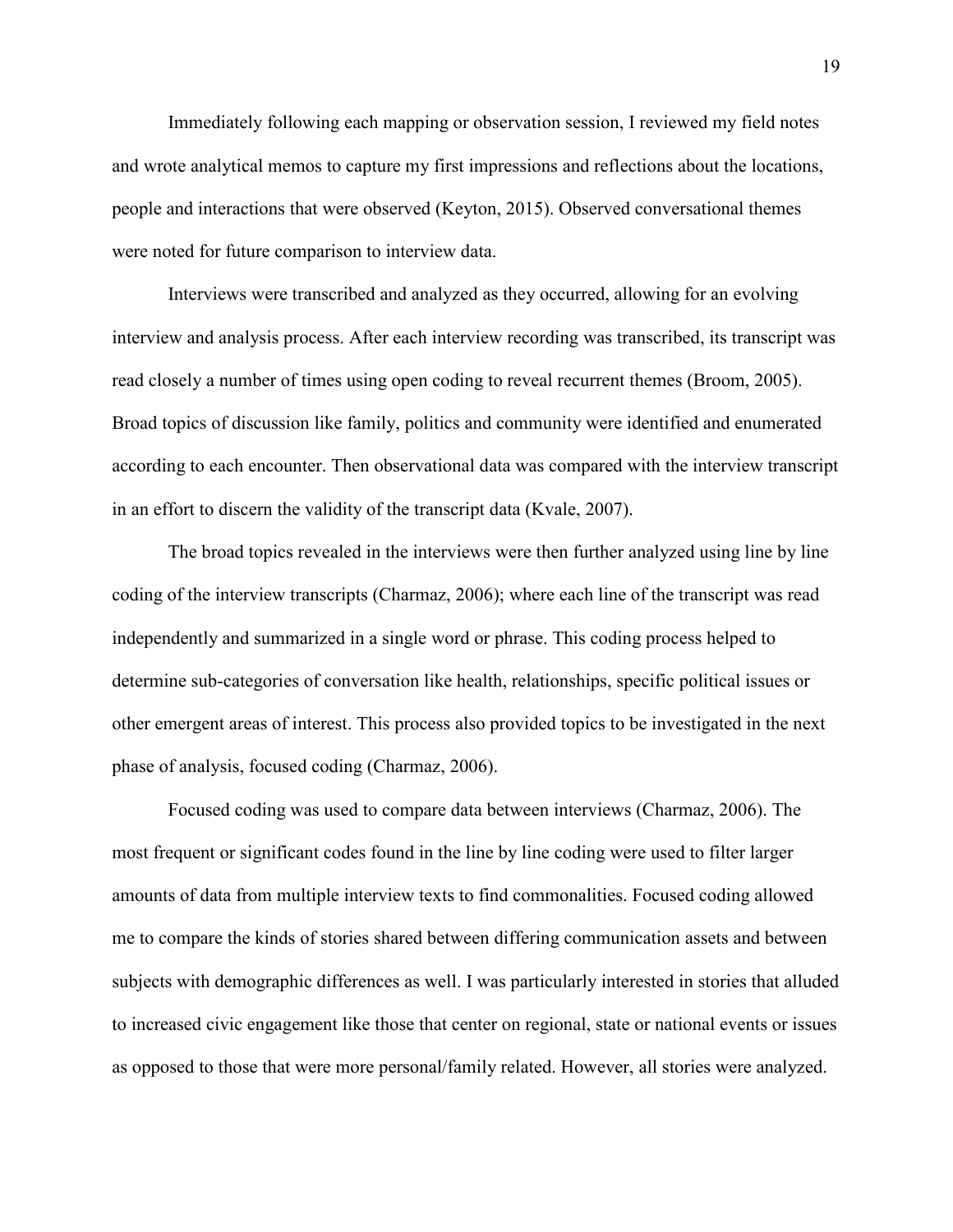I also used memo-writing as a way to further analyze and explore the data (Charmaz, 2006). I used the focus codes that were developed as the topics of memo-writing exercises, combined with the information I gathered from the interviews and observations and synthesized it around the topic. Memo-writing helped me to crystallize my conclusions and illuminate my findings.

 A total of 15 single-spaced pages of memos were created between analytical memos of observations and focus code memos from interviews. In sum, there was a total of 209 singlespaced pages of data taken from observations, interviews and memo writing.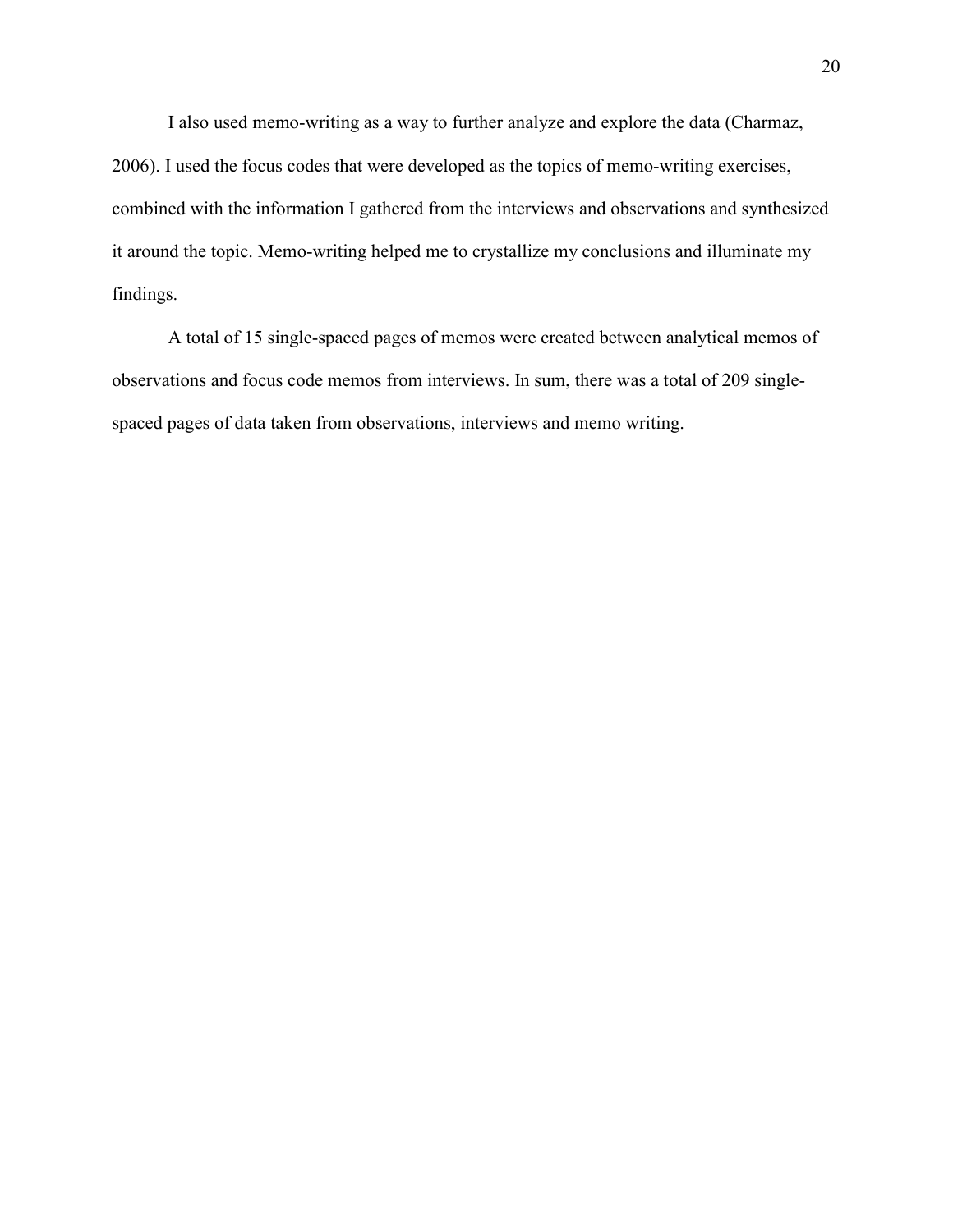#### **Chapter 4**

#### **Findings**

 I will begin my analysis by addressing RQ1, which asked: What locations do rural residents identify as communication assets in the rural community of Huntsville, Arkansas? I will start by outlining the locations that were identified as communication assets and then categorize those assets into comfort zones, which are places with which residents proclaimed an emotional connection, and hot spots, which are places of spontaneous conversation.

 I will then address the second research question: What are the kinds of stories residents share at different communication assets throughout the rural community of Huntsville, Arkansas? First, I will describe the relationships that the communication agents, who are the community storytellers, have with those they reported conversing with and their relationship to the community as a whole. I will then take a closer look at the content of the stories that they share as well as the topics of conversation they avoid.

# **Communication Assets in a Rural Community**

 Participants named nearly every public space in the community as a communication asset (e.g. a physical location where storytelling takes place). They reported running into or meeting someone with whom they would have a conversation at every location they visited. These conversations would often occur multiple times a day. Places of business were most prevalent with Wal-Mart being specifically named most often. Public spaces, such as parks or the library were also mentioned but with much less frequency. It was clear that the participants not only expected these public encounters but looked forward to them. Of the places identified as communication assets, the overwhelming majority could be considered comfort zones, which are places with which participants felt an emotional connection (Wilkin, et al., 2011), although some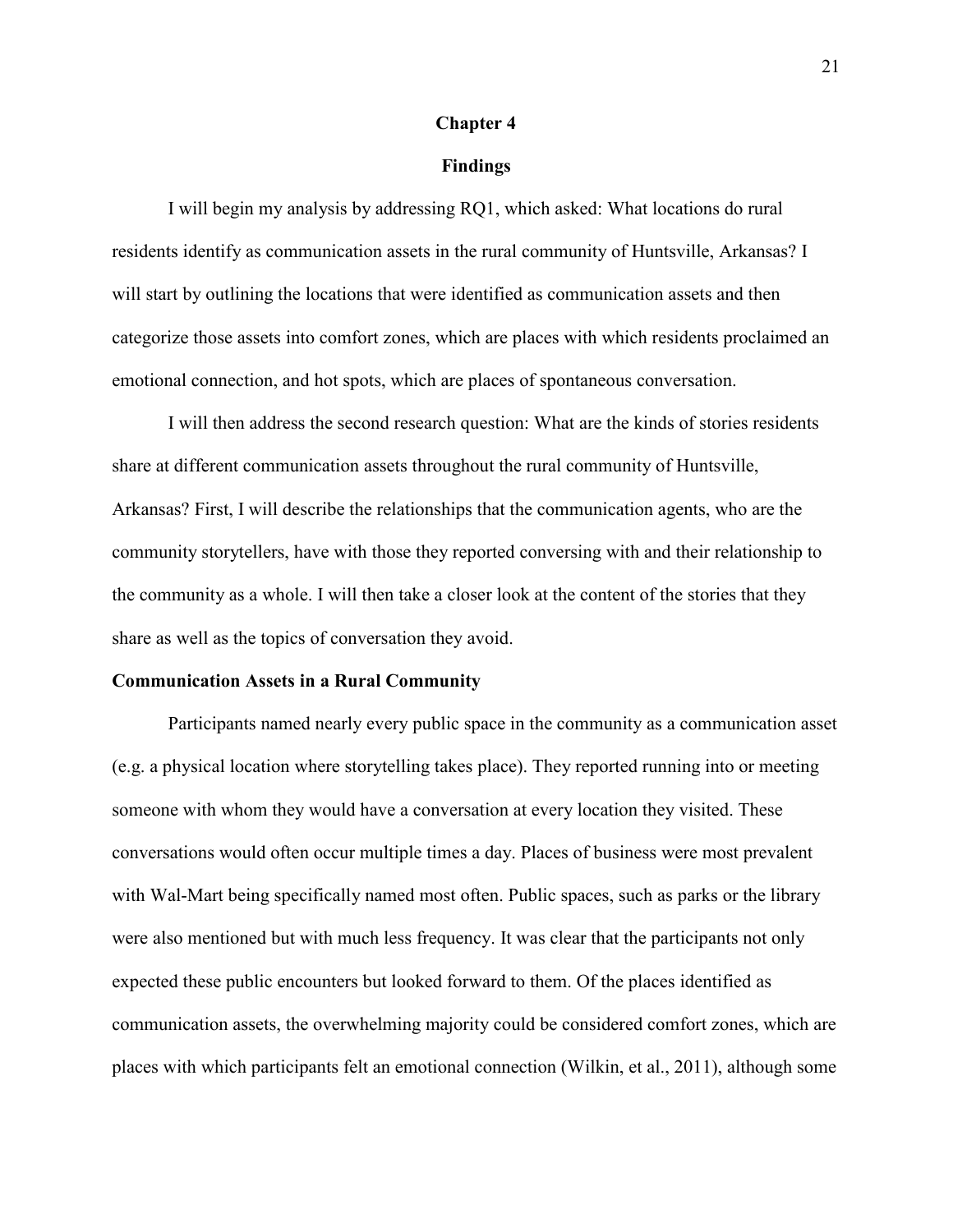spaces might carry more significance than others. Communication assets that could be described solely as hot spots, which are places of spontaneous conversation (Wilkin, et al., 2011), were reported less often and were generally related to community events rather than actual physical locations.

 **Comfort zones.** The respondents reported having an emotional connection to most of the places they went in their community. Therefore, the majority of public locations in Huntsville could be classified as comfort zones. The respondents disclosed that they often went to these public locations with the expectation of, and sometimes with the intention to engage in interpersonal communication. These are places they reported visiting their entire lives, places where they have worked, and places that they frequent on a weekly if not daily basis. Two main themes emerged as to why most places in the community were considered comfort zones. First, may physical places in the community have existed for generations, which in turn, has created memories for the community that span from their childhood to their adult hood. Second, residents often described their community as a "family," which fostered a sense of walking into one's home even in a public space.

 To begin, part of the reason why so many locations were comfort zones was due to the fact that many of the businesses have been fixtures in the community for decades. Residents who grew up in the area visited them as children, worked at them as young adults, and now take their own families there to do business. These locations are an integral part of their memories and touchstones for their personal histories. This was particularly the case for Connor, a recently married college student who is a community native. As he explained, "Pretty much everywhere we go there's either somebody we graduated with or somebody that knew us when we were little.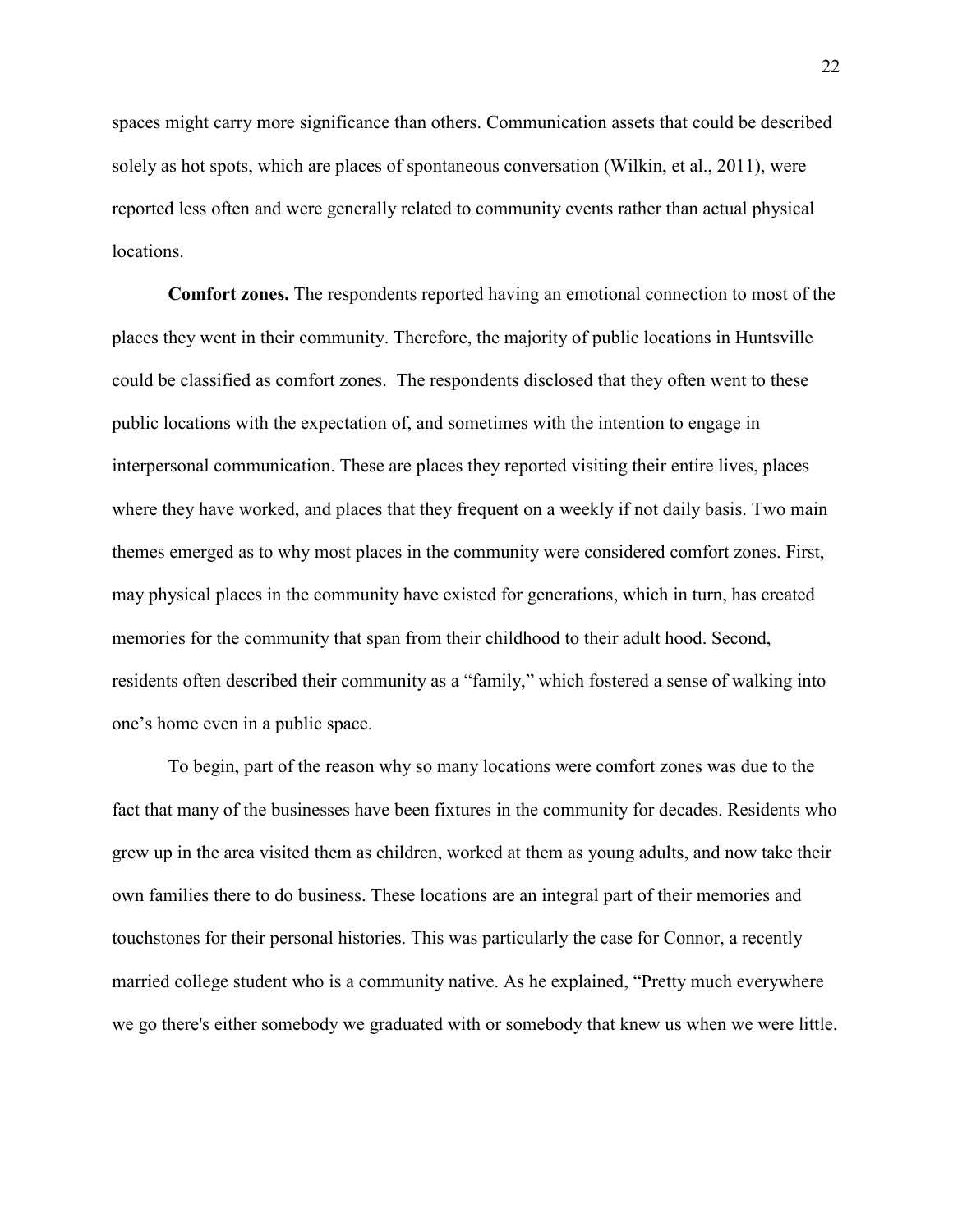They kind of just know who we are and we got to say 'hi.' That type of stuff." He went on to specifically mention a local gas station:

One of the places I feel at home is Fuel Zone because my mom worked there for a really long time when I was in middle school. I know a lot of the people that worked there. I know the owner, I know most of the customers that come in… It's just that type of, I guess just feeling like you belong in that area, just feels home.

 Like Connor, Taylor grew up in the community. He is a work-at-home dad of four who is a fourth-generation resident. He considers the schools a comfort zone because he "grew up in the school district and now my kids attend school there." Other places that felt like home were a couple of the "old staple restaurants" that he frequented with his parents and now takes his children to.

 Unlike Connor and Taylor, Diane is a transplant to the community. Although she was not raised in Huntsville, she has lived in the community nearly 45 years, raised her children there, and retired from the local school district where she worked as a high school teacher. Throughout the decades that she has lived in the community she has developed many close relationships even though she has no family ties to the area other than her own children. It is obvious in her responses that her trips to town are more than just shopping trips:

 I go to The Attic to not necessarily to shop, but to visit with Pat or whatever. I go to Memory Lane. I do the thrift stores is mainly why I go, and there's always people.... I go to Paws and Claws because I always drop in there and visit forever. Walmart, I see people I know. I go to The Pantry, and I know the people that work there.

It is not just her friendships that make visiting local businesses a social affair. Due to her many years of teaching Diane "can hardly get through the aisles" at the local Walmart "before running into students."

 Like Diane, Phoebe is a transplant to the community. Although her residential tenure is not nearly as long as Diane's 45 years in the community, she is an elementary school teacher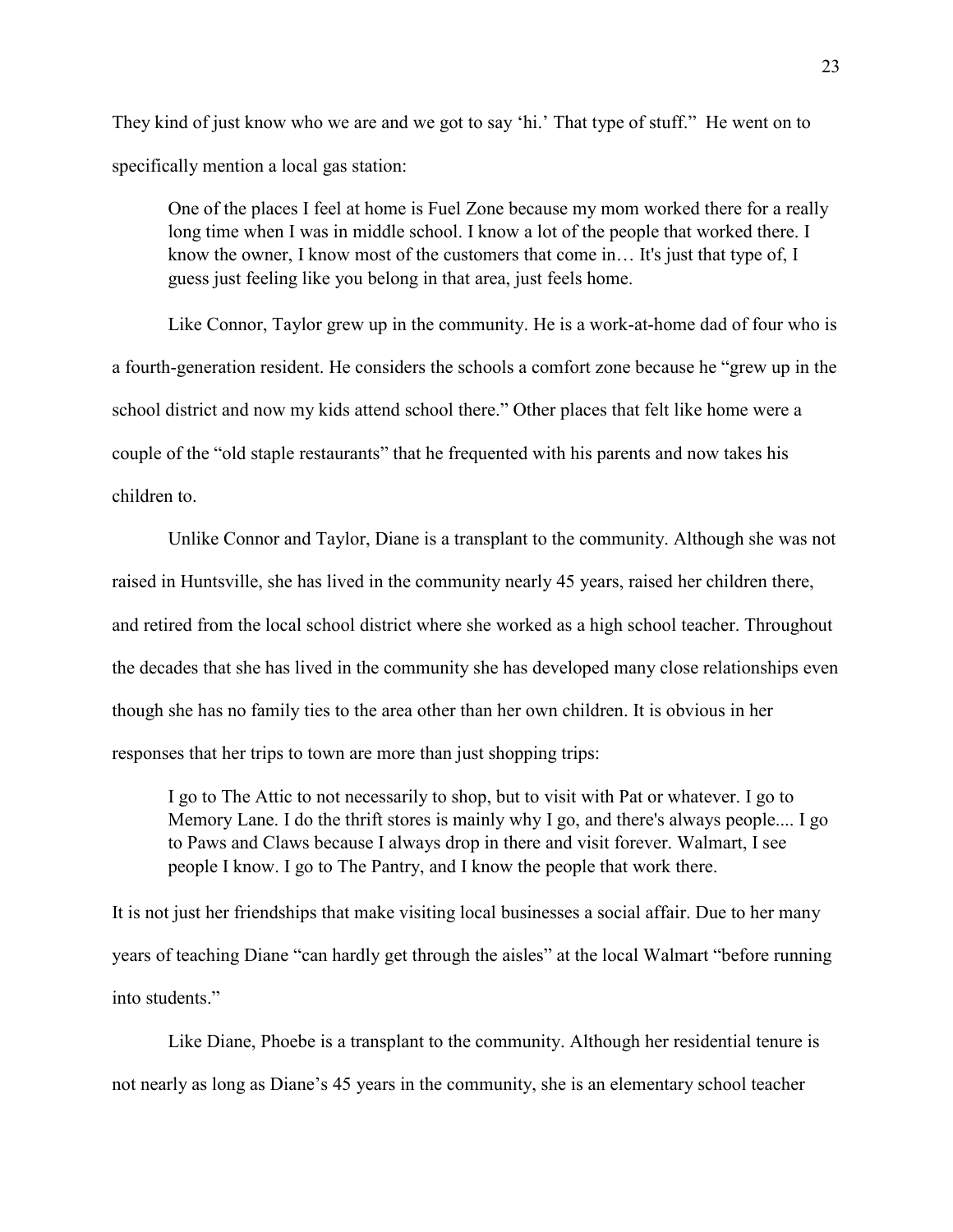who married into a well-established family and raised her children in the community. She also mentions the ease that her years of familiarity with the businesses around town affords when she says, "you get comfortable with Walmart... You realize how comfortable you get" when you go into places like that. But Phoebe expresses an even deeper connection to places in town and to the friends she has made there, when talking about her workplace, "I'm very blessed to have a place where we're just a family... And I just walk in and it just feels that this is where I belong." *Family* is a word many of the respondents used when describing their ties to others in the community. Although many had actual familial ties, it was also commonly used to express the connection felt among friends.

 Taylor, the work at home dad, talked about the scouting group he and his son belong to saying, "We've got a scout or two and some leaders that have just been there our whole journey through. They feel like family." Bobbi, a retired educator and coach, who moved to the area from a neighboring state to be near her daughter about nine years ago gave a prime example when, while talking about places that feel like home, she stated, "Our church is a family. First church I've ever been in that everyone, they're family." She goes on to talk about how she and her husband would not go anywhere else even though her daughter's family attends church in a nearby city.

 Church was also a place that was mentioned frequently as a place that felt like home. Taylor mentioned his church when talking about places he spent time at as a child that his children now visit like school and some of the local restaurants. Margaret, a semi-retired city employee who was born and raised in the area and raised her own children there, attributed the emotional connection to her church to the historical connection she has with it. When asked about places she considers to be like home she replied, "My church… 'cause I've gone to the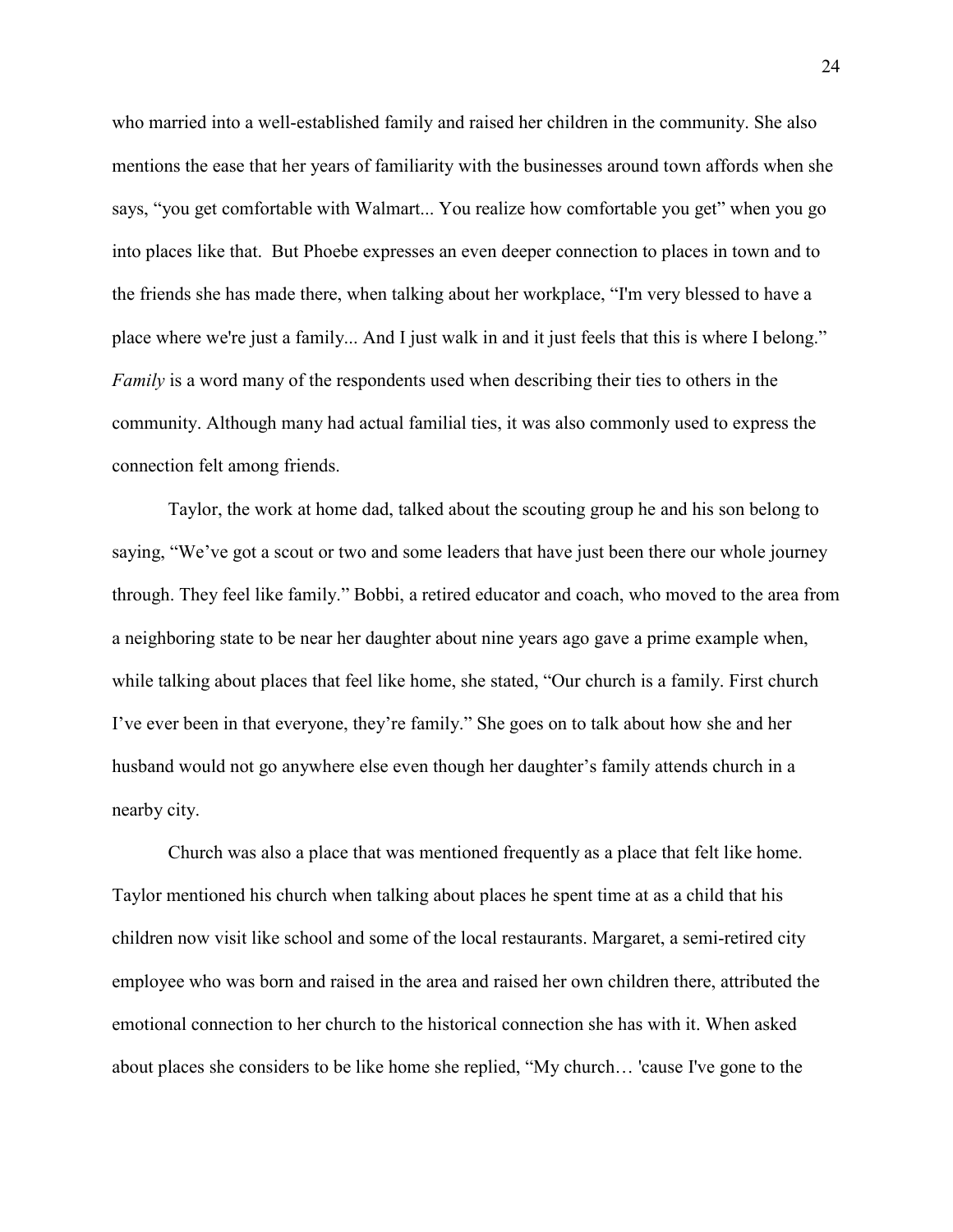same church most of my life… there's things about memories that come when you walk in those doors." But Kelly, a 14-year resident, stay at home mom with no familial ties to the area and whose youngest child recently graduated from high school, mentioned a different reason, "I feel like that (at home) when I go to Alex's (a close family friend) church, the Assembly of God. I like that place. Everybody's very welcoming, whether they know you or not."

 **Hot spots.** With most public spaces considered comfort zones, including privately owned businesses; the hot spots in the community tend to be related to events rather than the locations where they occur. For a few respondents, who considered themselves as outsiders, nearly every place was considered a hot spot. There were also a couple of locations that, due to the nature of the business conducted there were also considered hot spots.

Kelly, a stay at home mom, suggested a few events where community residents might meet and converse, "They always have those car shows. There's always people going to that. There for a while they were doing… those movies. The Tuesday swap meets, things like that." Diane, the retired teacher included, "the farmer's market when that's in session," and Bobbi, a newer nine year resident who moved here after she retired to be with her family, added, "a lot of people gather to watch the high school sports," These events may be cyclical in nature, occurring every year or at designated times, but they are not permanent fixtures in the community and can move from location to location depending on changes in policy or even changes in the weather. Participants also included infrequent events. Phoebe, the elementary school teacher noted school fundraisers or community celebrations as potential places for spontaneous interactions.

The only participants who did not claim to have comfort zones in the community were those that considered themselves to be outsiders and conducted most of their business in the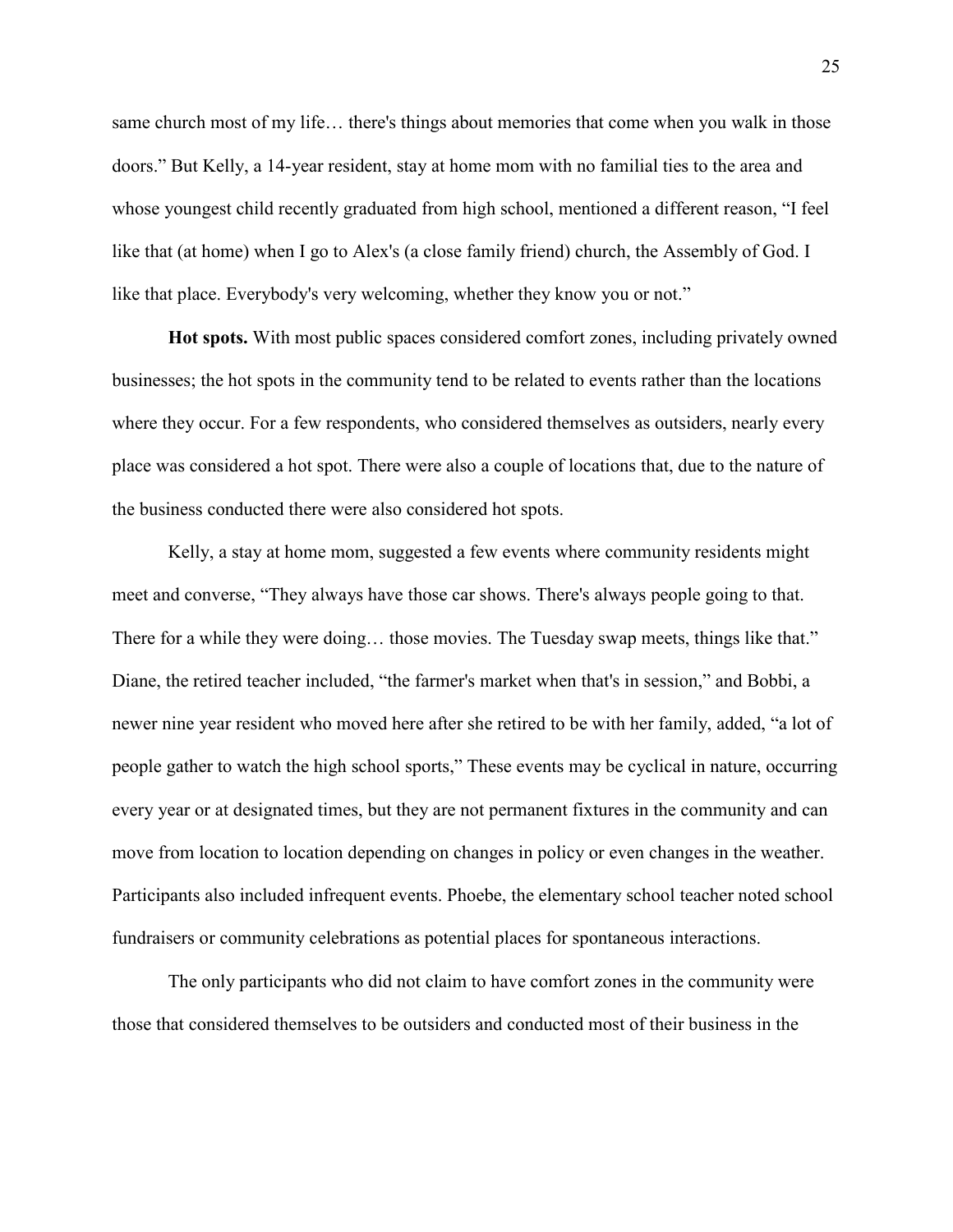nearby urban centers. Chip, a relatively 'new' resident who has lived in the area for 14 years but

works in a nearby urban center stated the only reason he goes to town is:

Groceries, and seems like auto parts lately. Yeah, you need a headlight, bulb or something minuscule like that, so, or we pass through, 'cause we have a boat up on the lake, near Eureka, so we go through town. I don't know. It's not a huge draw anymore.

Chip claimed a stronger emotional connection to the outdoors than to locations in the

community:

I like the woods around here… I like that a lot. I like doing stuff around here. But no, as far as town to me, I think it's 'cause I lived in the country for so long, it's the place you go for necessities.

Carolyn, a self-employed domestic worker whose family moved to the area when she was

16 and does not belong to any community groups or organizations, shares Chip's connection to

the outdoors:

So yeah, no, I don't have a connection like that (meaning an emotional connection to somewhere in town). I mean, I used to go out to Withrow (Withrow Springs State Park) a lot and just hang out, with the little creek, and I love that. I'm just outdoorsy. To me, my solitude is getting into the truck and hitting the dirt road. Windows down, radio up. That's my peace of mind.

Chip and Carolyn both imply that their emotional connection to the outdoors precludes them from creating emotional connections to locations in town. Therefore, they would be considered as having no comfort zones in the community.

 There were only a few places in town that people admitted avoiding. Nina, a young Hispanic woman who grew up in the community and recently returned after attending college, stated, "the place I tend to avoid is around the Butterball Center (a turkey processing plant), just because it's so, it's always busy and it just feels kind of, it doesn't, it just feels kind of strange driving through there." Even though the processing plant is a major employer in the community and Nina has many friends and acquaintances that work there, the mass slaughter of turkeys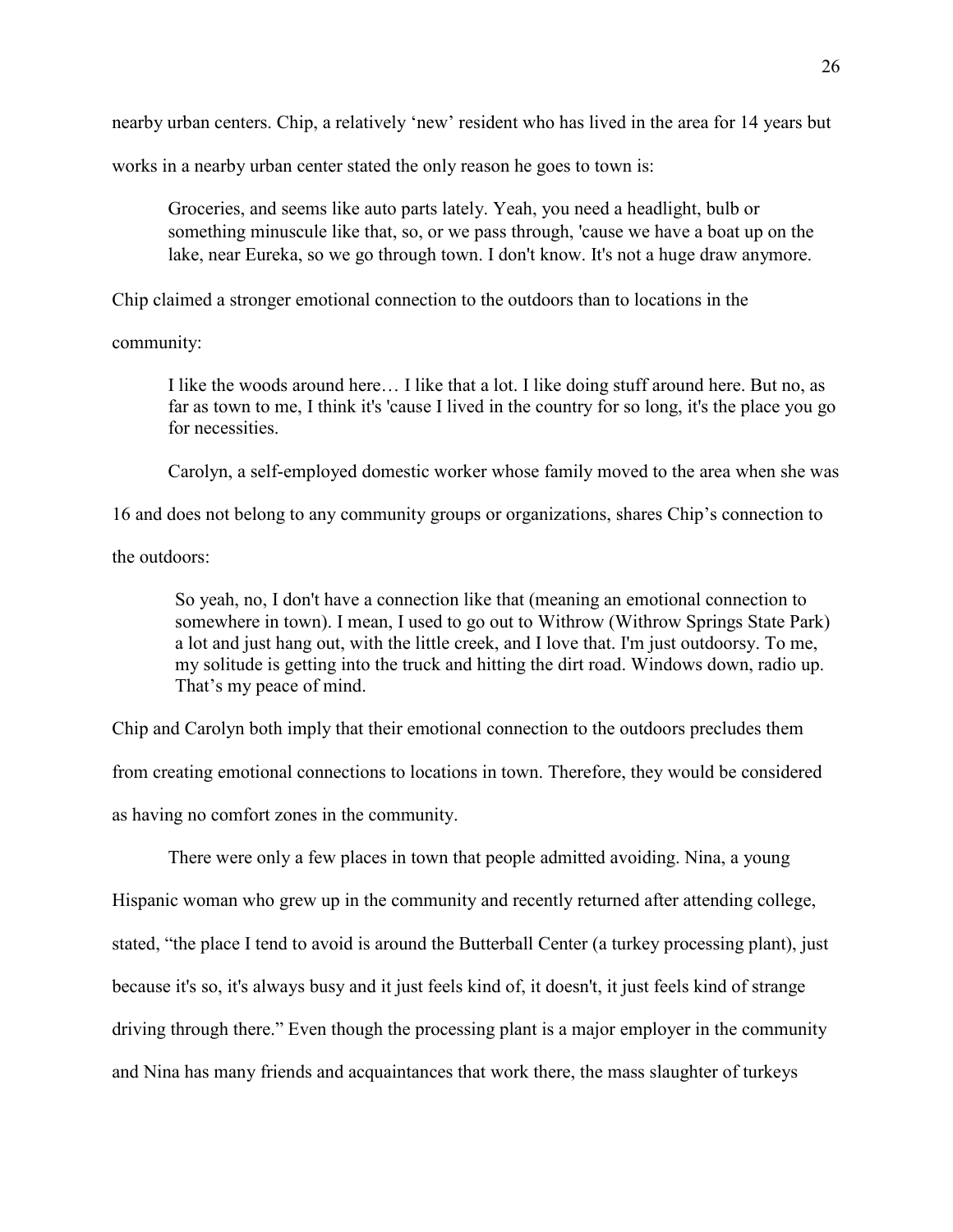which occurs on site prevents her from developing any sense of emotional connection to that place. And Chip, who has a corporate job in a nearby urban center and has been in the area for about 14 years, mentioned the county revenue office as a place he does not like to visit, jokingly offering the excuse, "I don't like them down there." "Them" being the local politicians. Unlike lifetime residents who may not appreciate paying their taxes but would still consider those who work for the revenue office as friends, Chip's avoidance of the county courthouse reinforces his claim of not feeling connected to the community or those who have been elected to serve it.

 Because most locations in town are considered communication assets, respondents avoided going to town altogether if they felt unsociable. Emily, a recently married college student who grew up in the area and has extended family ties in the community, stated that if there is something that has happened recently that you do not want to talk about "you might not want to go out." Chip, her husband and lifetime resident, expounded, "It's just something you kind of expect. It's like you're just going to run into somebody… even going and picking up pizza, you know the people that are going to hand you the pizza and they'll be like, 'Oh, hey, tell your mom I said hi.' You'll probably run into somebody that you know, no matter what you're doing." Taylor, a life-long resident and work-at-home dad summed it up best when he said, "I think people expect to see and be seen when they go there (town), so that's kind of the expectation is that ... Just be prepared to be friendly and speak when you see somebody you know"

 It was not difficult to identify communication assets in Huntsville. At every location observed, community residents could be found in conversation with one another. Whether they were waiting in line or walking through a parking lot. It was not uncommon to see residents visiting in the aisles of stores or the middle of the street. Interview respondents corroborated the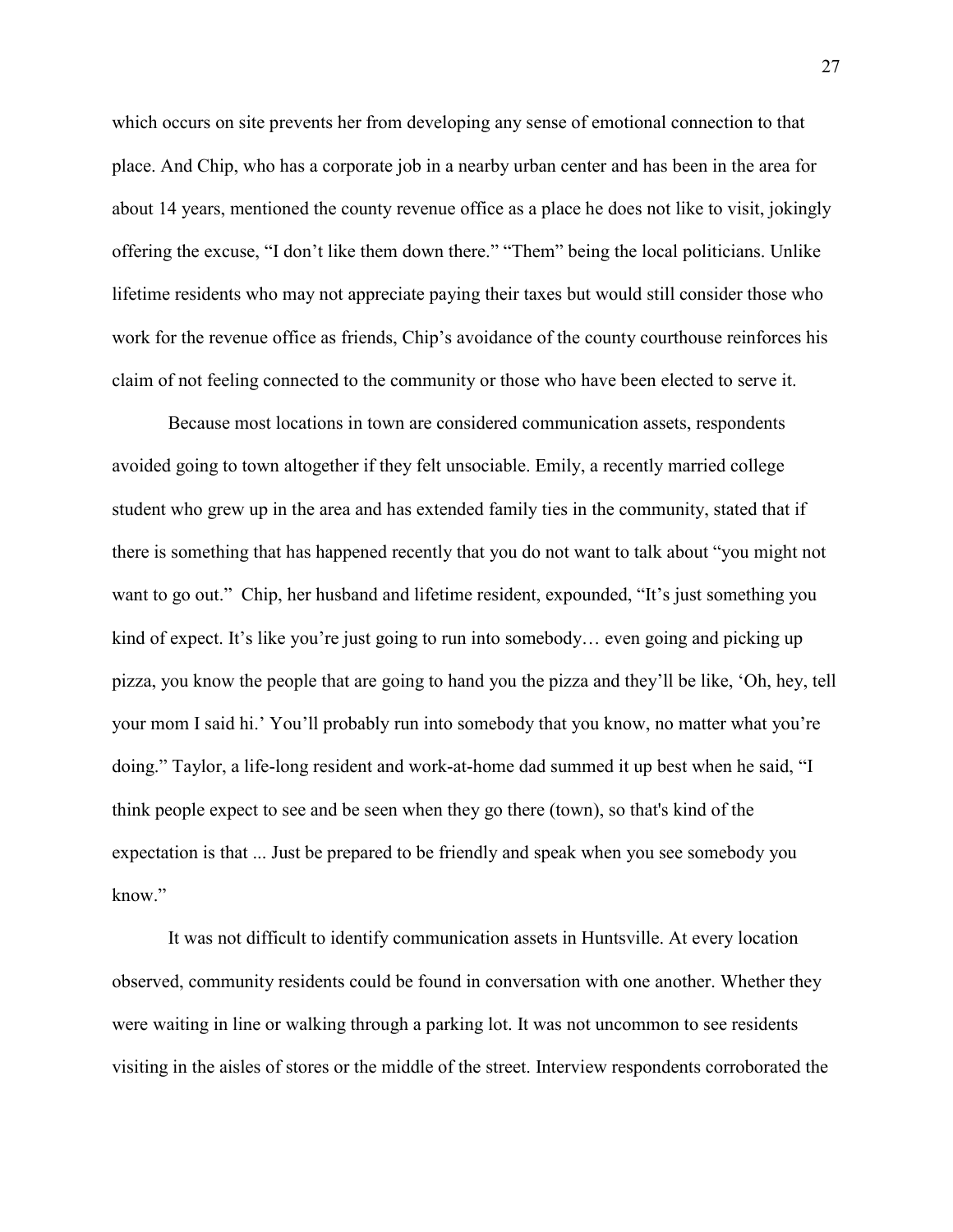observational findings with their recollections of conversations they participated in daily at local businesses and other public venues. Further, of all the public spaces identified through observation or interview as being communication assets; the overwhelming majority of them could be considered comfort zones, due to the long-time familiarity residents had with each location, visiting them as children and eventually bringing their own children to visit them.

#### **Defining the Storytelling Network**

 RQ2 asked what kinds of stories residents share at different communication assets throughout the rural community of Huntsville, Arkansas. To create a more complete understanding of Huntsville's storytelling network, I will first explain my findings regarding who is sharing stories, what their relation is to one another, and what their relation is to the community. I then will present the topics/types of stories respondents reported sharing at communication assets. I will conclude with a look at stories respondents are reticent to share.

 **Conversation partners.** The respondents reported visiting with family members, friends, acquaintances and even strangers at different communication assets throughout the community. The people that participants tended to converse with most often at these locations were generally people they have known for a long time. Clark, an 80-something year old resident whose family has lived in Huntsville for generations visits with the same group of eight to 15 men that he has known "all my life" every morning at a local gas station. Taylor, a fourth- generation resident and work-at-home dad, describes the people he visits with as "Mostly acquaintances that either I've gone to school with or my ... we're just family friends with or just familiar because my family has known their family for a couple generations now."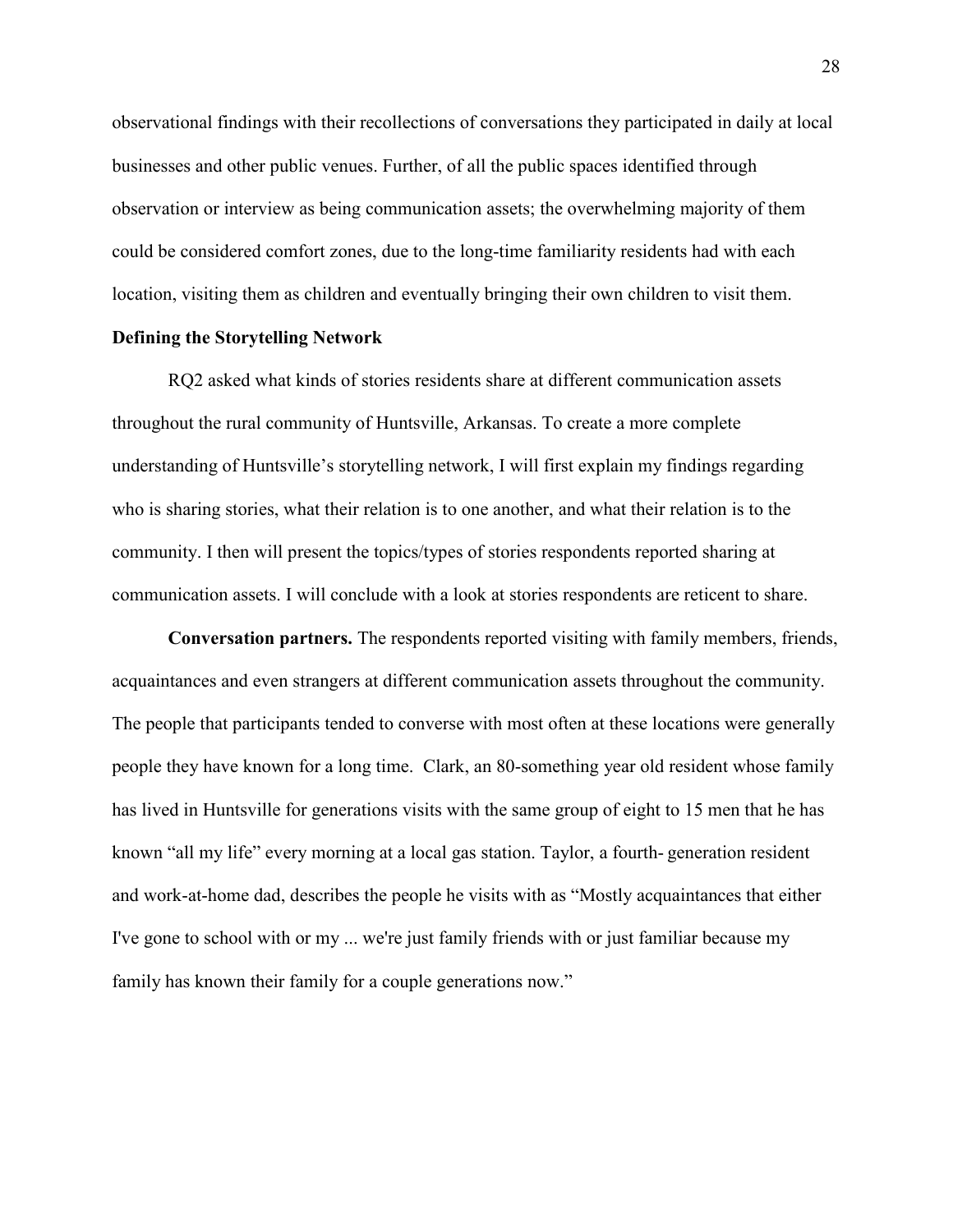Conversation partners might also be people who work at these locations and because participants frequent that location often, they have become friends. Janet, a local business owner states:

 But those that I see, I kinda know, I consider them beyond just an acquaintance. For a customer relationship sort of thing. Because I've just over years grown to know a lot about their past and their history… I'm interested in who you are and whatever. So yeah, I think you get past that and I think that that is, the repetition of it.

The repeated interaction of daily living created connections that would not have developed any

other way.

Connections to extended family members can also be the basis for finding public

conversation partners. Phoebe a participant who is married to a multi-generational resident says:

If you just get out, if you're out and about and your face is out there, they'll ask how I'm related to the Johnson's (pseudonym), you know, my last name, so then I tell them. So it doesn't matter if it's a stranger or what. The Johnson name is known, for sure, especially locals. Then what's fun is, they wanna know how you're connected to my family, but it is fun too.

Having a well-known last name, even if it is through marriage, invites conversations that might

otherwise have gone unspoken.

The length of residence that accompanies small town life creates bonds between people

and places that the transient lifestyle found in more urban areas neglects to foster. This longevity

can be transferred to "outsiders" who marry into a multi-generational family; as illustrated in

Phoebe's previous statement and also supported by Janet, a local business owner, when she

stated:

 It's almost to the point people forget that I'm not from here. I still have some that do but because I married a local it's like, 'Janet do you remember back when we were in school?' And I say, 'I didn't go to school here,' you know that sort of thing, you know, because I've been here so long, and I'm married to a local. Or I was … he's passed away. So they forget sometimes.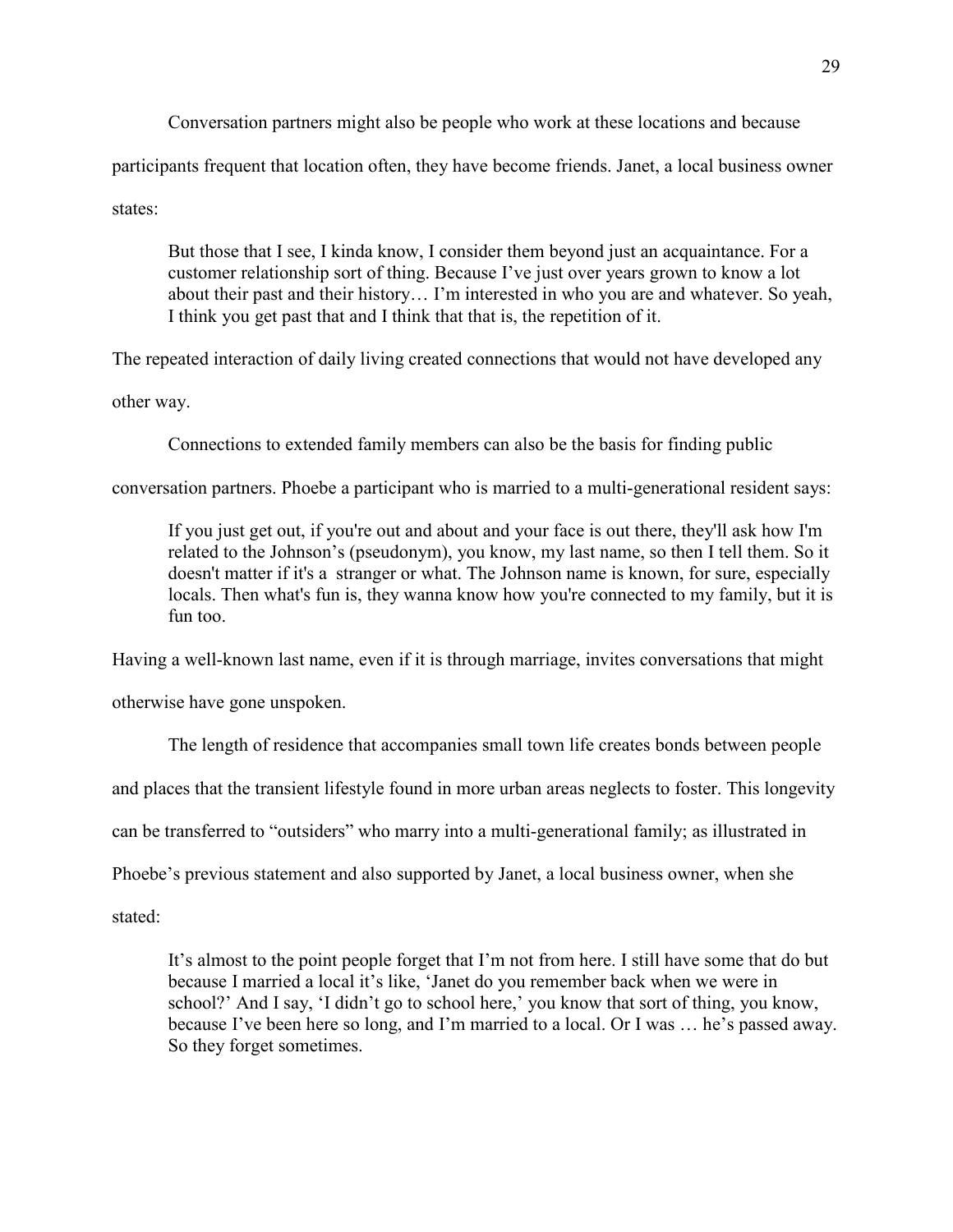Connections to the school, or perhaps more importantly to the children that attend school, can create the same effect as family connections. Carol, an elementary school teacher who moved to the area after her husband passed away 11 years ago said:

And you see when I first came, I think it's been 11 years. I was that teacher of "Well who are you?" "Who's your mama?" And I'd be like, ahh you don't know them, I don't have anybody here. But when I started attending the peewee basketball games; going to the kids sports. And then I started being accepted into that group of mama's.

By showing an interest in the children in her classes, Carol was able to forge connections with their parents and by extension the parents of all of the children in the school. It is the connections that are important. Samantha, the store manager, put it best when she said, "But you know, you weren't really accepted in the community until people figured out who you were; who you are related to. I mean, I think everybody, all in all, is pretty accepting. It's just that they have to figure out how to accept you." Carol expounded a bit on the community's desire to be accepting when she said, "And if they can wrap you around into knowing somebody else or being related to somebody else or being part of something else that somebody's in; then they'll find a way to wrap you." Thus, even though Carol did not have a familial connection, people in the community brought her into their storytelling networks by "wrapping" her around a shared interest in the community's youth.

 The phrase *close-knit* was used often throughout the data collection process. Long-time residents and transplants alike used the term to describe their community. Kathy, a convenience store cashier whose parents moved to a nearby urban center when she was young and who returned to raise her own children, used the term to describe how people look out for each other:

 I would honestly say I think it's pretty close knit, for the most part. It's kinda like I told my kids, when they were younger, you can't get away with stuff. I was like, "If you didn't end up telling on yourself, somebody's gonna tell me."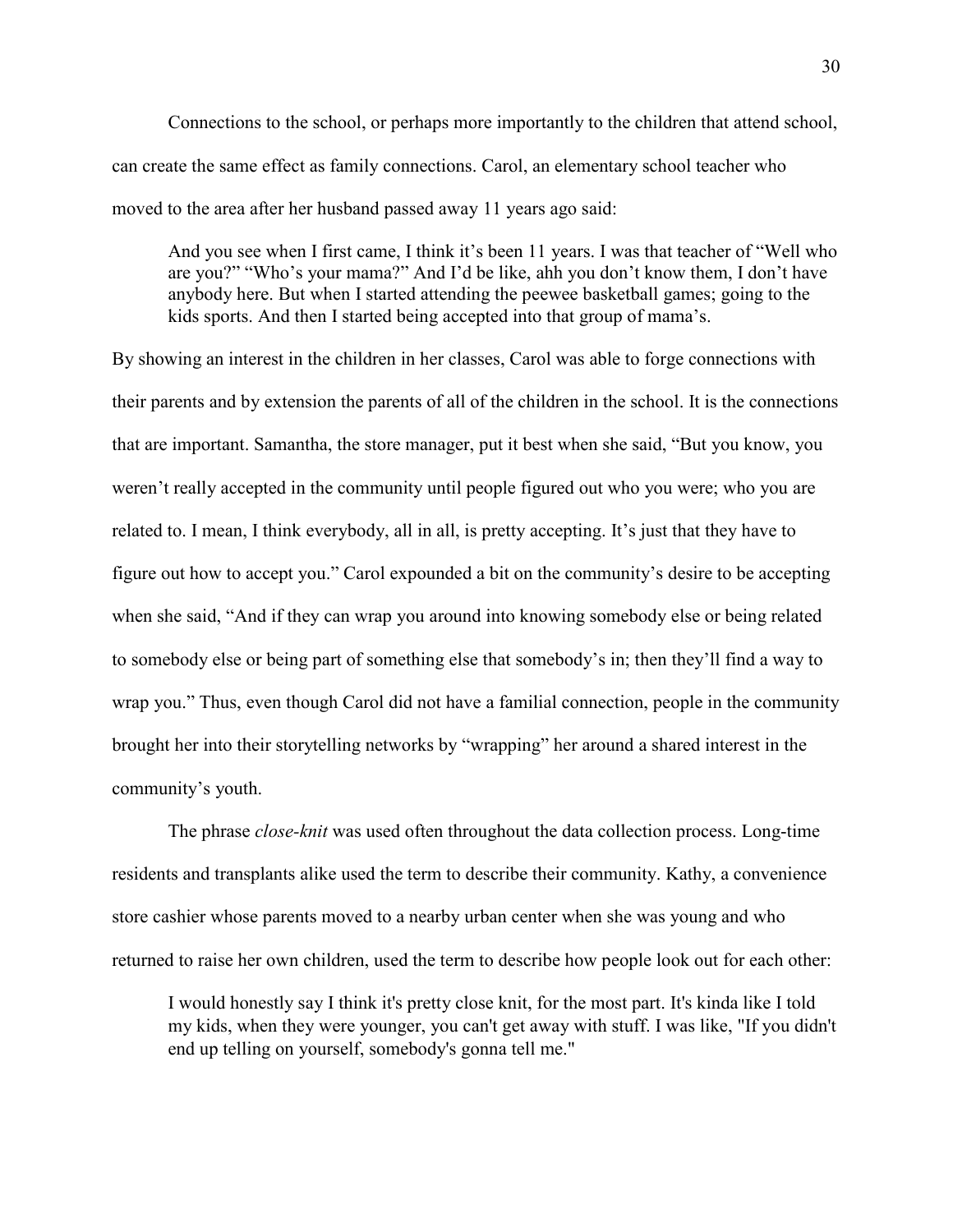She applied the term to not only raising a family but also when describing how community members honestly care for one another when she said, "I think that if you needed something and people knew you needed it, they would go out of their way to help you. … I think that way, it's pretty close." Karen, a school administrator who had moved away after college but came back to be near her parents and raise her own family agrees, "I feel like it's a close-knit community. I feel like people do look out for each other… always being willing to help others.

 Samantha, the manager of a local gas station and long-time resident who grew up in a nearby community and married into a multi-generational resident family, has a slightly different view of what she calls her "tight knit" community. She agrees that, "there is a tight knit group, that you know, they take care of each other and all that." But goes on to say, "But I think it's changed a lot as far as with the times, you know. It's not like it used to be." Samantha believes the reason for the change is the growth of the community and the unfamiliarity that new residents bring.

 Chip, a professional who moved to the area about 14 years ago to be near the outdoors but who works in a nearby urban center, revealed how he feels on the other side of the close-knit community after his youngest child graduated from high school and he lost the one connection that brought him in to town ,when he stated:

Most the people that we associated with and things have moved on, or they got involved with other things and we don't see them as often, or things ... I couldn't even name anybody right now… It's very tight knit if you're in that mesh. I mean, we're kind of outsiders.

Carolyn, a self-employed domestic worker and long-time resident whose family moved to the area when she was 16 and who claimed no community organizational ties, also felt a limited connection to the community, revealing a negative connotation of "close knit" when she stated,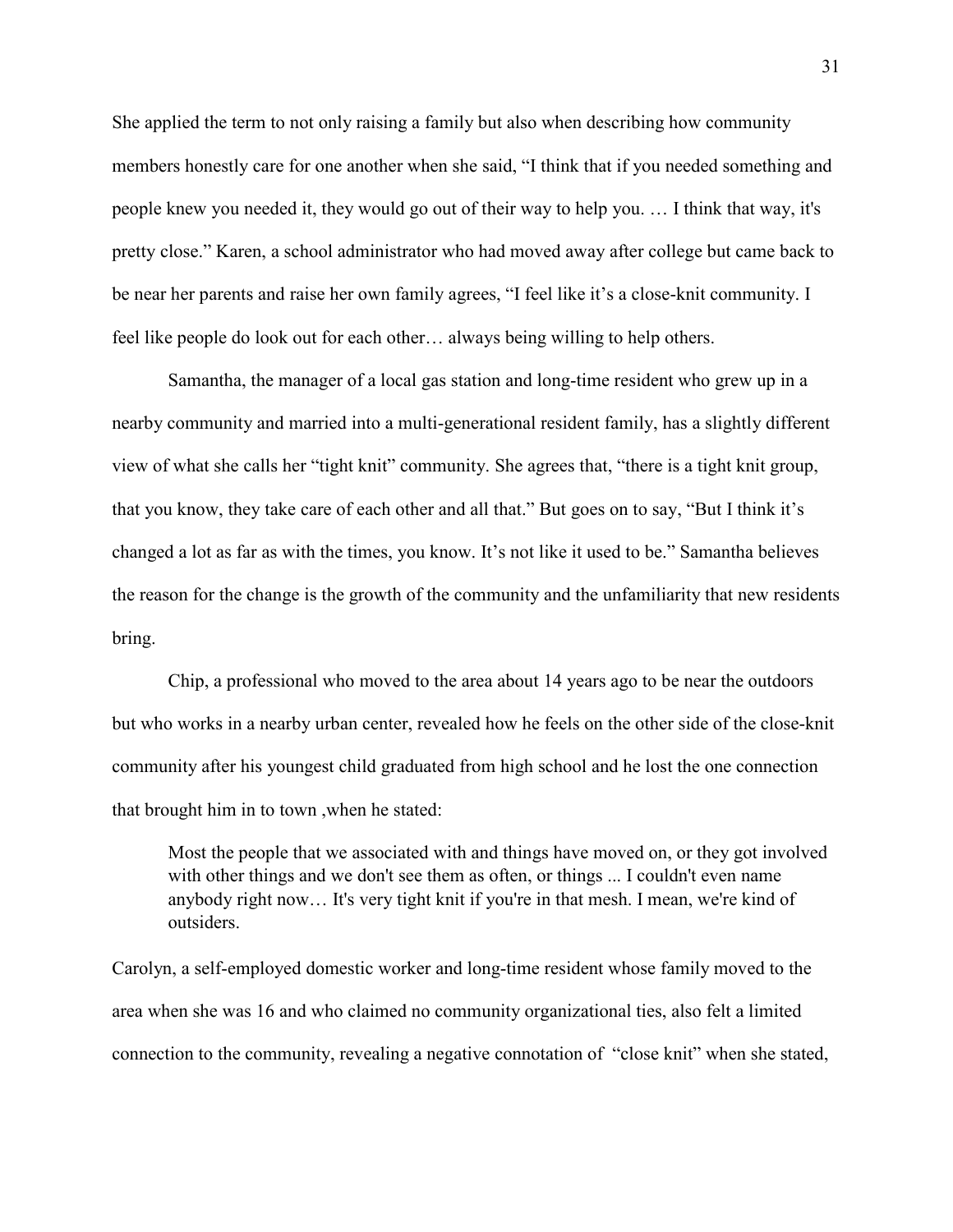"It's a small town. It's close knit. I've lived here since I was 16, and I'm still treated kind of like an outsider. So, it's kind of hard to get in to."

 **The stories they tell.** The dominant themes of conversation respondents revealed were micro level topics with personal stories regarding family being the most prevalent. Meso level topics, topics related to community level issues, like community events or the upcoming vote to increase the millage were seldom mentioned. And macro level topics, which are regional or national issues, were mentioned rarely and usually as topics of discussion that would happen behind closed doors and not in public spaces if possible. As Martha, an 80-something retired native who does not spend much time in town explained:

Well normally when I talk to someone it is about their work if they are still working or I will catch up with family. What our families are doing. I'm not much to discuss politics or religion with somebody else. It is usually more personal type things. If I know them well enough to stop them and talk to them, it is about what they have been doing, and our families, mutual friends.

For Martha the demarcation was clear between topics that were acceptable to discuss in public like "personal type things," which could be categorized as micro level topics, and those that are unacceptable such as politics, which could be categorized as meso and macro level topics. But even those who are much younger than Martha and spend most of their time in and around town share the same types of stories. Emily, a recent high school graduate who is attending college in a nearby urban center but who lives and works in town, shared:

It depends, like, how much we know about their life and how much they know about our life. Because they might ask, "Oh, how's school going?" Or, "How are you liking theater?" I might be like, "Oh, you just had a baby. How's that?" Or, "Congratulations" and stuff like that. If I know more about their life and they know more about mine, usually it's a deeper conversation. But if we're just kind of like acquaintances, it will more just be like, "Oh, how have you been doing? It's nice to see you."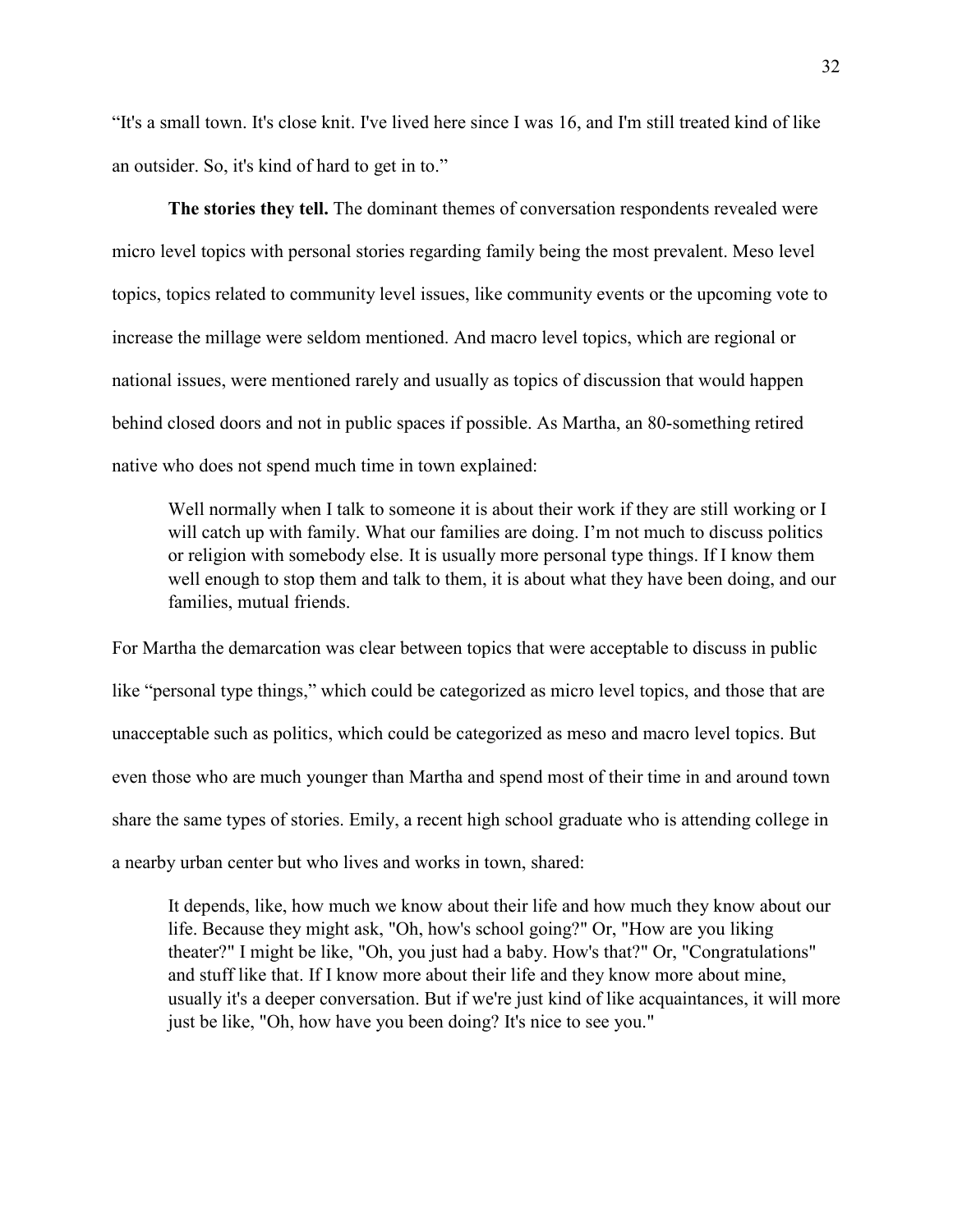When asked to explain what she meant by deeper, Emily replied, "Deeper, as in like, more into the details of each other's lives." Thus, revealing that residents who may know each other well avoid probing deeper into each other's thoughts or feelings about personal or local issues and instead talk about their personal lives in a more specific, event-oriented way.

 The content of the conversations was often dictated by the relationship the participant had with the person with whom they were conversing, as alluded to previously by Emily. Diane, a retired high school teacher explained, "With former students, they're usually telling me what they're doing and if they have kids. If they've used their Spanish lately, and stuff, right?" With people she considers to be acquaintances she reported saying things like, "Have you seen so and so? I haven't seen her in a long time" or "What are they up to?" or "Did they move or do you know?" or "How're they doing? I know they were sick." She then talked about topics she might discuss with people she has just met in the store, where conversations are even more general in nature like, "Do you have any good ideas about whatever. I'm shopping in the plants. What are you planting this year? Are you going to do a garden?" For Diane, common interests or experiences provided a way to stay connected to others in her community. Conversation topics were chosen to maintain relationships and reassure conversational partners of her continued interest in them and their lives.

 Karen, a local school administrator, also chose her topics of discussion according to the relationship she has with the person with whom she was conversing. Like Diane she differentiated between people she knows, acquaintances, and strangers stating:

Someone I know, usually it will be about family. They will ask about my family, my children. Or if they connect me with school, there will usually be a conversation about my job or connected to my job about the school. If it's people I don't know it might just be something random about, like if we're in the checkout line, you know, they could bring up any topic. Just like, "How are you today?" Just starting a conversation.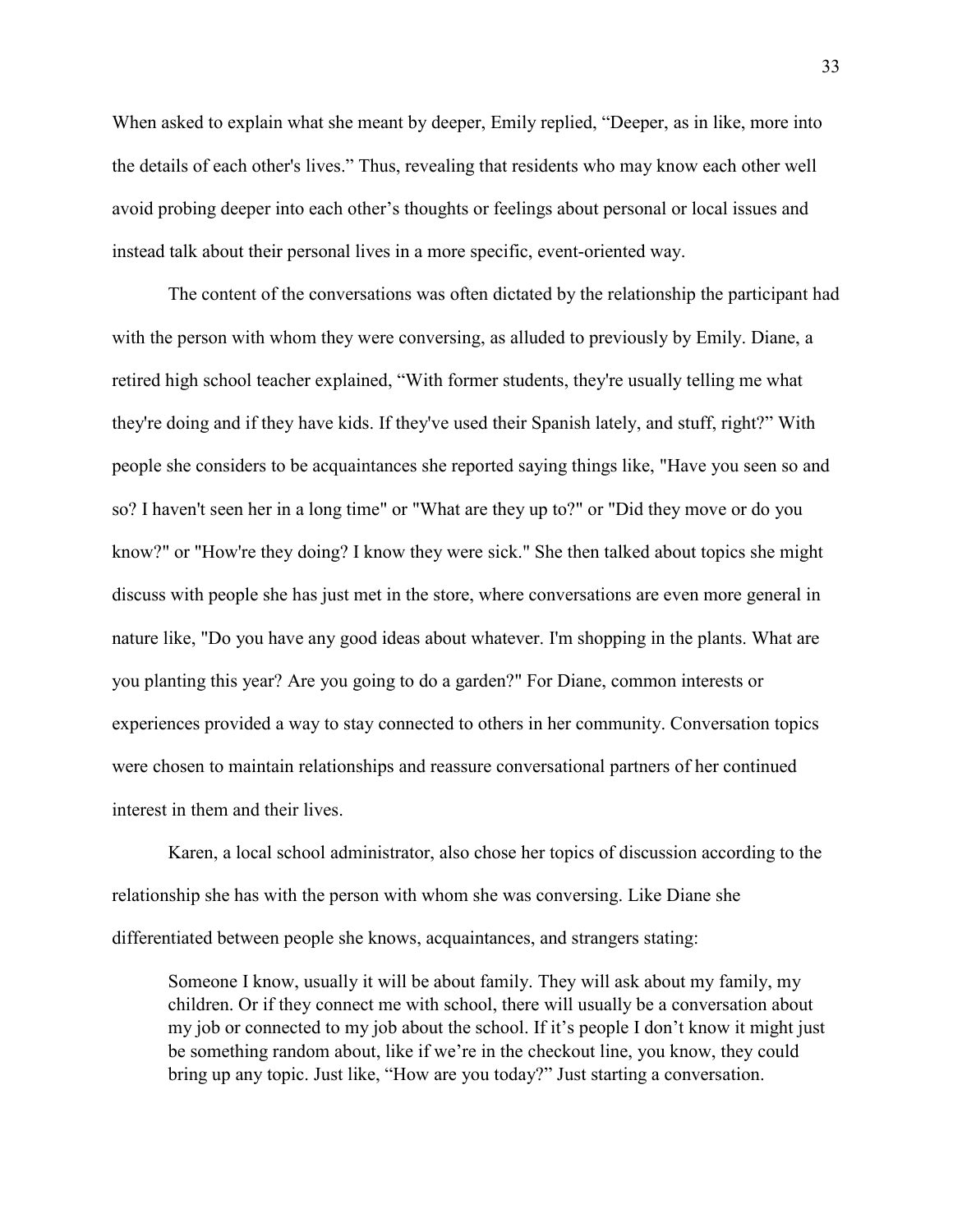Even though at the time of data collection, the school administration was asking for a millage increase to help them provide better educational opportunities; Karen prioritized relational topics like many of the other residents expressed. Participants focused on micro-level stories in order to protect and build personal relationships rather than discuss meso- or macro-level issues that may be perceived as divisive and a threat to interpersonal relationships. Consequently, the desire to focus on micro-level stories came at the expense of opportunities to share meso-level stories that may solve community level problems.

 When at a location where participants intended or expected to spend time visiting with those they met, the conversations could become more confidential but maintained their microlevel content. Janet, a business owner whose clients often become more than acquaintances, relayed a memorable encounter. She talked of how a long-time client, over the course of multiple visits to her business, shared the problems of dealing with a parent with dementia. Throughout these multiple and deeply personal micro-level conversations, Janet forged a bond with her client. This example provides a prime example of the willingness of community members to share what could be considered very personal experiences in a very public space, a local business. Fiona, a life-long resident who lives down the street from her parents and siblings and is a sub-contractor who works in a shared office space, also relayed a conversation with a repeat customer that became what could be considered almost too personal:

 Well, this one man come, … and he's getting older and a few health problems and all this …and he says, that makes me so mad, my Viagra has gone up to ... I forgot how ... \$80 a pill… I looked over and said, "How's your wife doing?" Get him off the subject. They'll tell you anything.

Although such a personal topic was a bit uncomfortable for Fiona, she expressed that she was more concerned about offending other clients who were in her place of business than her own comfort level.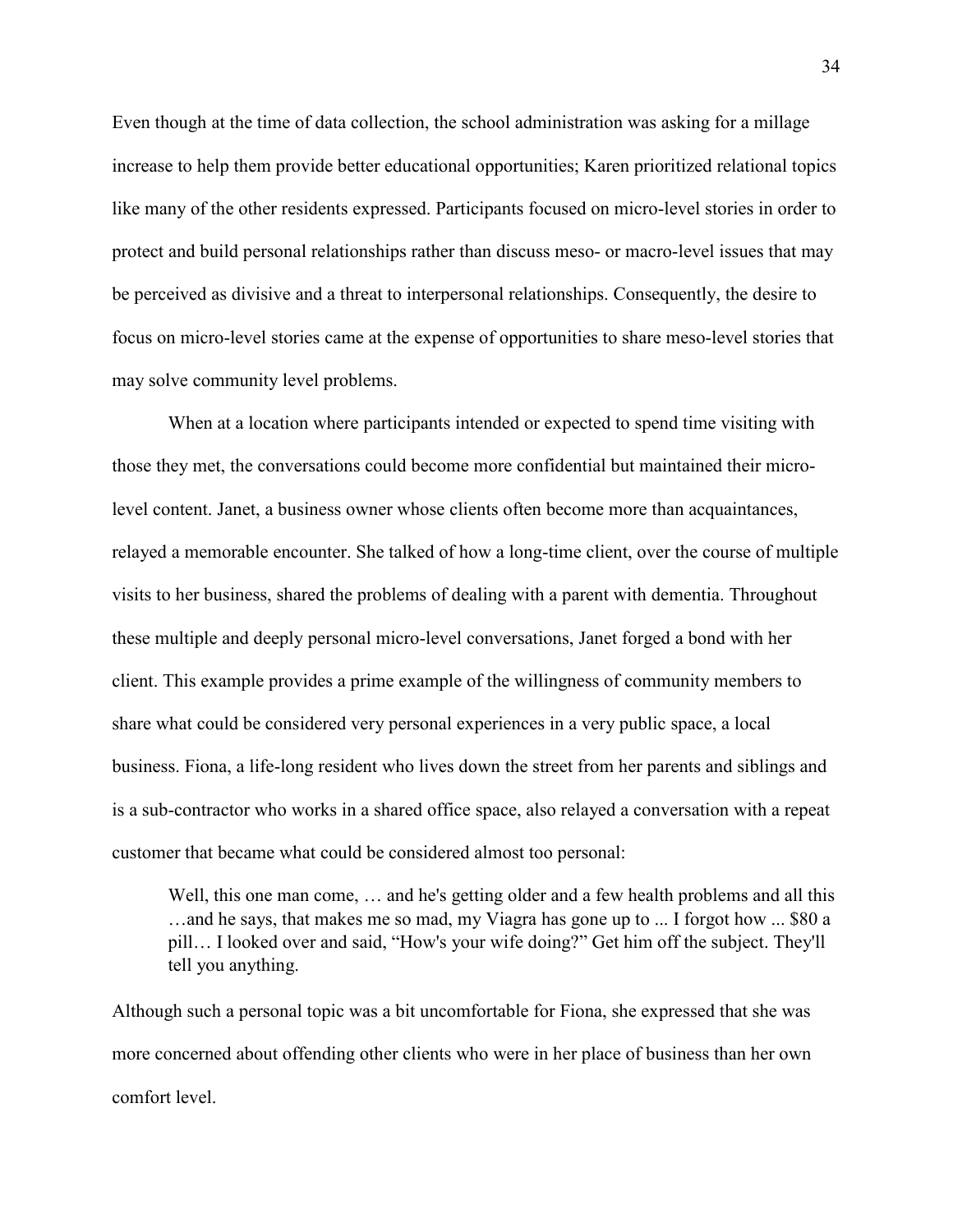While discussing a family members personal struggles or one's own sexual health might be considered acceptable public conversation for respondents, when asked if they discuss political or even local issues in public the majority of participants answered with a resounding no, considering political views too private a topic to be discussed in public. Karen, the school administrator, when asked if she ever discussed national politics with people she visited with while shopping stated, "I can't ever think of a time that I talked about a national issue just coming across someone in a store. Maybe if you were in a setting somewhere else. A more personal setting maybe. Not public." Karen does not exclude the idea of talking about political issues entirely with others. She only expresses the need to do so out of the public eye. However, Samantha, the manager at a local convenience store, expressed a much stronger resistance to the possibility of discussing politics in public. When asked if she discussed politics with people she ran into at the store she stated, "I have to be very careful. Yeah, so that would be an avoided conversation. Now maybe my husband and I discuss it right. But it would be a private conversation." Samantha deemed political conversations as both something to be avoided and as sensitive exchanges that need to be handled carefully. Samantha perceives political conversations about meso- and macro-level issues as so threatening to interpersonal relationships within her community that she reserves discussions about meso- and macro-level issues for her husband in the confines of their own home.

Martha, the retired octogenarian also expressed that one's opinions about politics and political issues are too private to discuss in public. Martha elaborated on this sentiment offering a justification for her reluctance. When asked if she discussed politics with people she ran into in town, Martha replied:

Probably not. I always consider that is a very personal thing to say to somebody. Not unless they instigate it. It's not something I bring up. Not even during election times and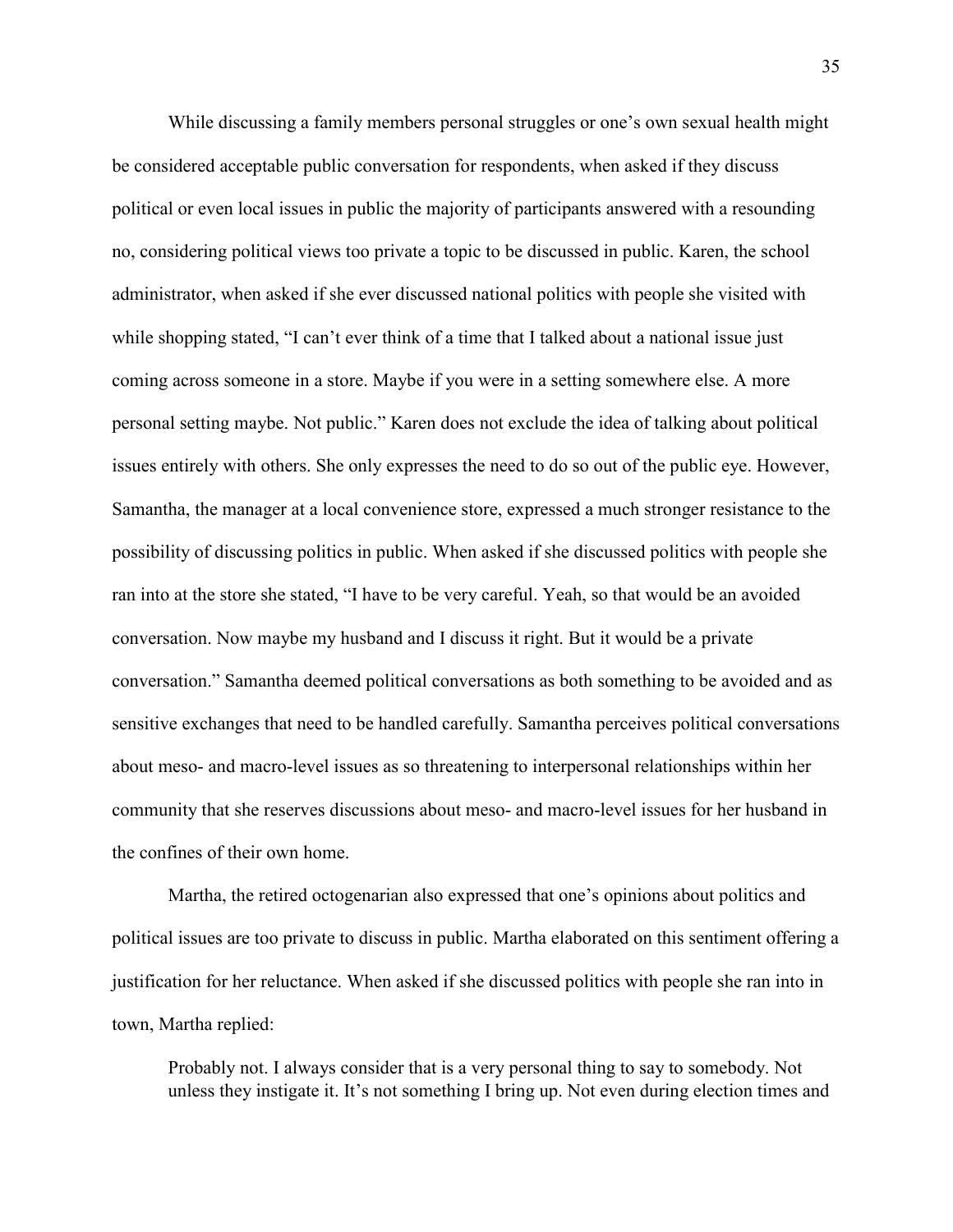stuff. Some (inaudible) are not all the same as we are. You have to know who to discuss those things with.

It appears as if Martha's reluctance to broach political topics in public, even "during election times" when those topics are at the height of their importance and exposure, stems from a desire to avoid making others uncomfortable. Recognizing that not all community members share her opinions Martha prefers to keep her opinions to herself or share them only with people she knows she can "discuss those things with."

**Maintaining relationships.** Not every participant offered reasons for the lack of mesoand macro-level discussion but those that did claimed preserving relationships as the biggest justification. Respondents identified different motives for their desire to protect their relationships. For some it was the avoidance of hurt feelings, for others it was a means of keeping the peace, and still others considered it imperative to maintaining a successful business. Huntsville residents define themselves and others by the relationships that they have within the community. Their social identity fundamentally impacts their daily activities and interactions.

 Taylor, a work-at-home dad of four whose family has lived in the community for generations, described his experience of living in Huntsville, "We can't go anywhere real quickly in a small town like this. You always run into somebody you know." He then described his relationships to those he meets while in town saying, "(They are) mostly acquaintances that either I've gone to school with or just family friends we are familiar with because my family has known their family for a couple of generations now." Taylor also expressed the depth of the connection that he feels to community members when he explains, "I think of that (asking about their family) as just a way of saying I love you almost in a way. You know. You know, I care and I'm curious about the people you care about." Like Taylor, Fiona's family has been in the community for generations and she describes her experiences much the same way, "I run into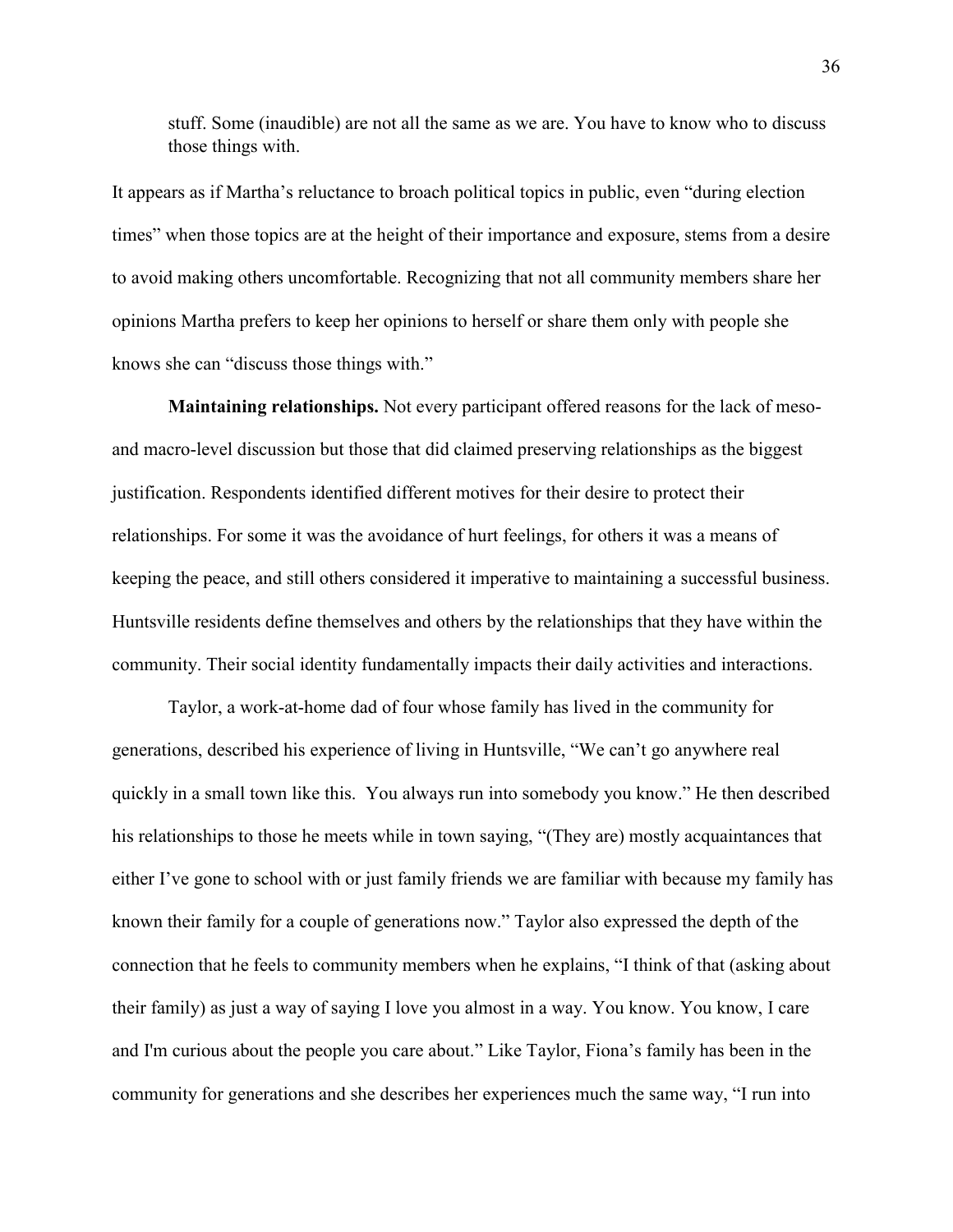someone every time (I go to town), more than two or three usually." She adds, "Out of all the family, you're bound to run into one or two of them." And then referring to the 20+ years she has worked in town she said, "You learn a lot of people during that time, my customers plus Betty's (her business partner)."

 Kathy, a single mother who cashiers at a local gas station, expressed that it was her desire to be near family, that brought her back to Huntsville to raise her children. She explained, " I live about three miles down that dirt road and have four aunts and uncles that live down that way, and lots of cousins…My first cousin lives closer to me and both of my other uncle's daughters live within a mile or so… all on the same property." Like Taylor and Fiona, Kathy finds it impossible to go to town without running into someone she knows. When asked about the frequency of meeting someone while shopping she replied, "I'll usually see a cousin or an aunt or somebody." She also included customers that frequent her place of work, people she knew from previous jobs, and friends in the list of those she might engage with when in town.

 This persistent, almost forced, daily interaction with people who have a direct impact on your life creates an intense desire to maintain a comfortable atmosphere, which leads to the avoidance of controversial subjects that may potentially make someone uncomfortable. Chip, a relatively new resident who works outside the community, framed his avoidance of controversial topics succinctly when he stated, "In a smaller community, you could offend somebody, and you've gotta see them again on Tuesday." Taylor, shared Chip's opinion but articulated his hesitance to discuss controversial issues in public in a more personal way using phrases like "keep the peace" and "just try to get along." He elaborated a bit, saying, "You know you're going to run into them eventually, so it just ... So there's no awkward feelings or tension." In this way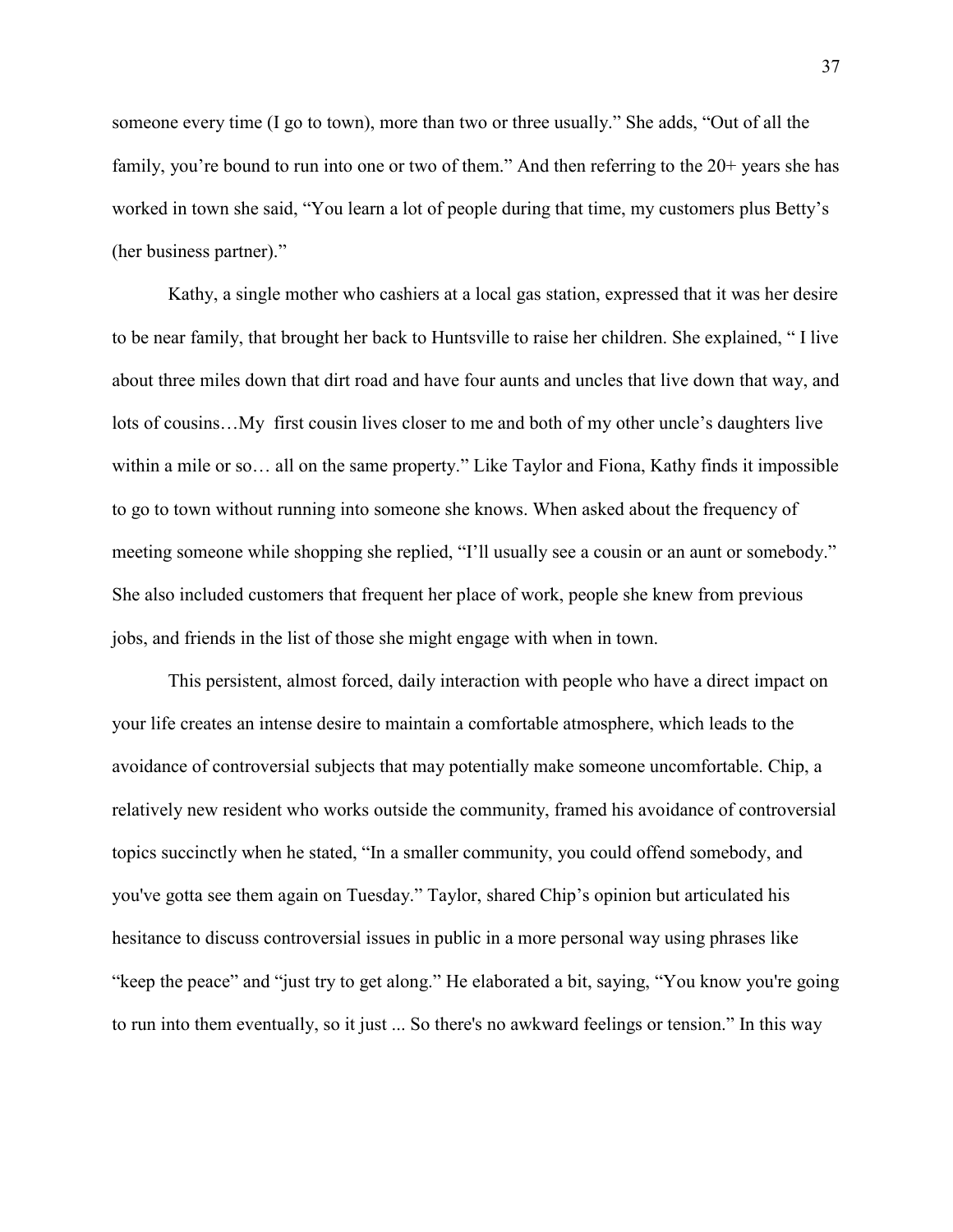they each prioritized the relationship with an individual and their desire to "get along" over the needs of the community as a whole.

 Samantha, a local business manager, put her reasoning for avoiding meso- and macrolevel topics in a more relational perspective saying, "Yeah you have to be careful what you say. (laughs) Not that I would say it, but you have to be extremely careful. I mean because everybody is related to everybody around here you know." Samantha's acknowledgement of the multitude of familial connections that link together community residents underscores the high level of integration that community members have with one another.

 Nettie, a retired life-long resident who belongs to several social groups, saw her conversational topic choices from a much more personal point of view when she said, "We kinda avoid talking about politics as far as the president, that type of stuff, in our groups, because they're all (the group members) different…and that's the quickest way to lose a friend. So we avoid that." Like Taylor and Chip, Nettie's priority is maintaining her relationships with her friends by avoiding controversial topics that may cause them discomfort.

 Janet, a business owner, stressed the importance of maintaining not just personal but professional relationships when she stated:

You don't have to jeopardize your values. I don't mean it like that. But you just need to, a lot of times because you're in the business, you kind of need to refrain from being so outgoing about some of your feelings. Not only because you need to because you are in a small town. But if you make someone dislike you and they have a lot of family and they have a lot of friends, they will stop using your business. And I mean, so you gotta, you gotta play the game to a certain extent.

By revealing the impact that making a customer uncomfortable or even angry by expressing a divergent opinion can have, Janet acknowledged the high level of integration in the community and the social and financial cost that prioritizing issues over relationships can have on a business.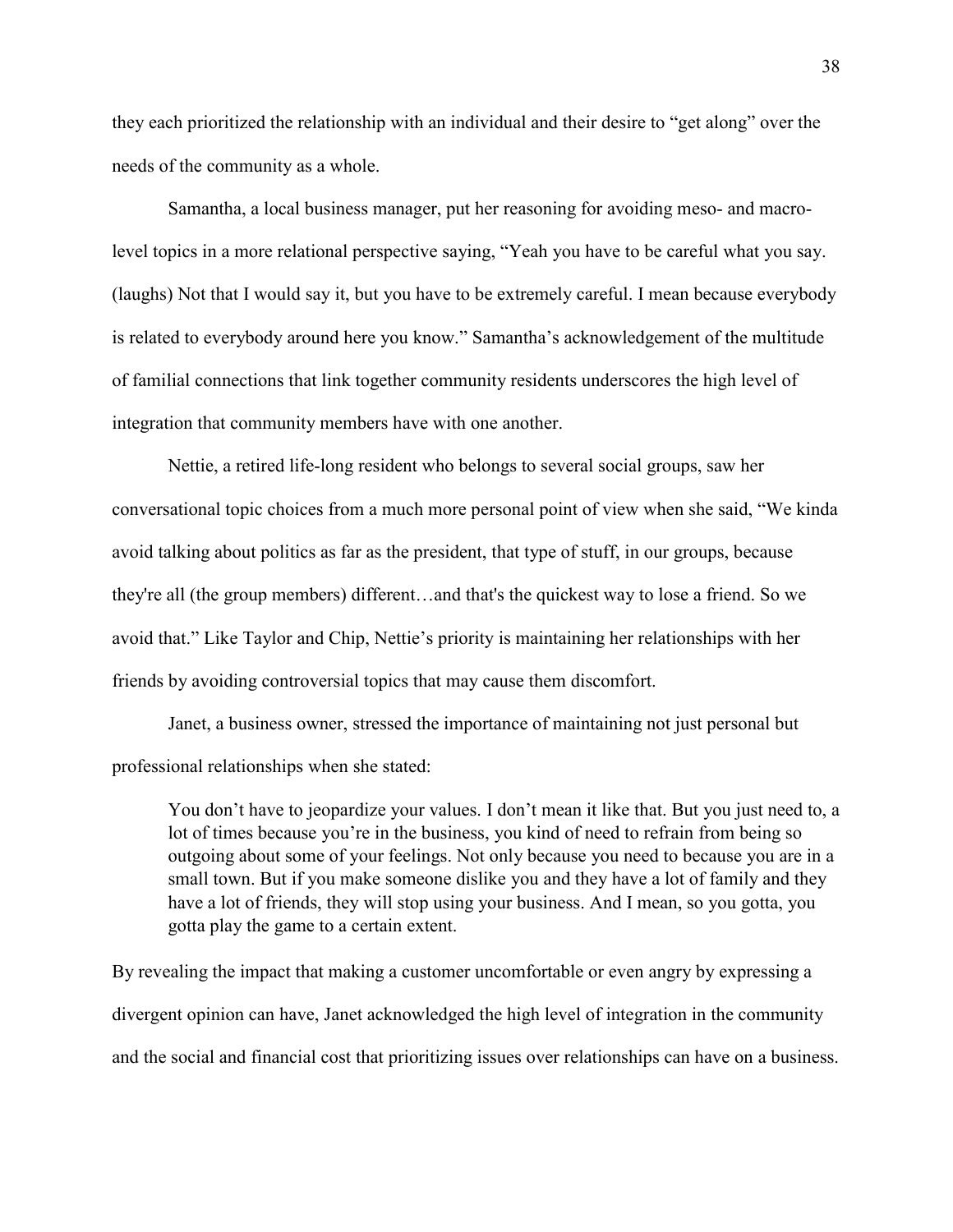**Meso- and macro-level stories.** Participants reported discussing meso- or macro-level stories when the issues involved children, when someone else had initiated the topic, or when they were in conversation with politically likeminded individuals. For Janet, a local business owner and longtime resident, the community's youth were an important enough topic to break her self-imposed rule about "being Switzerland" when in conversations at work. She stated:

I talk a lot to teachers about where our young people are now... And I made the comment I said, "Oh I bet your kiddos are getting", you know summer breaks coming on and they're second graders. And she went to shaking her head and saying no. And I said what? And she was talking about how a lot of their home life … they don't always know what can happen if they're at home. That's pretty much how she said it. And it brought tears to my eyes… I didn't know it had gotten that bad. And so, now I will talk about that and yeah, I will voice my opinion. Because you don't hurt the kids… But local politics, yeah, we just don't go down that road.

Janet created a clear delineation between youth related issues and local politics as if they were mutually exclusive topics. However, she was not the only respondent to express youth related issues as an acceptable topic of public discourse. Nettie, the socially active longtime native, admitted that even though her social groups do not talk about "the outside world" too much, they have talked about the upcoming millage vote, saying:

Oh, yeah. This group that I'm in, we talk about it, and they don't understand why it doesn't get passed. We can't understand… we know how important it is for our kids. A lot of people don't realize how many kids we've got. They think it's just a small town, and not very many kids ...

She and the rest of the members of her group equate the millage with doing something important for "our kids." Even Karen, the school administrator who does not discuss issues while out shopping admitted that she may talk about youth related issues in public when she stated, "The only community issue it would probably normally be, would be maybe connected with my work at school." She went on to say that she would not share her own opinion, but as a school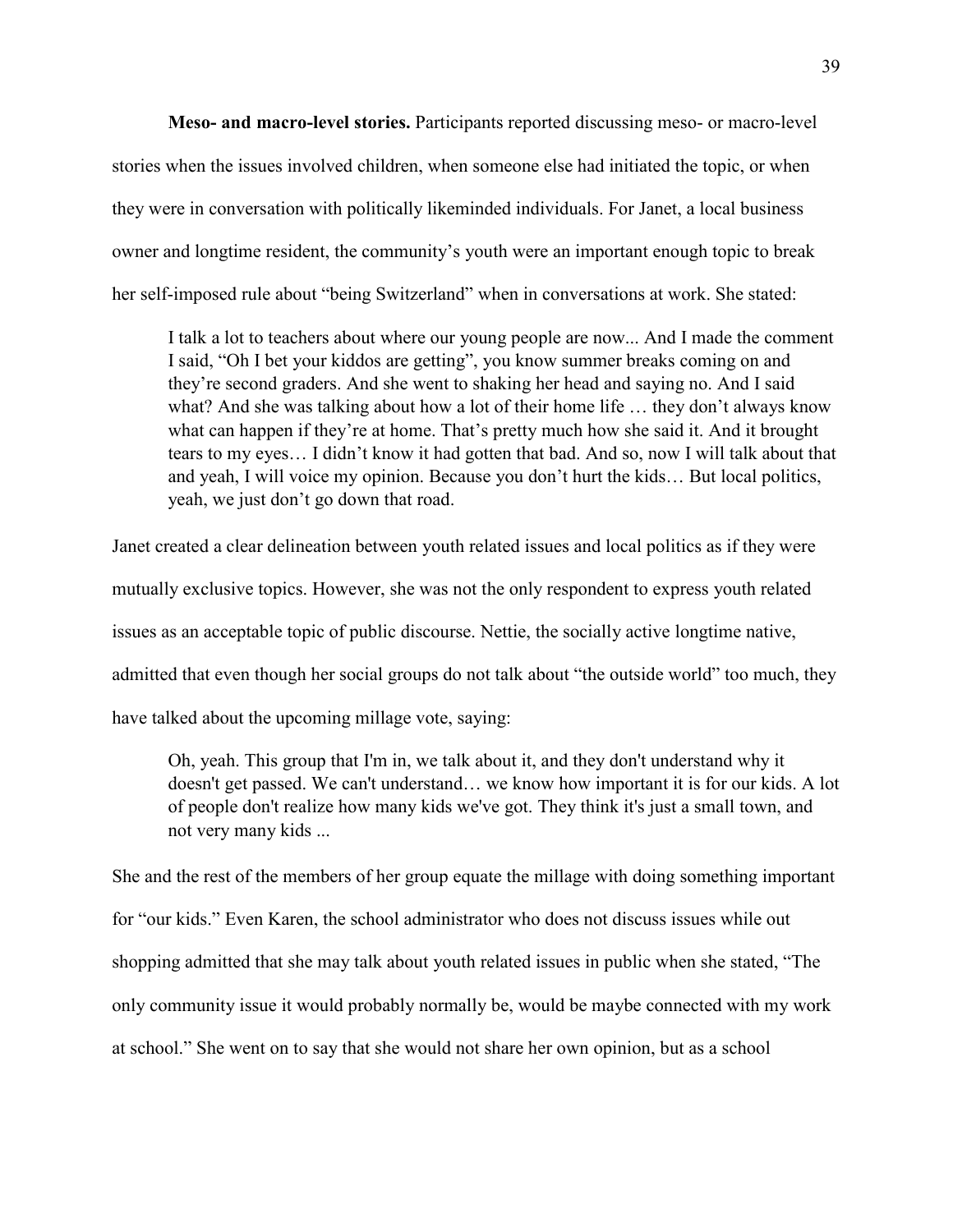authority and a parent she would offer information and would go out of her way to correct someone who had misleading information.

Clark was the only respondent to admit to freely discussing meso- and macro- level issues in public. A retired postal worker who has lived in town his entire life and is currently living with his wife of 45 years in the same home they built when they first got married, Clark spends every morning at a local gas station with a group of men around his same age talking, "mostly just bull," that "don't amount to much." He referred to this group as a "coffee shop deal." Along with topics like the weather, sports, cards, and gardening they discuss "Trump," the millage, and local politics. Even though more controversial topics are discussed, they are not debated. Clark affirmed that the dozen or so men are like minded when it comes to politics and in general are in agreement on their topics of conversation. Unlike the other respondents, Clark and his friends do not talk about their families much. Clark stated that, "there's about, probably six of them's (sic) bachelors. So they don't have anything that amounts to anything." Clark revealed that by sticking to topics like politics their group discussions are inclusive of everyone, and by avoiding topics like family they avoid making some group members uncomfortable or unable to participate.

 One other participant, Diane, a self-proclaimed hippie who moved to the area over 40 years ago to "live off the land" and who moved into town after having children and realizing the health risks that living off the grid posed for her, reported discussing meso- and macro-level issues on occasion, usually with those "who want to know what I know" about a specific issue. Diane worked at the local newspaper before accepting a teaching position at the high school. She is now retired but fills her time volunteering for several local organizations namely the library, the pet shelter, her church, and a regional theatre arts non-profit. She attributed the reason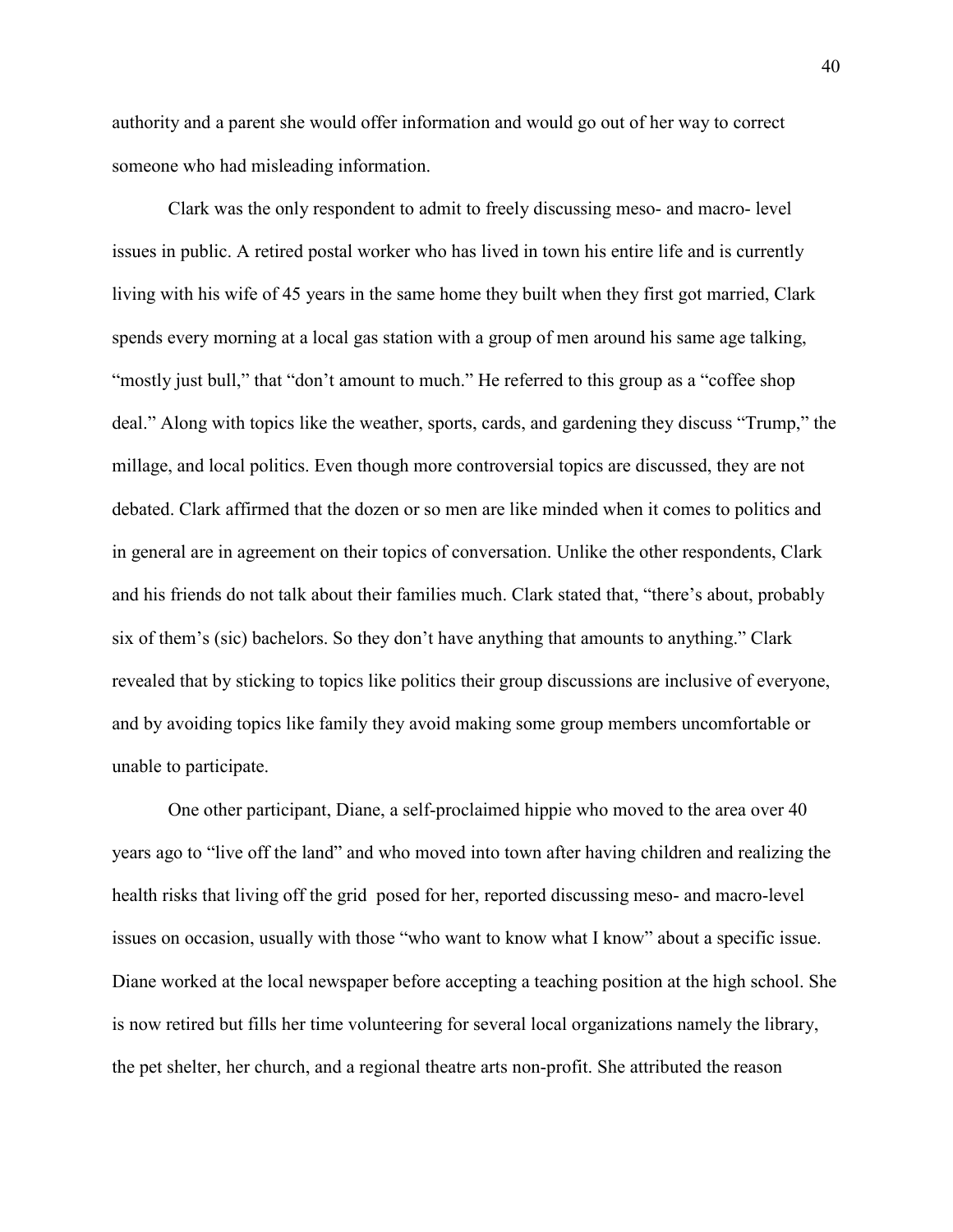community members ask her opinion on community issues to her community involvement when she stated, "I think they see me as someone who knows things and maybe I used to know more than I do now because I was involved more either with the newspaper or with school. And I still try to keep up." She also stated that the current political climate has curtailed the meso- and macro-level conversations she will have in public, "Because people are so hot tempered about things lately… I don't do politics at Walmart unless somebody asks me my opinion and then I'll give it. Otherwise, I just forget it ..." Here Diane reveals that like previous respondents she prioritizes relationships, but she also acknowledges that if given the opening she is willing to participate in the creation and exchange of meso- and macro-level stories within the storytelling network. Nevertheless, not all meso- and macro-level topics are considered suitable. When asked if there were topics that she would avoid completely she stated:

Sometimes I do avoid politics. I just don't go there. Sometimes I avoid ... It depends on my mood. Avoid talk about immigration because a lot of people don't realize that Miguel (her son-in-law) is a recent immigrant, and then I get really angry when people are ugly about immigrants. So, I'll just avoid that.

She added that Miguel has recently passed his citizenship test and is now a full citizen after nearly 10 years of waiting. Like other respondents she also reported not discussing religion, especially if she felt like the person with whom she was speaking was trying to manipulate her in some way. She also noted that she refuses to gossip or participate in any conversation where racist comments are being made, "I'll put an end to any conversation that somebody starts about race. I'll say, "Well, I just really don't agree with you there. Let's go somewhere else."

 Throughout the interview Diane used the term "like-minded" when referencing those with whom she discussed more controversial issues. In doing so, she revealed that she was careful about with whom she chose to share her more controversial opinions. Choosing conversation partners with similar political views allowed the open discussion of what otherwise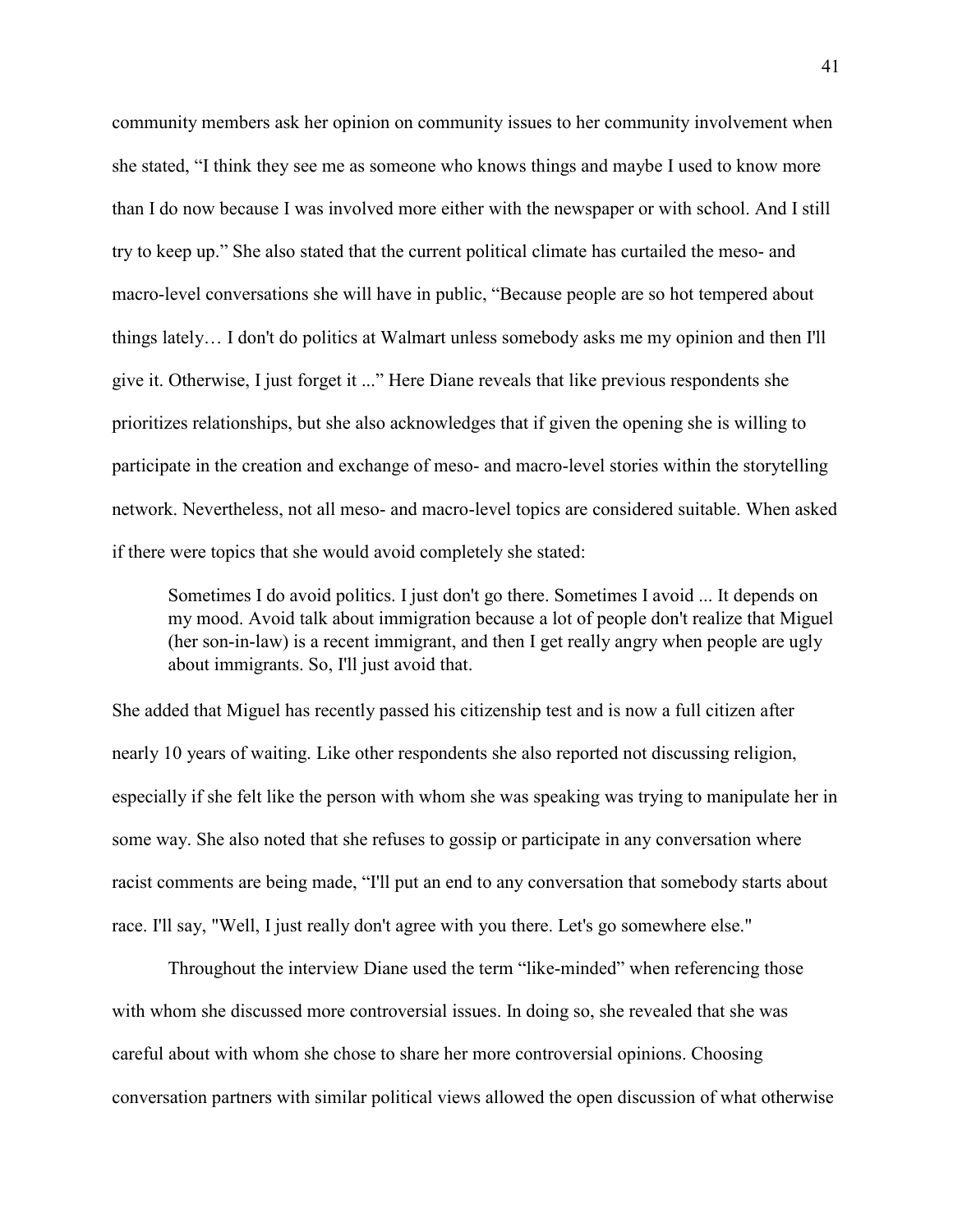would be considered controversial issues without the fear of offending someone or making them feel uncomfortable. Although both Clark and Diane were willing to discuss controversial issues in public spaces, they both chose their conversation partners carefully making sure to express their opinions with those who would share their point of view.

 The findings for this study were fairly straightforward. Nearly all the public locations in the rural community of Huntsville, Arkansas were reported to be communication assets. Of all the communication assets in the community the majority could be classified as comfort zones due to the residential tenure of community members and the familial connections respondents reported having with others in the community. The stories shared by participants as part of the storytelling network lacked ecological diversity in the sense that residents primarily shared micro-level stories about personal and family issues. Respondents provided a few reasons for the avoidance of sharing meso- and macro-level stories in the storytelling network. These reasons included, avoiding hurt feelings, keeping the peace, and maintaining business relationships. In the following chapter I will explain the theoretical and practical implications of these findings.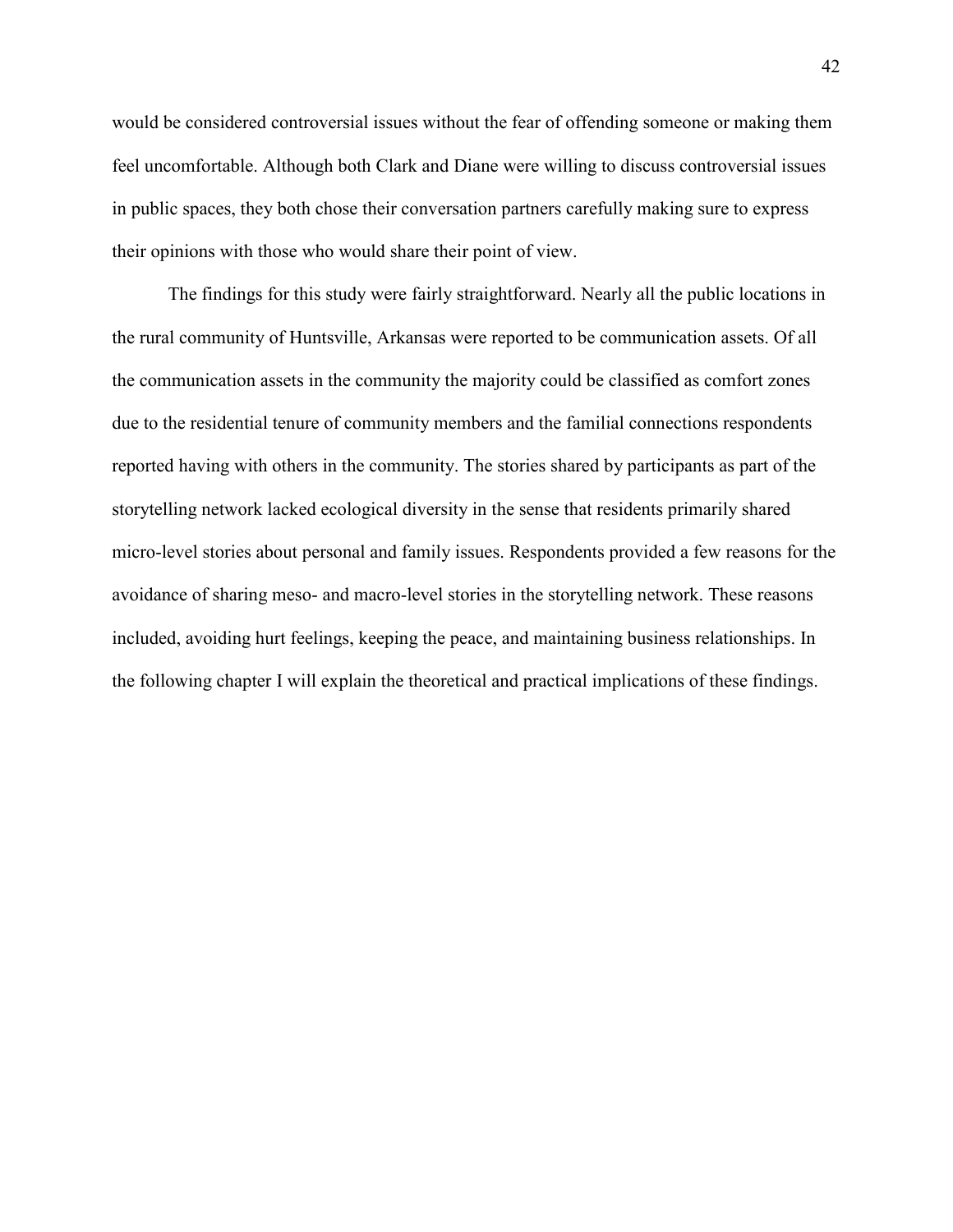#### **Chapter 5**

### **Discussion**

 The purpose of this thesis was to employ communication infrastructure theory outside of its traditional applications, which have been studied in urban centers like Los Angeles and Atlanta. Instead, this study sought to test the theory's transferability to a rural community in northwest Arkansas known as Huntsville. Through qualitative interviews and observation, I found that Huntsville residents consider nearly every public space, including local businesses, a communication asset with the majority of those being classified as comfort zones. Another important finding is that Huntsville residents primarily communicate with one another at the micro-level, discussing personal topics related to family. Rarely did respondents address meso or macro-level subjects outside the confines of their own homes, considering those matters too private or sensitive to be discussed in public. Theoretically these findings suggest that the application of communication infrastructure theory is different for Huntsville, Arkansas than it has been in previous studies in metropolitan areas. Whereas robust communication infrastructures in urban environments often lead to increased feelings of belonging and civic engagement (Broad et al., 2013), robust rural communication infrastructures do not yield the exact same outcome. As applied research this study reveals several ways that communication infrastructure theory can be used to benefit Huntsville and build a healthier community storytelling network. In this chapter, I will first discuss the theoretical implications of this study, outlining the way the community of Huntsville defines the majority of its public spaces as comfort zones and the impact that has on the community storytelling network. I will also discuss how community connectedness serves as a psychological factor that constrains the communication action context in the rural storytelling network. Next, I will identify the practical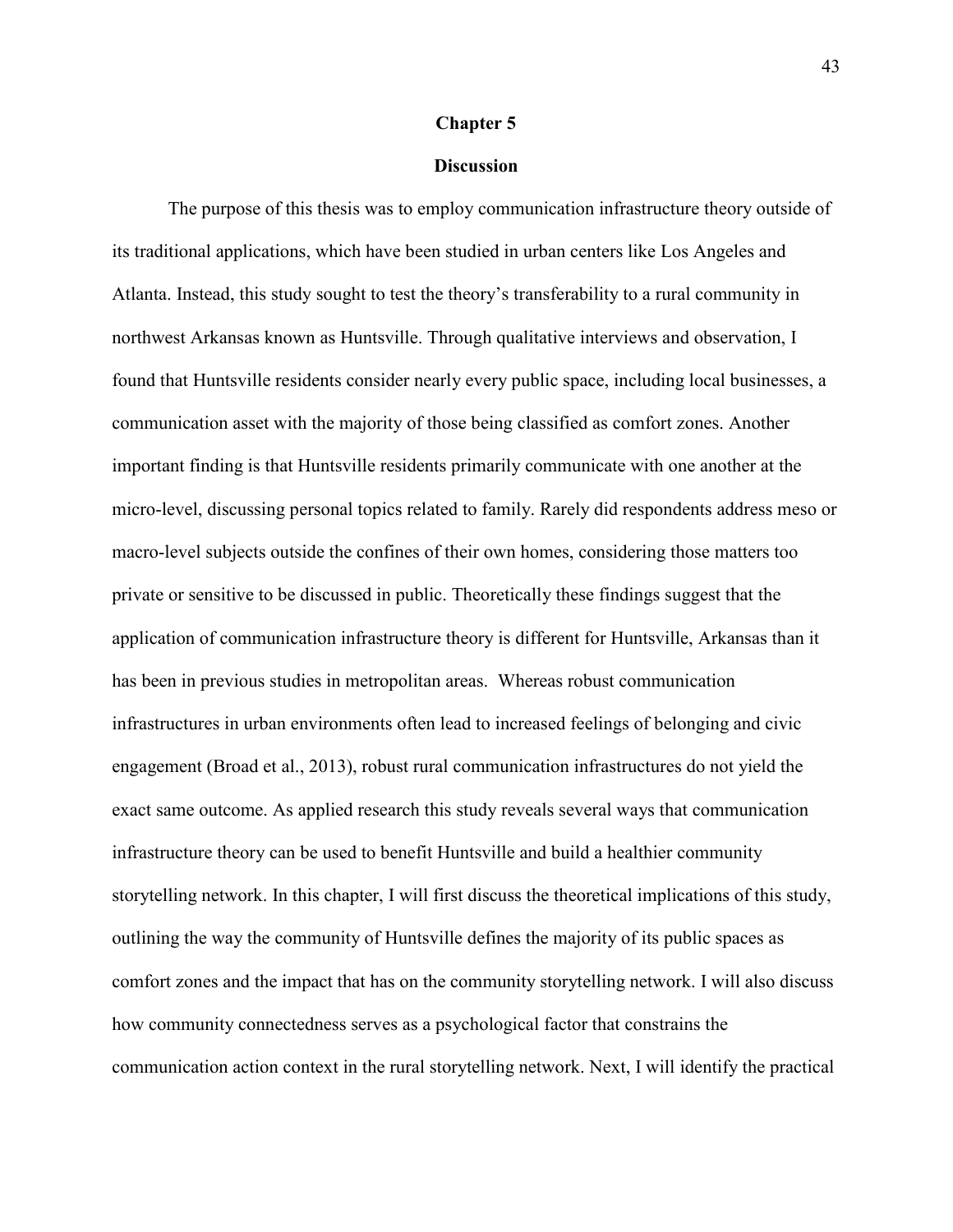implications of the study's findings and propose ways in which the community could improve the health of its storytelling network and create a more open communication action context. Finally, I will discuss the limitations of this study and outline a rural communication infrastructure research agenda.

#### **Theoretical Implications**

 My first research questions asked, what locations do rural residents identify as communication assets in the rural community of Huntsville, Arkansas. In short, the overwhelming answer was that any public location in the community could be considered a communication asset, either a hot spot, a place where residents gather, or a comfort zone, a community institution with which residents feel an emotional connection (Villanueva, et al., 2016); with the majority of the locations eventually becoming comfort zones. Residents felt free to engage each other in conversation whether they were at the park or frequenting a local business, every public space, publicly or privately owned, was a communication asset. The second research question asked, what kinds of stories residents share at different communication assets throughout the rural community of Huntsville, Arkansas. Respondents revealed that the majority of stories they shared at these locations were at the micro level. That is, with few exceptions, residents reported sharing stories about their immediate families and inquiring about that same set of topics of others when in public spaces. Respondents also admitted that they rarely discuss matters of meso or macro-level importance when in public. Common themes uncovered during analysis offer some explanations for this shared communication behavior. I will begin by discussing how the communication assets findings extend our understanding of public spaces in rural communication infrastructures.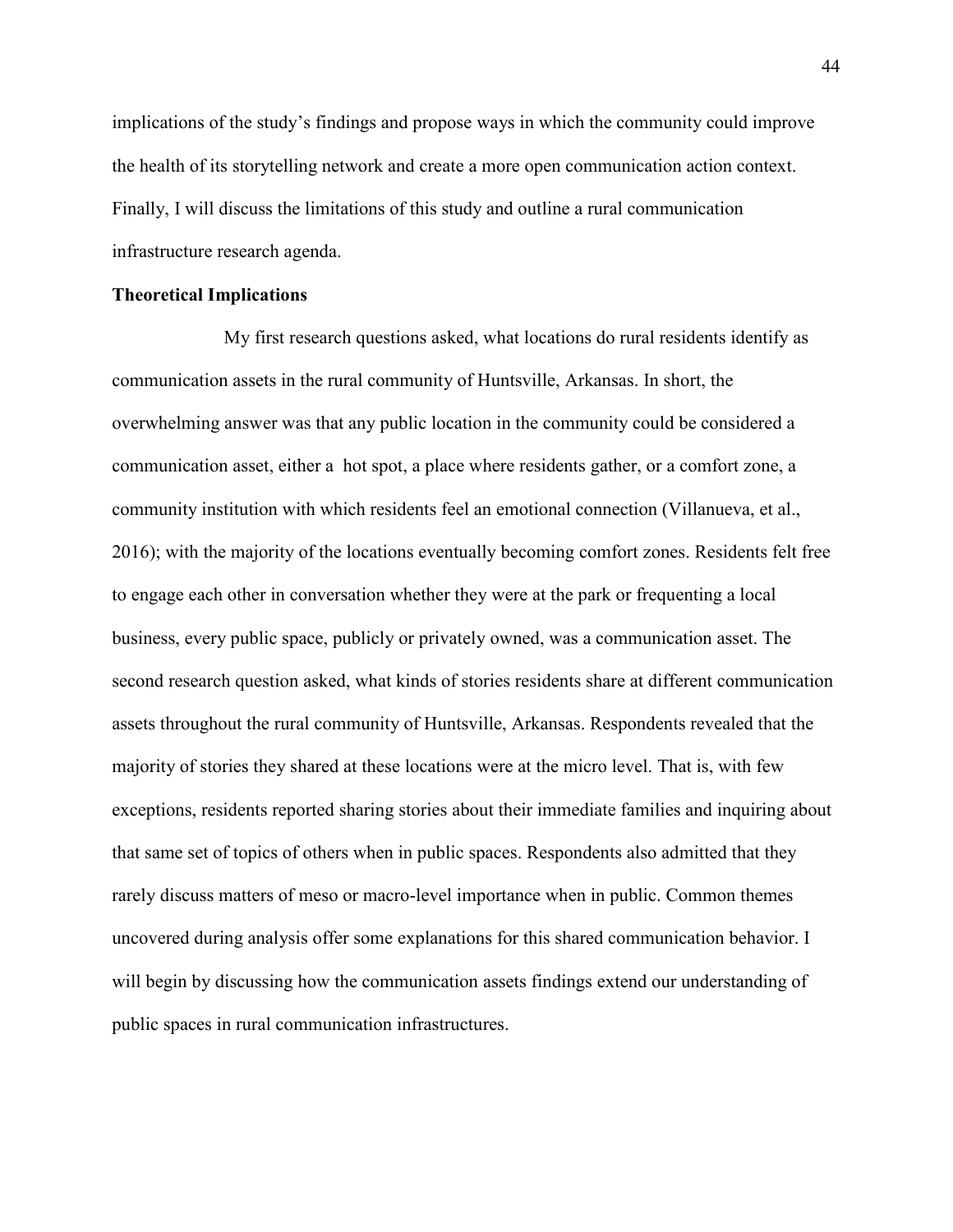**Every place is a comfort zone.** In the rural community of Huntsville, Arkansas every public space whether publicly or privately owned served as a comfort zone. Because so many public locations in the community were identified as communication assets, it became clear early in the data collection process that communication asset mapping would reveal little insight. Unlike Villanueve and colleagues (2011), whose research teams were able to wander neighborhoods and spot public interaction, in Huntsville, interactions were taking place inside local businesses and not in open public spaces. Therefore, I had to rely on interview data to identify specific locations in the community that acted as communication assets. Even though the observations gathered during the mapping process provided no unique findings, they did provide corroboration for the themes revealed in the interviews with respondents.

 Communication infrastructure theory emphasizes the important role that hot spots, places where residents gather, and comfort zones, community institutions with which residents feel an emotional connection, play in the community storytelling network (Villanueva, et al., 2016). Hot spots and comfort zones are not mutually exclusive designations; however they play different roles in the community storytelling network. Hotspots are gathering places where spontaneous discursive interaction takes place (Villanueva, et al, 2016). Although this describes nearly every public location in the community of Huntsville residents have developed emotional attachments to those same locations turning them into comfort zones. For long-time residents whose families have lived in the community for generations, these communication assets are fixed entities that are inherent to their storytelling networks. For new residents, these communication assets may start out as hot spots but eventually become comfort zones due to the repetition and the familiarity of visiting them on a daily basis. Wilkin and colleagues (2011) include businesses in their definition of comfort zones, recognizing that residents can feel emotionally connected to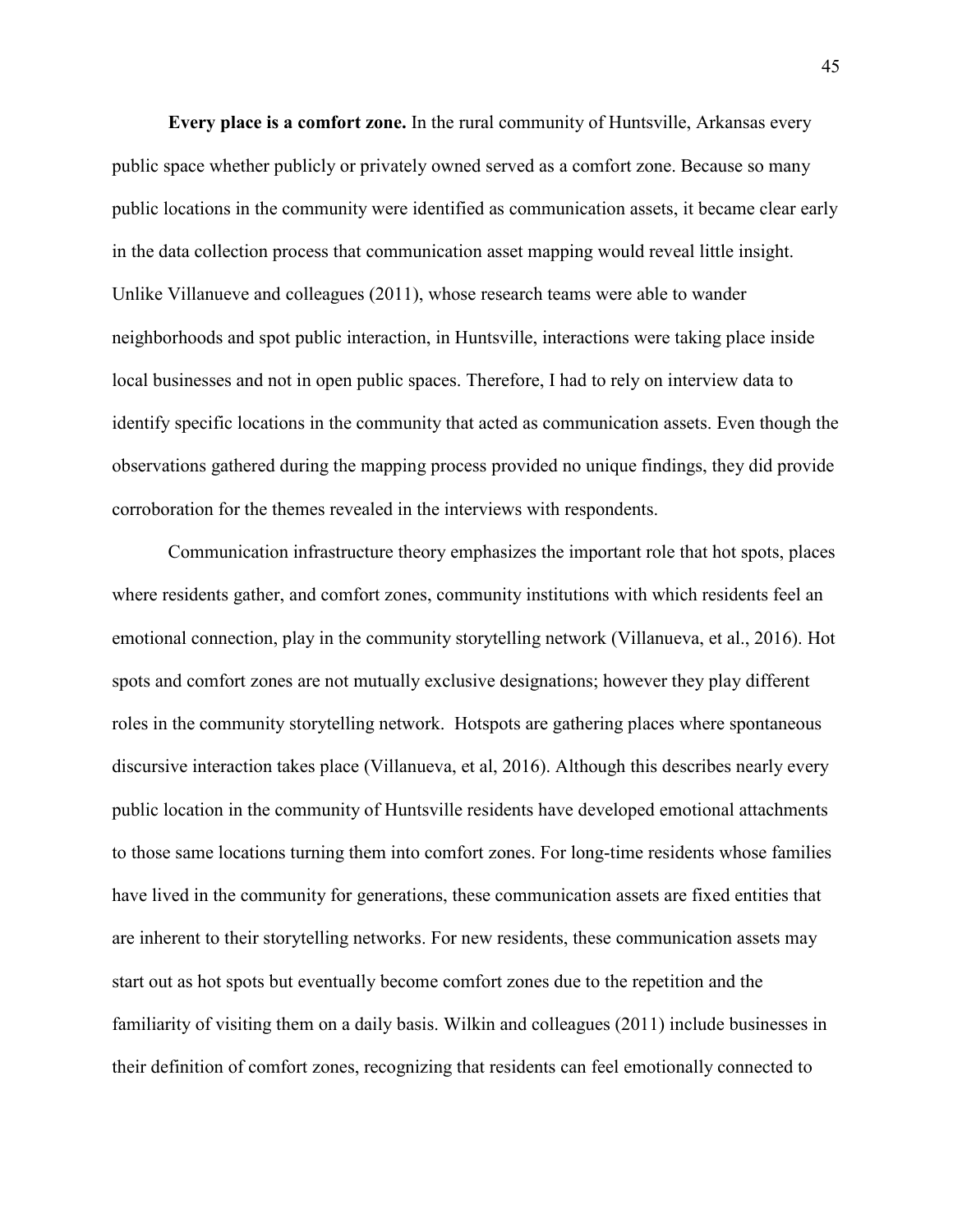places of business. And throughout the data collection process we see this hold true. Respondents reported their feelings of connectedness to many of the local businesses, from the mom-and-pop type stores to the large national chains.

 An individual's residential tenure is one of the most influential factors in developing social bonds and associational ties (Kasarda & Janowitz, 1974; Sampson, 1991, Kang & Kwak, 2003). Residentially stable areas, like Huntsville, provide new residents with more opportunities to form friendships regardless of their own length of residence (Sampson, 1991). This creates a space where new residents find themselves engaging in spontaneous discourse at local businesses throughout town when they first arrive. Also, the time needed to develop personal relationships is shortened. Eventually, should they stay in the community for even a few months, the local businesses and public spaces they regularly visit will begin to become destinations for connection as well as places to buy goods and services; changing them from hot spots to comfort zones.

 **Micro level storytelling.** Nearly every respondent reported telling micro level stories and excluding meso and macro-level stories when they participated in public discourse. The majority of their stories centered on the family; their activities, health, and overall well-being. The more connected a person was to the person they were conversing with the more detailed the conversation about family was, mentioning specific events or shared interests. But these close connections that created such personal interest rarely produced discussion at a meso or macrolevel of importance.

 Communication infrastructure theory poses that the job of a community's meso-level agents, such as community organizations, is to focus attention on issues that are of concern to the community (Ball-Rokeach et al., 2001). A problem for the Huntsville community is revealed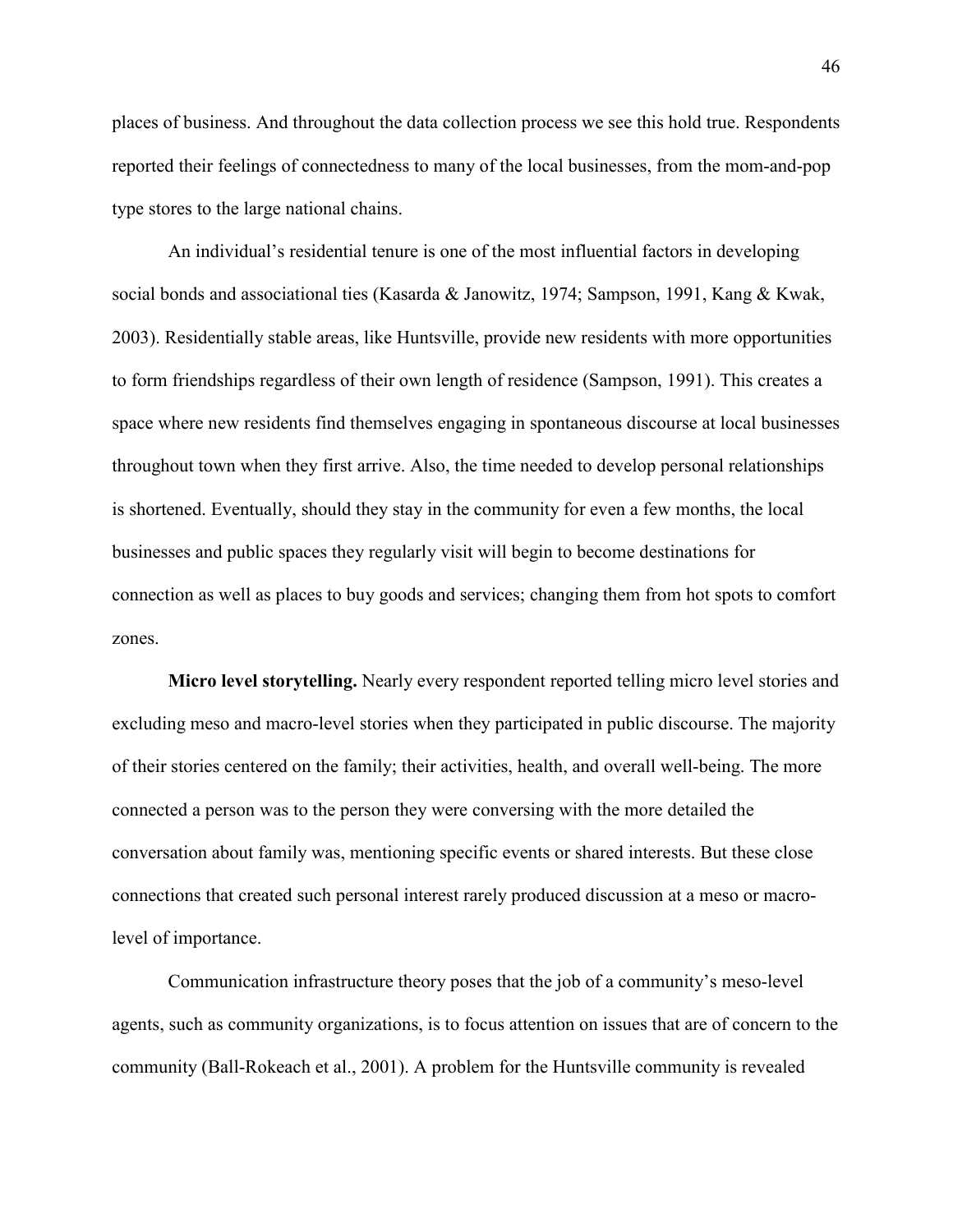when we realize that Huntsville residents also reported talking solely about micro-level issues when in interpersonal exchanges at community organization meetings. It appears that the only time meso-level issues were discussed was during the business portion of meetings and then those topics were immediately tabled until the next meeting. So, although meso-level agents may focus on issues of concern, those same discussions fail to leave the confines of the organizational meetings. Members of community organizations are reticent to discuss the issues the organization deems important with their outside friends and neighbors when they are in a public **location** 

 Conversations about public concerns have political consequences (Wyatt et al., 2000). Individuals and communities are perceived as actively seeking to overcome problems and pursue growth through connections to communication resources (Ball-Rokeach, 1998). These assumptions lead me to believe that the lack of communication respondents reported about community level issues may severely impede their efforts to solve community problems. Pearce and Pearce (2000) advanced in their studies of coordinated management of meaning that a certain kind of talk they called 'public dialogue' is necessary for residents to become civically engaged. They defined public dialogue as productive public discourse about controversial issues (Pearce & Pearce, 2000). Kim and Ball-Rokeach (2006) extended this research asserting that it is through this type of discourse that community identity is forged, and that community action is encouraged. From the interviews I conducted it appears as if a substantial number of Huntsville residents lack this type of dialogue, and because of that have limited themselves and their community in the manner in which they can address and successfully resolve community issues.

 Not only does this lack of diverse storytelling content, which focuses solely on microlevel issues and disregards meso- and macro-level subjects constrain the community's ability to

47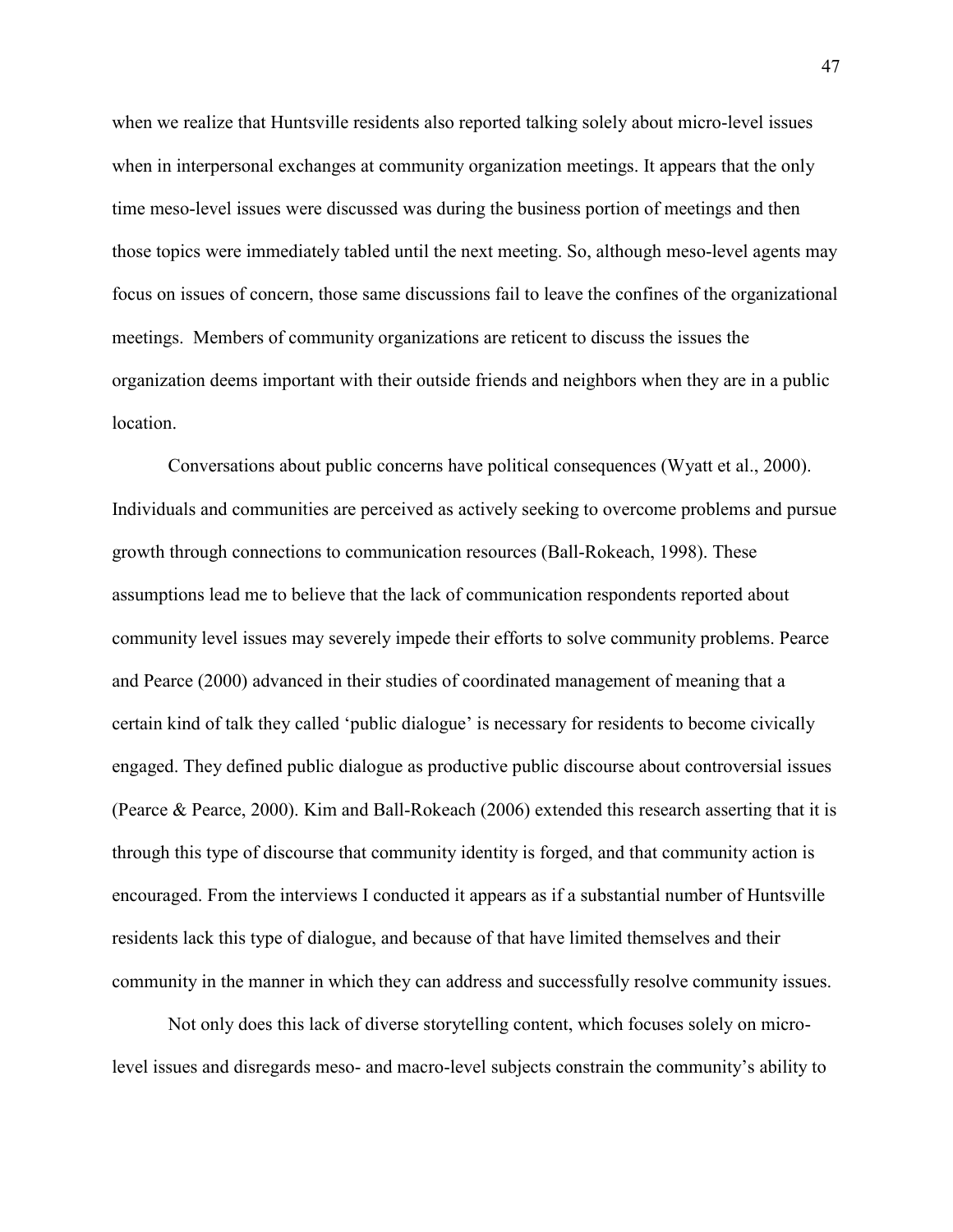address problems, but it also hinders individual's ability to construct knowledge about these problems. Communication infrastructure theory alleges that it is the ecology of communication resources; the mediated, organizational and interpersonal connections, that individuals have that are the resources they use to increase their knowledge base (Ball-Rokeach et al., 2012). Huntsville residents have few mediated sources dedicated to reporting on their local issues, with the exceptions of the weekly local newspaper and intermittent coverage from regional television stations, which limits their ability to access knowledge building information from this sector of the communication ecology. These short comings on top of the limited scope of discussion at the community organization and interpersonal sectors previously discussed add up to a crippling lack of resources from which to build knowledge about issues that should be of concern to everyone in the community.

 **Belonging as a constraint.** Respondents felt a sense of belonging to their community and a heartfelt connection to the other residents in it, which created self-imposed restrictions on the storytelling content they shared. Another basic premise of communication infrastructure theory is that community is built on shared discourse about the residential district and its members. This discourse centers on who community members are, their shared experiences, and their desires. It also encompasses their opportunities and issues, and how each should be addressed (Offe, 1980; Tilly, 1978). Communication infrastructure theory acknowledges that connection to communication resources influences civic outcomes and asserts that identifying and encouraging communication assets (e.g. geographic locations that facilitate interpersonal communication) in a community improves civic outcomes like efficacy and active belonging (Kim & Ball-Rokeach, 2006).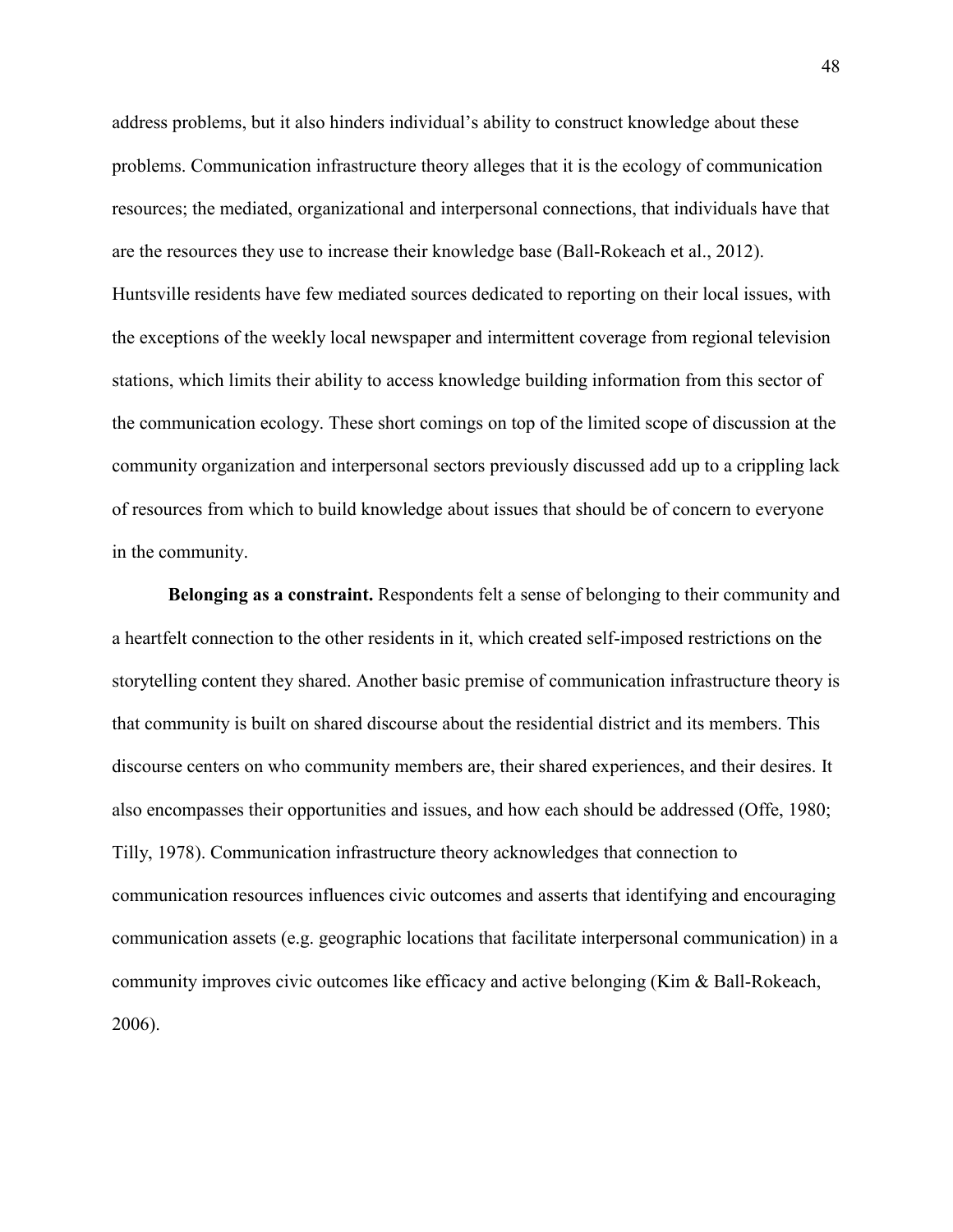Historically, communication infrastructure theory has been studied in urban areas among immigrant populations (Broad et al., 2013; Villanueve et al., 2016; Wilkin et al., 2011) as a way to understand how to foster connection in neighborhoods where residents often feel disconnected. Unlike those previously studied urban areas, Huntsville does not face challenges to facilitating connection among residents in the community. And although access to communication resources may be limited, in actuality, it is the heightened sense of belonging that serves as a psychological constraint on the communication action context. As previously defined, the communication action context, includes physical, psychological, economic, and technological factors that either promote or constrain diverse storytelling. When factors promote storytelling, the communication action context is considered open. When factors constrain storytelling, the communication action context is considered closed. Belonging is one of the psychological factors that can create an open or a closed communication action context (Kim & Ball-Rokeach, 2006). In rural Arkansas the relationships that residents have with one another are so intimate, that in many cases it is moot to discuss issues with each other because "I know how they feel." Or residents fear alienating those they are close to, thinking "I don't want to offend them" or even, "I might lose friends" if I talk about things that are of a controversial nature. The fear of damaging relationships creates a closed action context where residents feel unable to discuss issues of community importance even though they may want to share their opinions or hear the opinions of others. So instead of creating space for meso-level discussions as communication infrastructure theory asserts, the high level of integration within the community restricts the content of public discourse to such an extent that the only issues of community concern that can be addressed in public spaces are those that would not be considered controversial.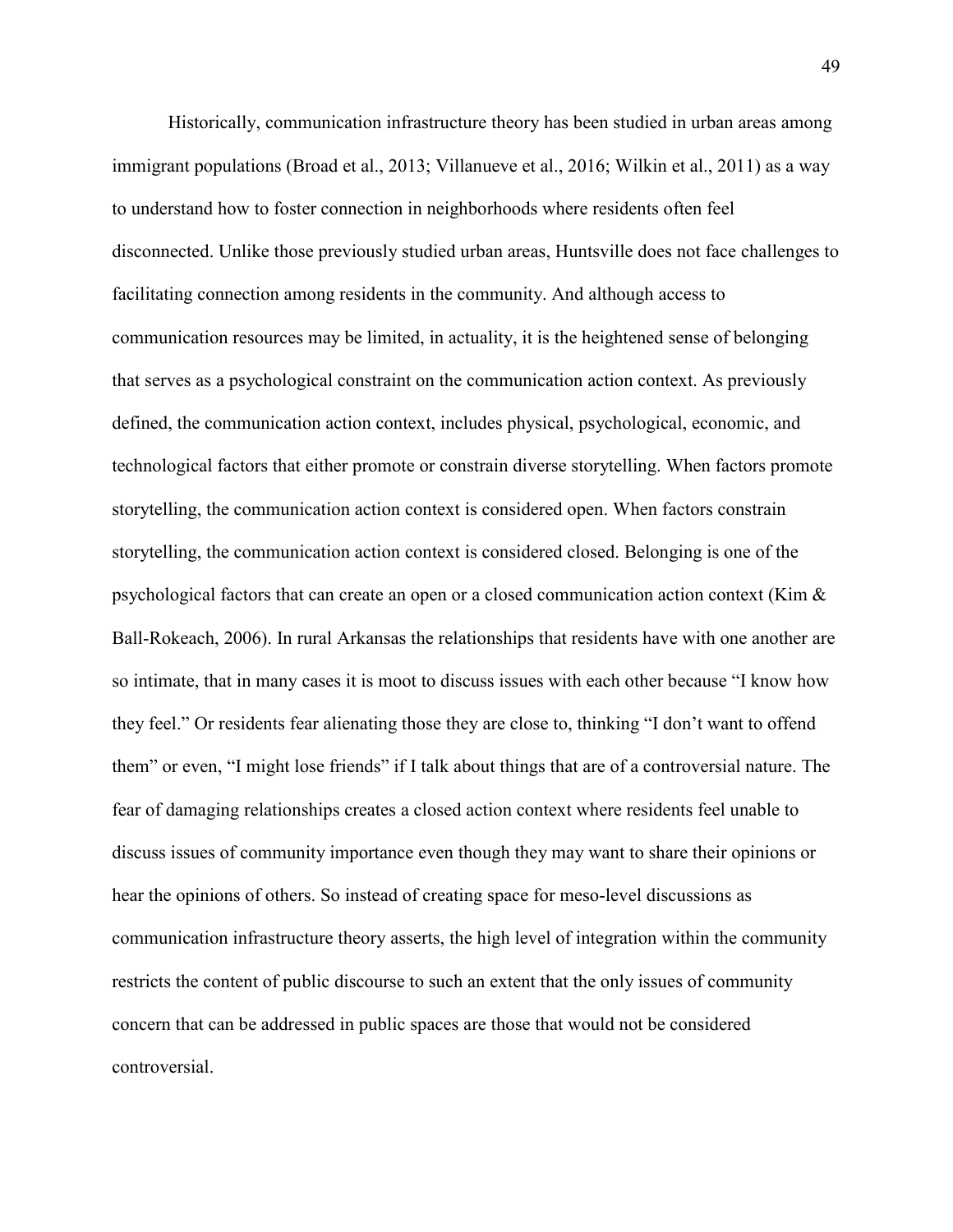There are several possible explanations as to why community belonging serves as a constraint on community problem solving, which to date has not been considered in past communication ecology research. Previous studies of communication infrastructure theory have taken place in urban settings like south Los Angeles, with residents that often feel disconnected from their community, have little to no residential tenure, and have little civic engagement (Kim &Ball-Rokeach, 2006; Villanueva et al, 2017; Wilkin et al, 2015) and Atlanta, GA (Wilkin et al., 2011). These are mostly large urban centers where the majority of residents are transient, renting their homes and staying in them for a few years at most before moving on. Residents in these communities create few interpersonal connections and do not develop ties to community organizations which often makes them feel disconnected from their neighborhood, lacking a sense of belonging and social identity. In contrast, Huntsville residents have a strong social identity. They have personal and often familial connections to other residents in their community and participate in multiple community organizations. Kim and Ball-Rokeach (2006) claim that in communities with an integrated storytelling network, people are informed about neighborhood issues and talk about them with each other in a way that encourages participation in community building activities. However, in Huntsville we see a high level of integration among storytelling network participants but a low level of talk about neighborhood issues. Thus, providing another sign that there may be a limit to the level of integration among storytelling agents in healthy communities.

 Communities with high levels of residential stability, like Huntsville, maintain strong social ties and feel a greater sense of belonging (Sampson, 1991). Community members have a high level of connectedness. Connectedness according to communication infrastructure theory not only addresses the range and relationship to communication resources but the quality of those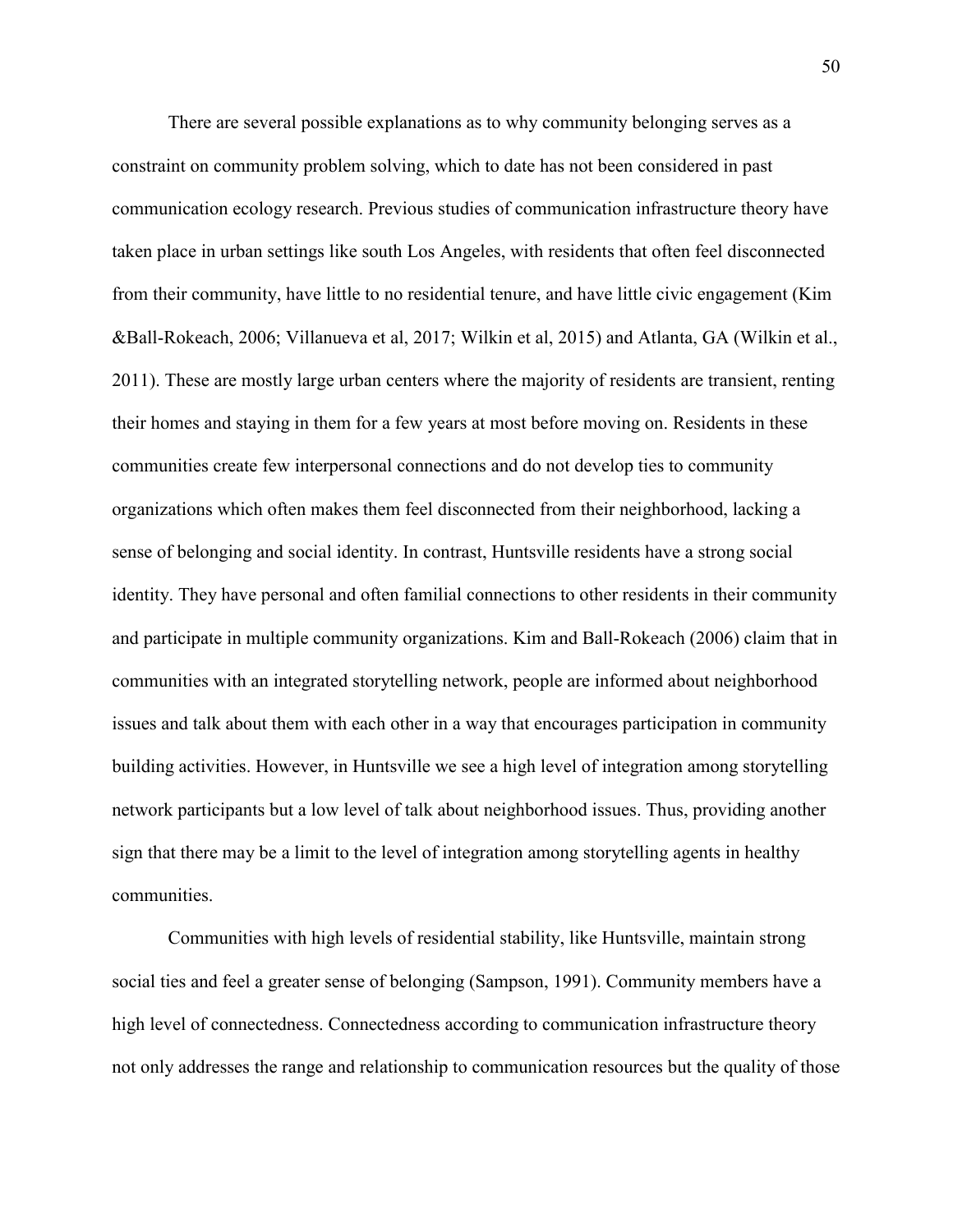relationships (Kim & Ball-Rokeach, 2006). This intense connectedness as it appears in the Huntsville community seems to be a constraining factor on the communication action context. Ball-Rokeach et al. (2001) posed comfort with one's group as a means of creating an open communication action context, however with Huntsville residents we found that the opposite was true. Residents knew one another so well that they surveilled their own communication in order to avoid conflict and hurt feelings. The maintenance of the personal relationship was more important than discussing issues or problems that might cause the conversation partner discomfort. Posed another way, it was not discomfort with the conversational situation or the conversation partner that was a psychological constraining factor as discussed earlier, but a fear of creating lasting discomfort between conversation partners.

 Taken together, the intense feelings of belonging, the high level of integration within the community, and the desire to maintain comfortable relationships, combine to provide a powerful psychological restraining factor which creates a closed communication action context for community members, thus restricting their communicative subject matter to micro-level stories. These findings challenge current assumptions of communication infrastructure theory as it relates to the rural setting of Huntsville, Arkansas. Rural community residents share a history and often times a familial connection with one another that differentiates them from their urban counterparts.

#### **Practical Implications**

 Communication infrastructure theory is often an applied research. It has been used to increase civic engagement (Broad et al., 2013), improve community resilience (Spialek  $\&$ Houston, 2019), locate hard-to-reach populations (Wilkin et al., 2011), and measure hurricane preparedness (Kim & Kang, 2010). Successfully applying it to Huntsville and possibly other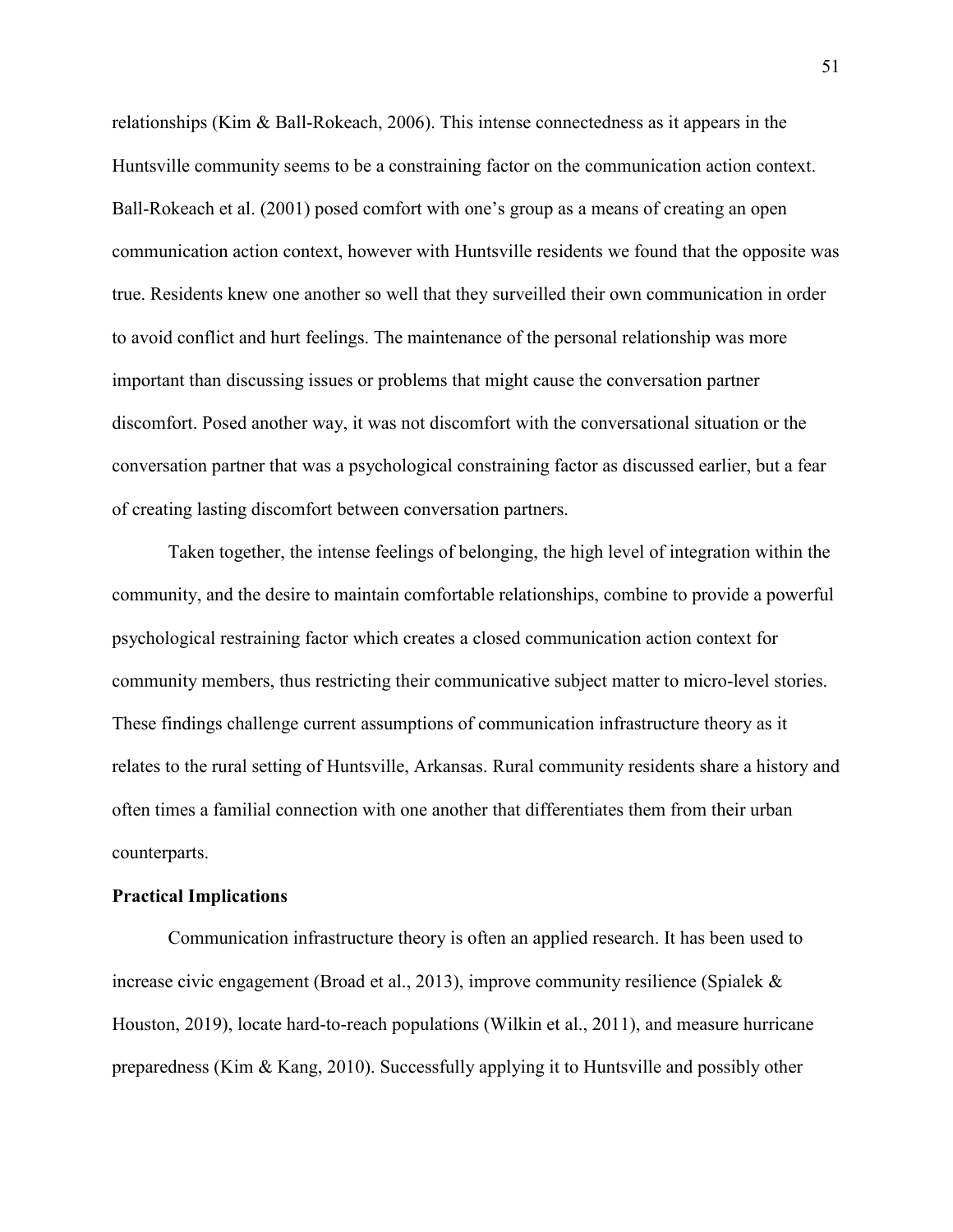rural communities may require a few minor modifications. At a minimum, messages will need to be crafted in specific ways as to conform them to the strict parameters of Huntsville's storytelling network.

 First, it is first important to realize that only noncontroversial issues will be able to be successfully addressed. The constraints residents place on their own interpersonal communication will not allow things of a controversial nature to be discussed. Residents reported being supportive of each other in times of crisis, combined with their sense of belonging, this increases the probability of participating in crisis preparedness activities (Kim & Kang, 2009). So crisis management or preparedness topics would be more likely to be discussed at community communication assets. Also, residents demonstrated a community wide tendency to prioritize the youth of the community. Therefore, framing issues around the impact that they will have on children could be a way to address more controversial subject matter and will most likely increase the possibility that it will be included in the storytelling network. Adapting the frame of the message to better fit the community's storytelling dynamics may not change opinions but could potentially alter the importance community members place on the proposed considerations (Lee, Mcleod, & Shah, 2008). Residents who discussed issues stressed that they tried to give information and avoid judgements especially when they felt like they had a more informed perspective and could correct misinformation. Therefore, messages that are perceived as informational and not persuasive will also have a greater probability of being shared in Huntsville's storytelling network. Goenendyk and Velentino (2002) support the notion of relaying information over opinion when talking about community issues, noting that it increases one's perceived credibility.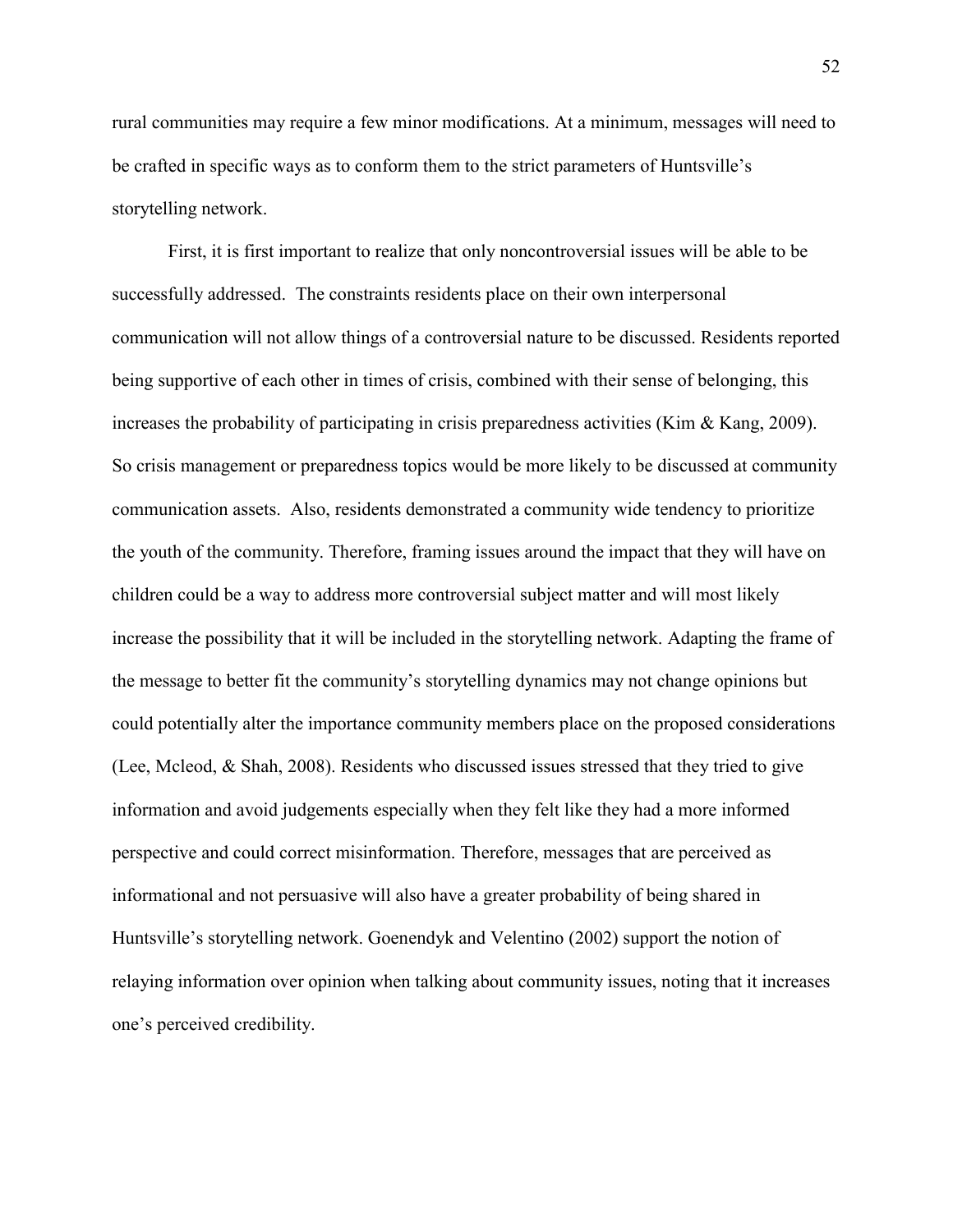Another key to successfully using the communication infrastructure of Huntsville is to identify community residents who are willing to discuss more contentious subjects and recruit them as local champions. Certain community members, namely Diane, Phoebe, Karen, and Margaret, reported themselves as people other community members went to for information or direction because of their current position or their past experience. These are also the respondents who reported a desire to correct any false information that they may hear. Research has shown that community leaders are important in the process of disseminating information to local organizations and throughout the community (Keys, Thomsen, & Smith, 2016). Enlisting residents that are already perceived as community leaders to disseminate information regarding important community issues would be a natural extension of their existing behaviors and position within the community.

 Finally, community leaders may need to find or create discursive spaces where meso- and macro-level topic discussions are encouraged. This type of discussion will help residents build their knowledge base surrounding meso- and macro-level issues and allow them to become comfortable talking about those issues in public spaces. The built environment of the community can make it more difficult for residents to connect to community organizations or participate in community events (Wilkin, et al., 2011). Therefore, creating truly public spaces like community centers or auditoriums, could change the communication infrastructure in a way that encourages discursive conversation. Events like town hall meetings or open school board meetings where discussion is encouraged could also be ways that alter the existing communication infrastructure. Unlike their urban counterparts, some rural community members live miles from the communication assets (i.e. hot spots and comfort zones) in their community. Therefore, communication action context features like socioeconomic characteristics and geographical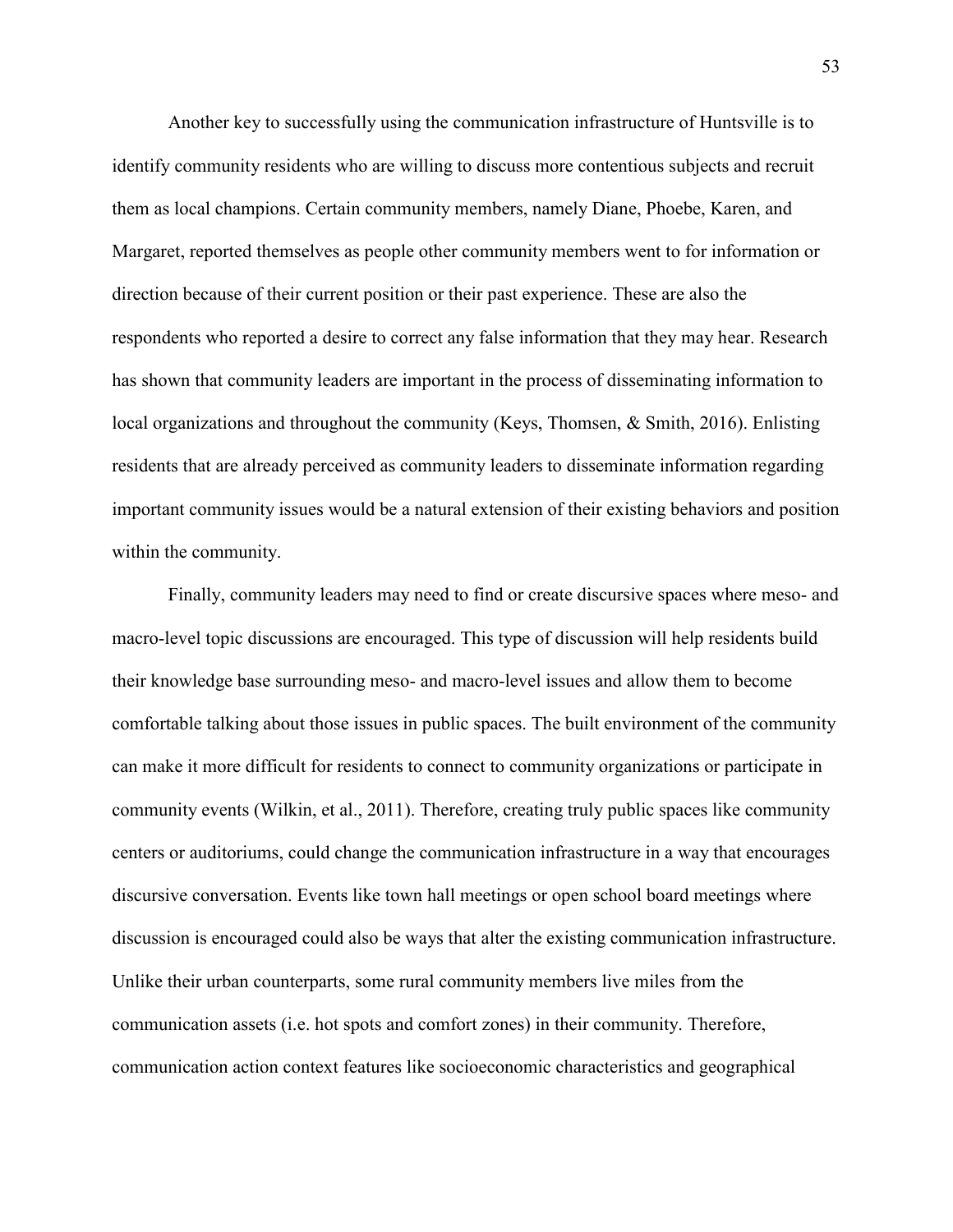limitations (Kim & Ball-RoKeach, 2006) will need to be addressed to increase the successfulness of the proposed built infrastructure changes. By holding open forum events throughout the area or by increasing the number and varying the times of open forum events, community leaders can weaken socioeconomic limitations by decreasing the expense associated with civic participation. They will also reduce geographical limitations because residents will have the opportunity to participate closer to home or without having to alter their customary schedules.

### **Limitations and Directions Future Research**

 Due to time constraints, the narrowness of researching a single rural community, and focusing solely on the interpersonal communication agents, there are a multitude of areas that could be of interest for future research. Respondents were asked about how and when they shared their opinions but were not questioned about how they developed those opinions in the first place. It would be important to know where Huntsville residents get the information they use to build their knowledge base about local and national issues. Especially since it is obvious that they do not rely on their interpersonal storytelling network for information. Storytelling in the communication infrastructure theory framework is only limited by its referent; it has to be about the local (Kim & Ball-RoKeach, 2006). Consequently, it would also be important to look at other storytelling agents in the community and not just the interpersonal/individual storytellers. Looking at the stories addressed by the local newspaper, news stations and even social media would help to create a clearer more concise picture of the community's communication infrastructure. It would also be interesting to learn about the storytelling networks of the minority groups in the Huntsville community. Although the population size of these groups is small, the applicational nature of communication infrastructure theory would be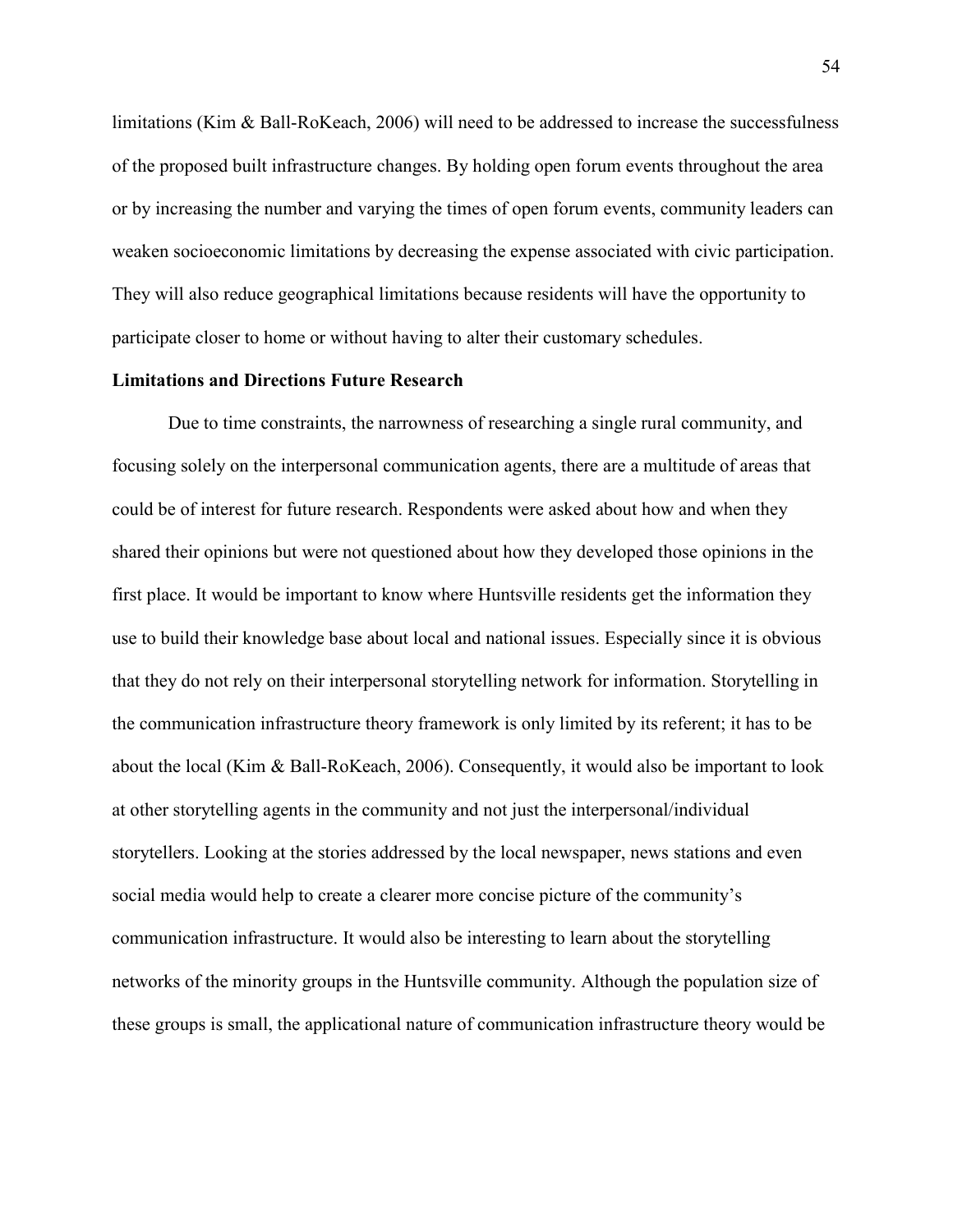useful in the same way studying minority groups in urban settings was useful; in increasing belonging, improving access to healthcare, and promoting civic engagement.

### **Conclusion**

 Communication infrastructure theory analyzes the neighborhood storytelling network and recognizes communication assets that interlink community members. It identifies those comfort zones and hot spots that integrate a community and provide touch points that encourage public discourse and connection. Communication assets are significantly important in urban areas where community membership is transient, and neighbors share little more than an address. Identifying these locations gives community organizers and others a way to reach often hard to find populations and include them in the decision-making process. In Huntsville however, there is less importance on identifying communication assets, because nearly every public space is considered either a hot spot or comfort zone; but the importance is placed on the communication agents and the stories that they share. Unlike urban community residents who need to rely on their storytelling network to help them build connections and belonging, it could be argued that Huntsville residents are too connected. The long history of family, and the welcoming "wrap you in" spirit that the community exudes leave little room for self-expression and independence of thought. It is this connectedness that constrains the communication action context, limiting the types of stories residents will share and potentially making them unable to constructively address social issues and community problems. This research provides evidence for the need to study more rural communities, like Huntsville, and their respective communication infrastructures to verify the transferability of communication infrastructure theory assumptions that have been developed and proven in urban neighborhoods.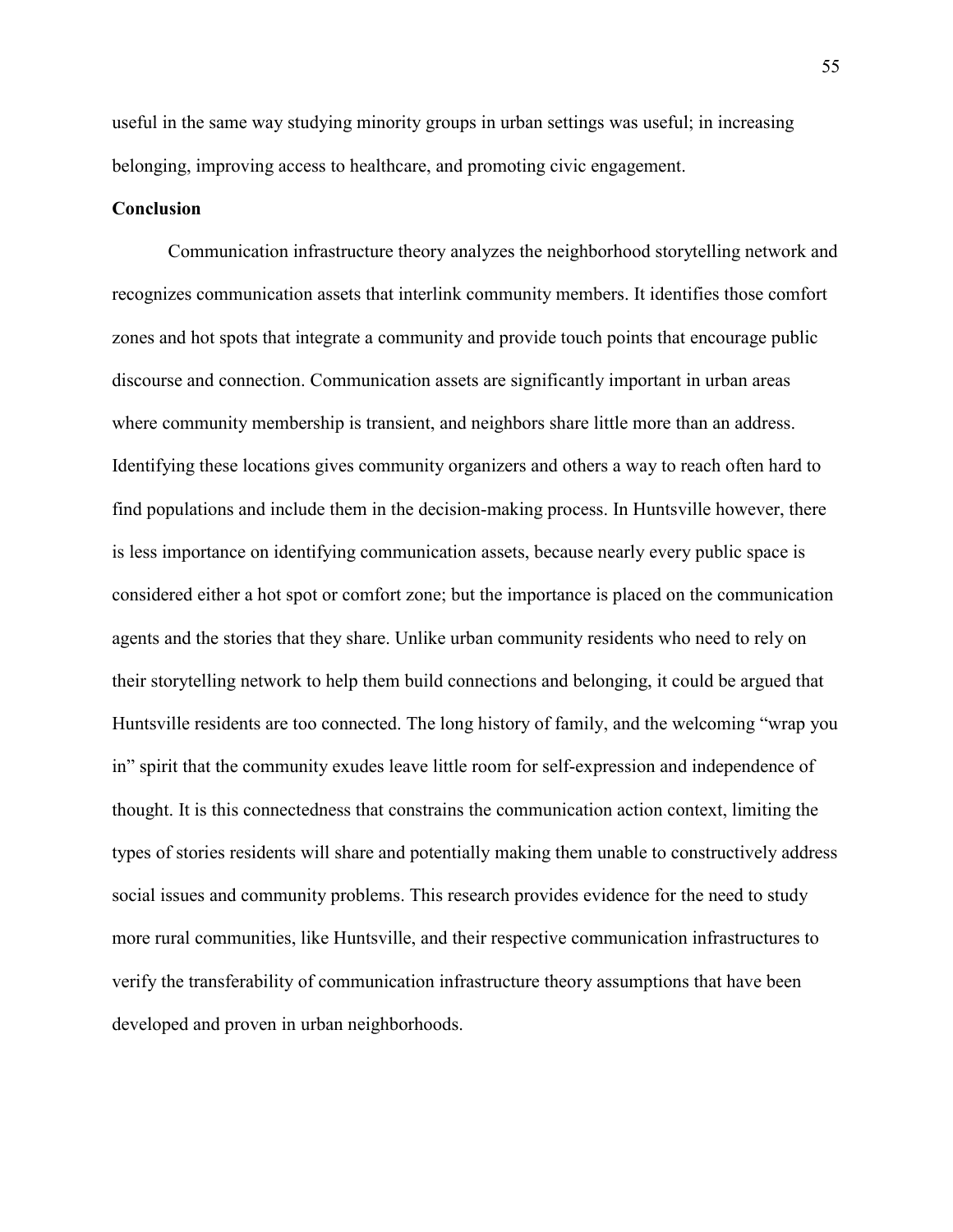#### **References**

- Ball-Rokeach, S. J., Kim. Y. & Matei. S. (2001) Storytelling neighborhood paths to belonging in diverse urban environments. *Communication Research, 28*(4), 392-428. doi.org/10.1177/009365001028004003
- Beaulieu, L. (1990), Building partnerships for people: Addressing the rural south's human capital needs. *Economic Development Review, 8*(1), 13-21.
- Berkowitz, D. (2011). Oral storytelling: Building community through dialogue, engagement, and problem solving. *YC Young Children, 66*(2), 36-40.
- Brennan, M.A., Bridger, J.C. & Alter, T.R. (2013) *Theory, Practice and Community Development.* New York, NY: Routledge.
- Broom, A. (2005). Using qualitative interviews in CAM research: A guide to study design, data collection and data analysis. *Complementary Therapies in Medicine, 13,* 65-73. doi.org/10.1016/j.ctim.2005.01.001
- The character of rural America. (2011, February 14). *Beef,* Penton Business Media, Inc and Penton Media, Inc. Retrieved from http://0-search.proquest.com.library.uark.edu/ docview/863359644?accountid=8361
- Charmaz, K. (2006). *Constructing grounded theory: A practical guide through qualitative analysis.* Thousand Oaks, CA: Sage Publications Inc.
- Distance Between Cities. (2019). *Distance from Huntsville, AR to Fayetteville, AR.* Retrieved from https://www.distance-cities.com/distance-huntsville-ar-to-fayetteville-ar, on June 14, 2019
- East, L., Jackson, D., O'Brien, L., & Peters, K. (2010). Storytelling: An approach that can help to develop resilience. *Nurse Researcher (through 2013), 17*(3), 17-25 doi: 10.7748/nr2010.04.17.3.17.c7742
- Fisher, W. (1989). *Human communication as narration: Toward a philosophy of reason, value and action.* Columbia: University of South Carolina Press.
- Groenendyk, E. W., & Valentino, N. A. (2002). Of dark clouds and silver linings: Effects of exposure to issue versus candidate advertising on persuasion, information retention, and issue salience. *Communication Research*, *29*(3), 295–319. doi.org/10.1177/0093650202029003004
- Haden, R. & Russell, J. (2017, July). The encyclopedia of Arkansas history & culture*. Huntsville (Madison County).* Retrieved from http://www.encyclopediaofarkansas.net/encyclopedia/ entry-detail.aspx?entryID=930
- Hall, S. A., Kaufman, J. S. & Ricketts, T. C. (2006). Defining urban and rural areas in the U.S. epidemiologic studies, *Journal of Urban Health: Bulletin of the New York Academy of Medicine, 83*(2), 162-175. doi:10.1007/s11524-005-9016-3
- Heinrich, K. M., Hughey, J., Randles, A., Wall, D., Peterson, A., Jitnarin, N., … & Poston, W.S.C. (2010). The census of social institutions (CSI): A public health direct observation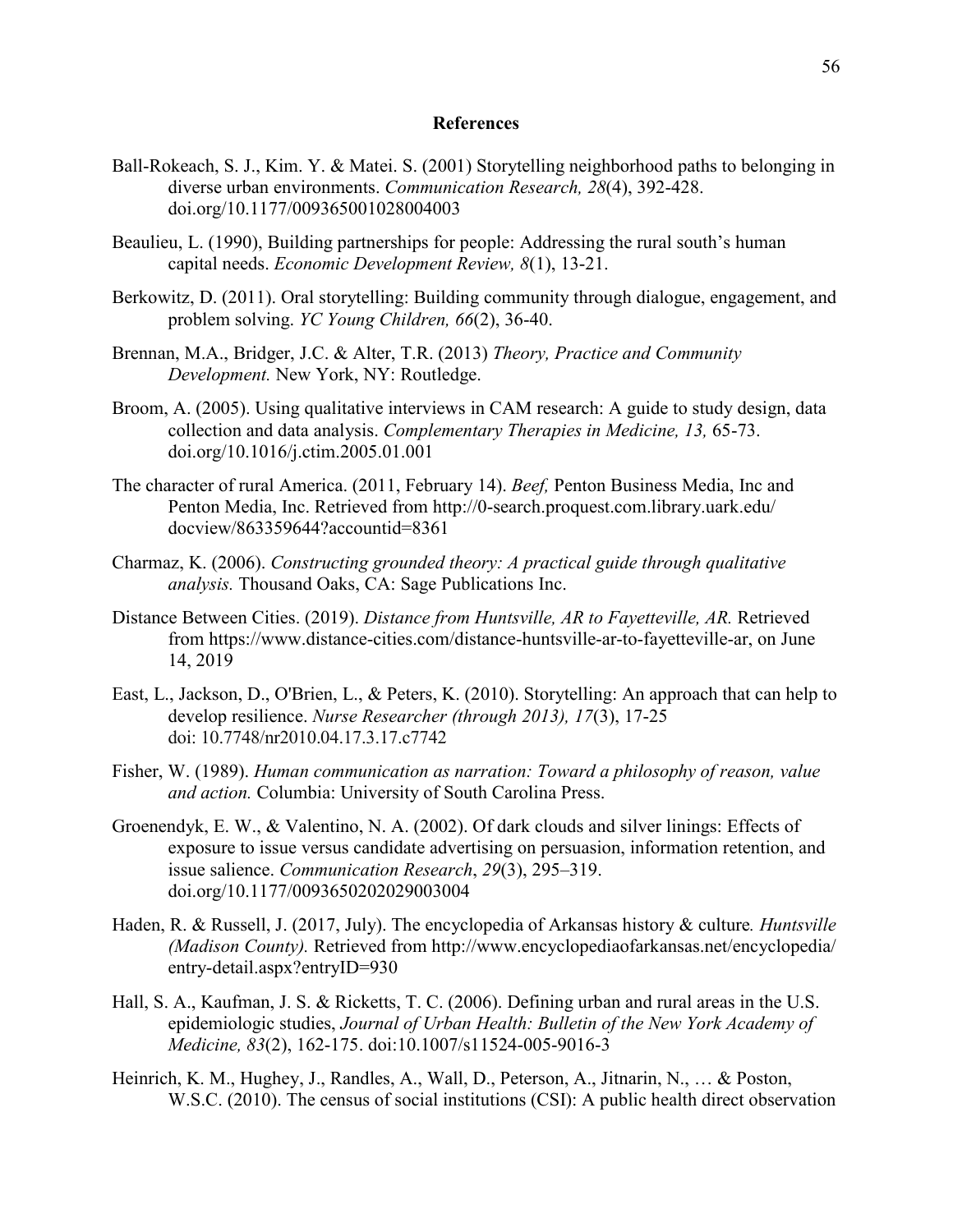measure of local land use. *Journal of Urban Health: bulletin of the New York Academy of Medicine, 87*(3), 410-415. doi:10.1007/s11524-010-9443-7

- Holderman, S., & Crockett, A. (2014). Story glue: Building one's community within the library and without. *Tennessee Libraries, 64*(2)
- Johnston, A. (2017). Rural housing in modern America. *Journal of Affordable Housing & Community Development Law; Chicago, 26*(2), 281-303.
- Kang, N., & Kwak, N. (2003). A multilevel approach to civic participation: Individual length of residence, neighborhood residential stability and their interactive effects with media use. *Communication Research, 30*(1), 80-106. doi.org/10.1177/0093650202239028
- Kasarda, J. D., & Janowitz, M. (1974). Community attachment in mass society. *American Sociological Review, 39*, 328-339. doi: 10.2307/2094293
- Keys, N., Thomsen, D. C., & Smith, T. F. (2016). Adaptive capacity and climate change: The role of community opinion leaders. *Local Environment,* 21(4), 432-450. doi.org. /10.1080/13549839.2014.967758
- Keyton, J. (2015). Communication research: Asking questions, finding answers  $(4<sup>th</sup>$  ed.). New York, NY: McGaw-Hill Education.
- Kim, Y. & Ball-Rokeach, S. J. (2006). Civic engagement from a communication infrastructure perspective. *Communication Theory, 16,* 173-197. doi.org/10.1111/j.1468- 2885.2006.00267.x
- Kim, Y. & Ball-Rokeach, S. J. (2006b). Community storytelling network, neighborhood context, and civic engagement: A multilevel approach. *Human Communication Research, 32,*  411-439. doi.org/10.1111/j.1468-2885.2006.00267.x
- Kim, Y., Jung, J. & Ball-Rokeach, S. J. (2006). "Geo-ethnicity" and neighborhood engagement: A communication Infrastructure perspective. *Political Communication, 23*(4), 421-441. doi.org/10.1080/10584600600976997
- Kim, Y., & Kang, J. (2010). Communication, neighborhood belonging and household hurricane preparedness. *Disasters, 34*(2), 470-488. doi.org.10.1111/j.1467-7717.2009.01138.x
- Korte, R. F. (2007). A review of social identity theory with implications for training and development. *Journal of European Industrial Training, 31*(3), 166-180. doi:10.1108/03090590710739250
- Kvale, S. (2007). *Doing interviews.* Thousand Oaks, CA: Sage Publications Inc.
- Lee, N., McLeod, D. M., & Shah, D. V. (2008). Framing policy debates: Issue dualism, journalistic frames, and opinions on controversial policy issues. *Communication Research, 35*(5), 695-718. doi.org.library.uark.edu/10.1177/0093650208321792
- MacQueen, K. M., McLellan, E., Metzger, D. S., Scotti, R., Kegeles, S., Stauss, R.P., Blanchard, L. & Trotter II, R.T. (2001). What is community? An evidence-based definition for participatory public health. *American Journal of Public Health 91*(12), 1929-1938. doi.org/10.2105/AJPH.91.12.1929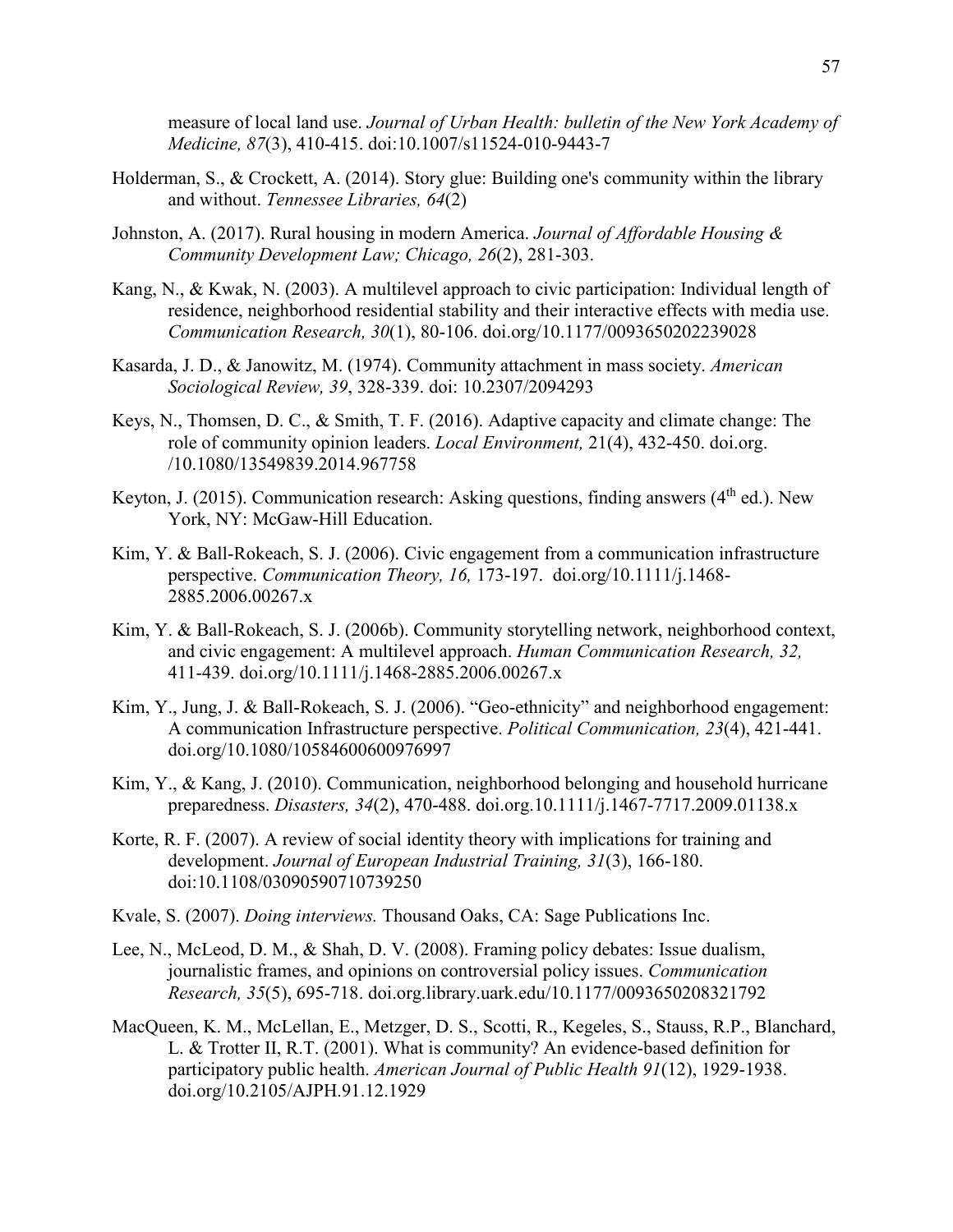- McKnight, J. L. (1998). Turning communities around (Excerpt from building communities from the inside out: A path toward finding & mobilizing a community's assets). *Canadian Housing, 15*(1), 9-12.
- Nadel, W. & Sagawa, S. (2002). America's forgotten children: Child poverty in rural America, Save the Children, Westport, CT. Retrieved from http://0-search.proquest.com.library. uark.edu/docview/62195182?accountid=8361
- Nam, C. (2014). Crossing through the invisible gate, mapping our neighborhood: The engaging and empowering project (E2Y). *Journal of Community Engagement and Scholarship, 7*(1), 15-24. doi:10.1.1.648.8791
- Neighborhood Scout. (2018). Huntsville, AR demographic and population statistics. Retrieved from https://www.neighborhoodscout.com/ar/huntsville/demographics, on October 22, 2018
- New Census Data Show Differences between Urban and Rural Populations. (2016, December 8). American community survey: 2011-2015. Retrieved from https://www.census.gov/ newsroom/press-releases/2016/cb16-210.html
- Offe, C., & Wiesenthal, H. (1980). Two logics of collective action: Theoretical notes on social class and organizational form. *Political power and social theory*, *1*(1), 67-115. doi.org/10.1007/978-3-658-21938-3\_14
- Papachristophorou, M. (2014). Ordinary stories, dreams, miracles and social interactions. *Journal of Comparative Research in Anthropology and Sociology, 5*(2), 61- 71. ISSN 2068 – 0317 http://compaso.eu
- Pearce, W. B. & Pearce, K. A. (2000). Extending the theory of the coordinated management of meaning (CMM) through a community dialogue process. *Communication Theory, 10*(4), 405-423. doi.org/10.1111/j.1468-2885.2000.tb00200.x
- Procter, D. E. (2004). Building community through communication: The case for civic communion. *Journal of the Community Development Society, 35*(2), 53-72. doi.org.library.uark.edu/10.1080/15575330409490132
- Raymond, C. M., Brown, G., & Weber, D. (2010). The measurement of place attachment: Personal, community, and environmental connections. *Journal of Environmental Psychology, 30*(4), 422-434. doi.org.library.uark.edu/10.1016/j.jenvp.2010.08.002
- Robinson, J. P. (2003). Asset mapping: A tool for building capacity in communities. *Journal of Family and Consumer Sciences, 95*(3), 52-53.
- Sampson, R. J. (1991). Linking the micro- and macrolevel dimensions of community social organization. *Social Forces, 70*(1), 43-64. doi.org.library.uark.edu/10.1093/sf/70.1.43
- Spialek, M. L. & Houston, J. B. (2018). The influence of citizen disaster communication on perceptions of neighborhood belonging and community resilience, *Journal of Applied Communication Research,* 1-23. doi.org/10.1080/00909882.2018.1544718
- Stets, J. E. & Burke, P. J. (2000). Identity theory and social identity theory. *Social Psychology Quarterly, 63*(3), 224-237. doi: 10.2307/2695870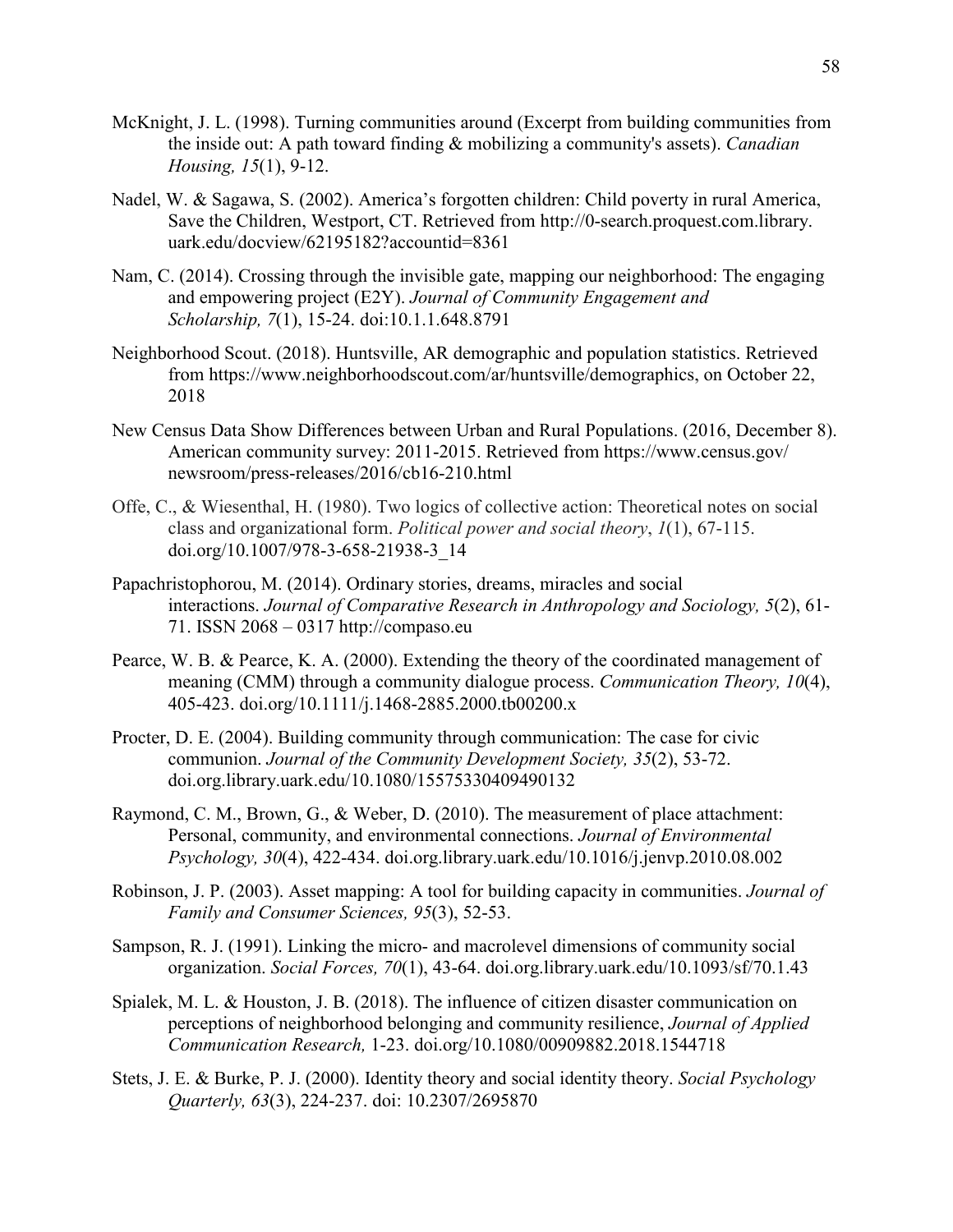- U.S. Census Bureau QuickFacts. (2018). Madison County, Arkansas; Fayetteville city, Arkansas. Retrieved from https://www.census.gov/quickfacts/fact/table/madisoncountyarkansas, fayettevillecityarkansas,US/PST045217, on October 22, 2018
- Villanueva, G., Broad, G. M., Gonzalez, C., Ball-Rokeach, S. & Murphy, S.T. (2016). Communication asset mapping: An ecological field application toward building healthy communities. *International Journal of Communication 10*, 2704-2724. doi: 10.1002/ (ISSN)1099-1131)
- Villanueva, G., Gonzalez, C., Son, M., Moreno, E., Liu, W., & Ball-Rokeach, S. (2017). Bringing local voices into community revitalization: Engaged communication research in urban planning. *Journal of Applied Communication Research, 45*(5), 474-494. doi.org.library.uark.edu/10.1080/00909882.2017.1382711
- Wilkin, H. A., Katz, V. S., Ball-Rokeach, S., & Hether, H. J. (2015). Communication resources for obesity prevention among African American and Latino residents in an urban neighborhood. *Journal of Health Communication, 20*(6), 710. doi.org/10.1080/10810730.2015.1018559
- Wilkin, H. A., Stringer, K. A., O'Quin, K., Montgomery, S. A., & Hunt, K. (2011). Using communication infrastructure theory to formulate a strategy to locate "hard-to-reach" research participants. *Journal of Applied Communication Research, 39*(2), 201–213. doi.org.library.uark.edu/10.1080/00909882.2011.556140
- Wuthnow, R. (2014). America's heartland: A case for social resilience? *Social Thought and Research, 33*, 21-44. doi.org/10.17161/str.1808.18444
- Wyatt, R. O., Katz, E., & Kim, J. (2000). Bridging the spheres: Politics and personal conversation in public and private spaces. *Journal of Communication, 50*, 71–92. doi org.library.uark.edu/10.1111/j.1460-2466.2000.tb02834.x
- Zhao Martin, N., Murphy, S. T., Ball-Rokeach, S., Frank, L. B., & Moran, M. B. (2018). Neighborhoods and perceived norms: Understanding the impact of neighborhoods on perceived norms and cancer screening. *Health Communication,* 1-11. doi.org.library.uark.edu/10.1080/10410236.2018.1504655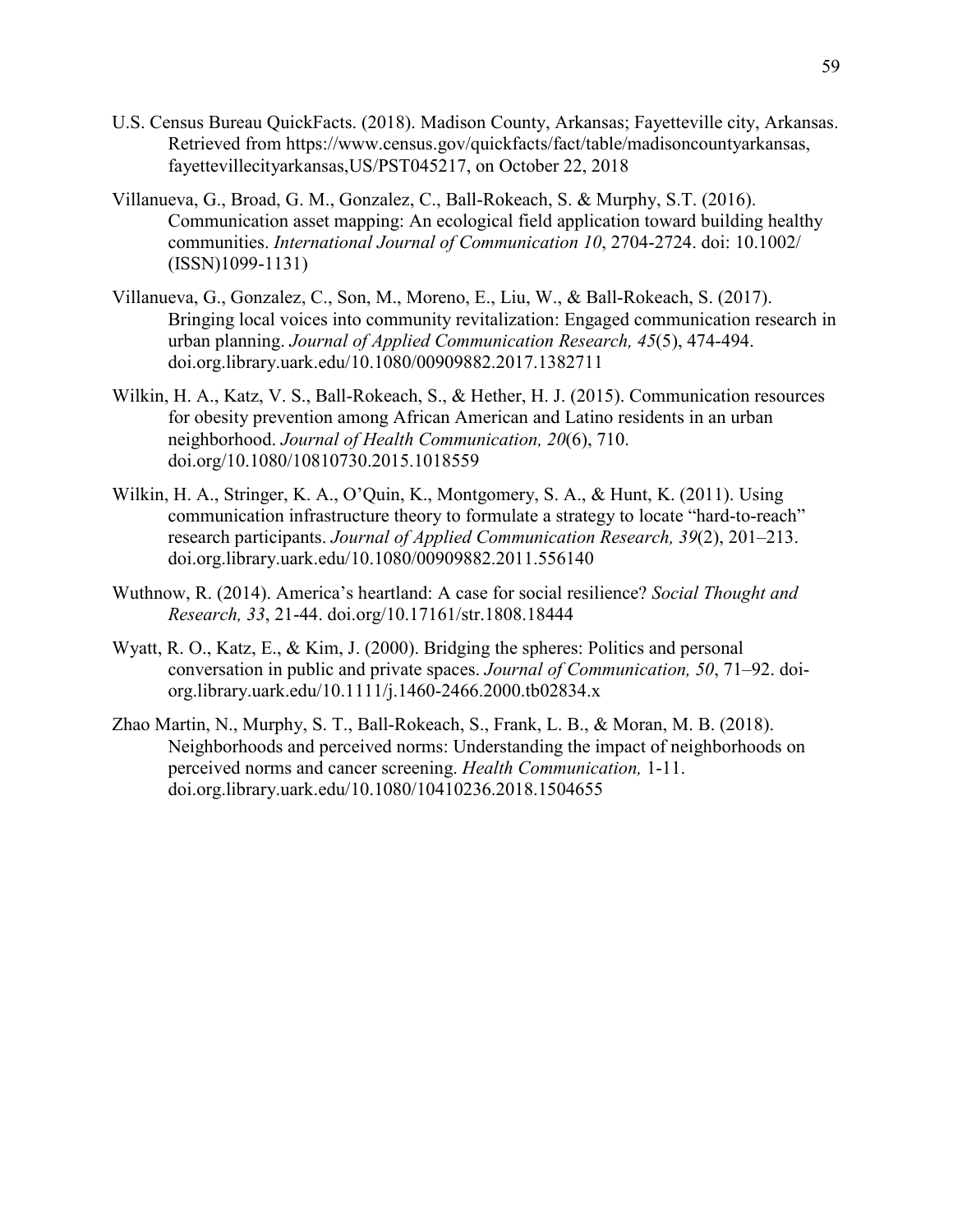# **Appendices**

# Appendix A

# Field Instrument

# Huntsville Downtown

Date:  $\frac{1}{2}$  Time:  $\frac{1}{2}$  Time:



(Google Maps; https://www.google.com/maps/@36.0872175,-93.7372876,17.63z)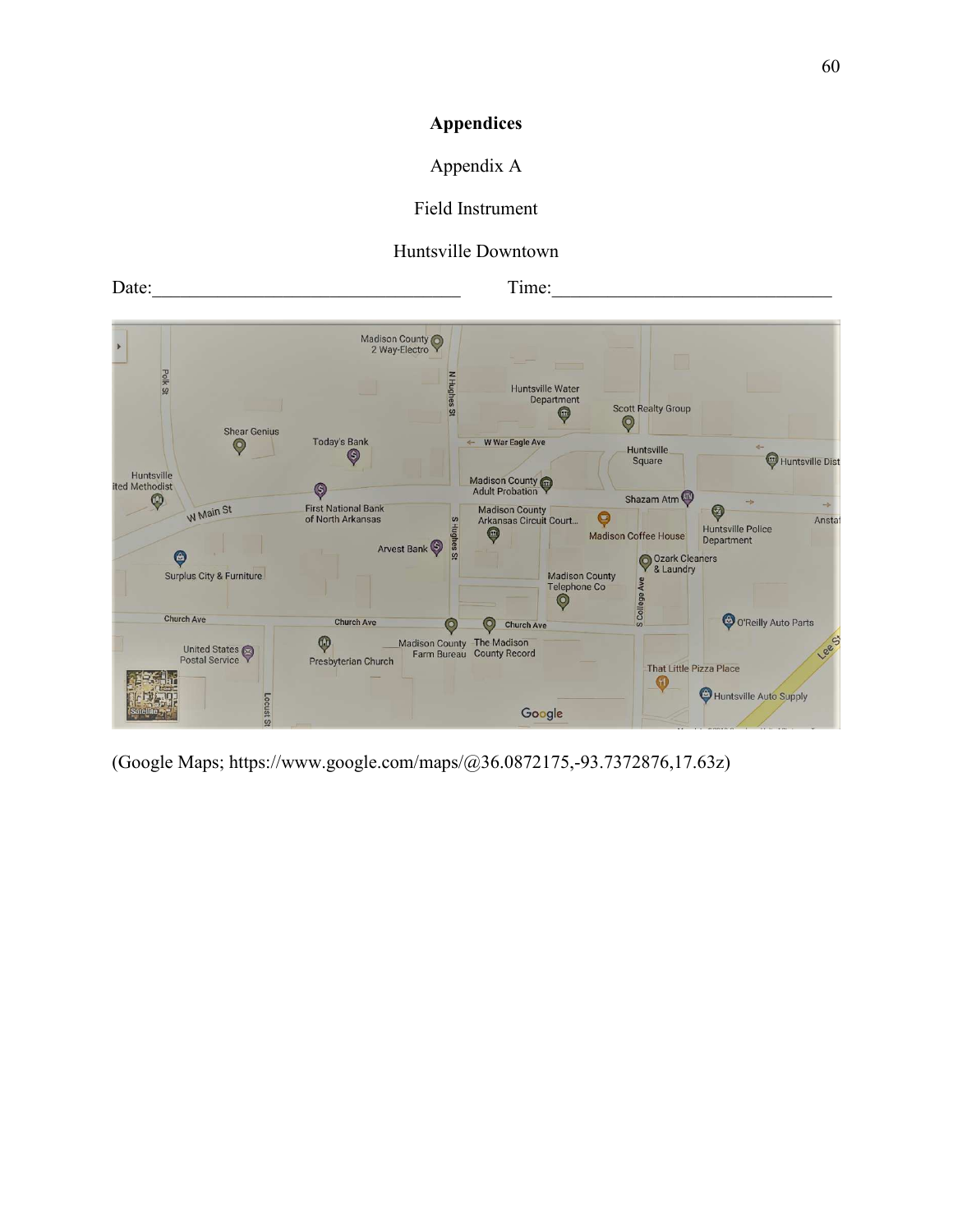Huntsville Shopping Area



(Google Maps, https://www.google.com/maps/@36.1143863,-93.7091902,15.54z)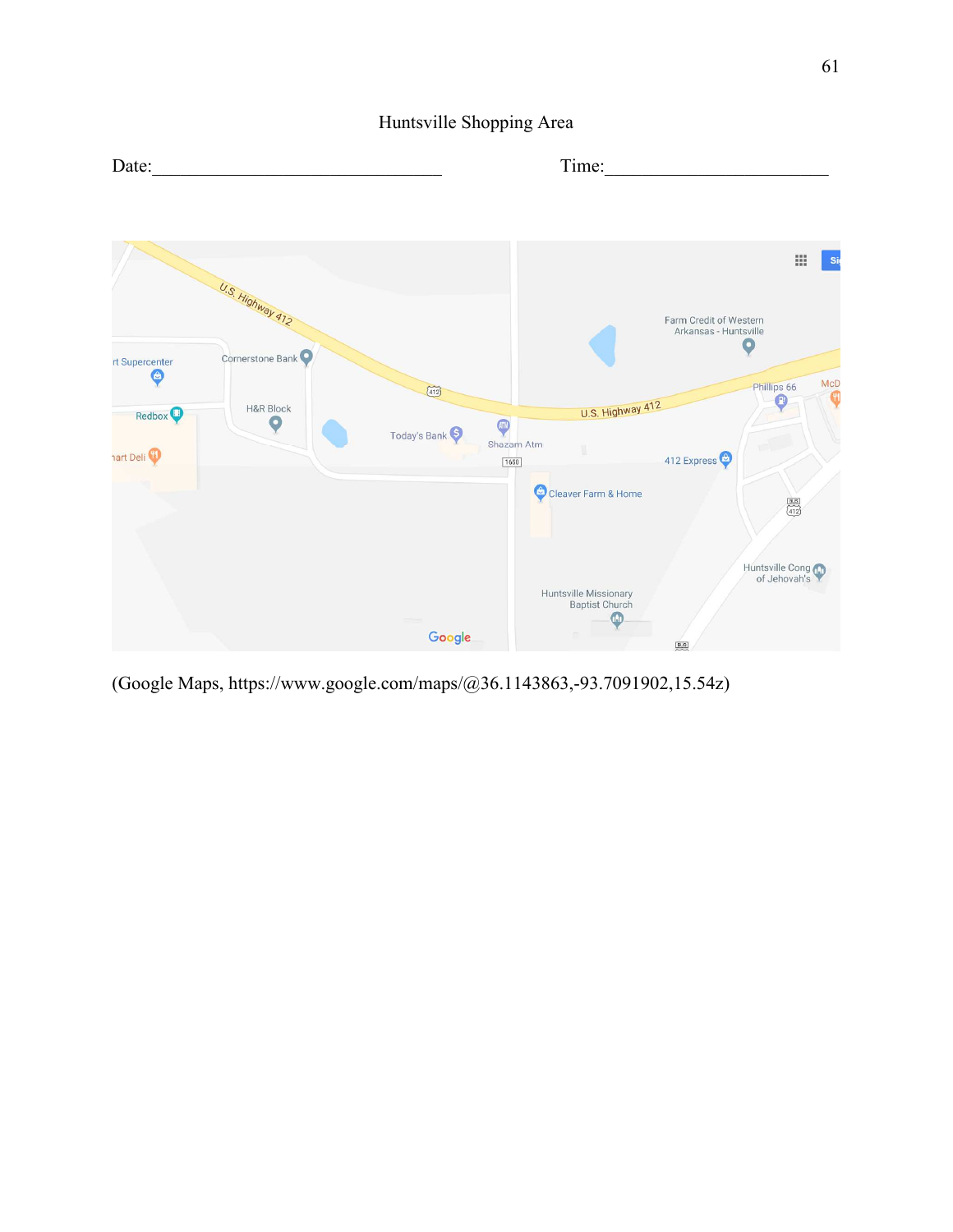

Huntsville Sr. Center

(Google Maps, https://www.google.com/maps/@36.0950361,-93.7379456,17.9z)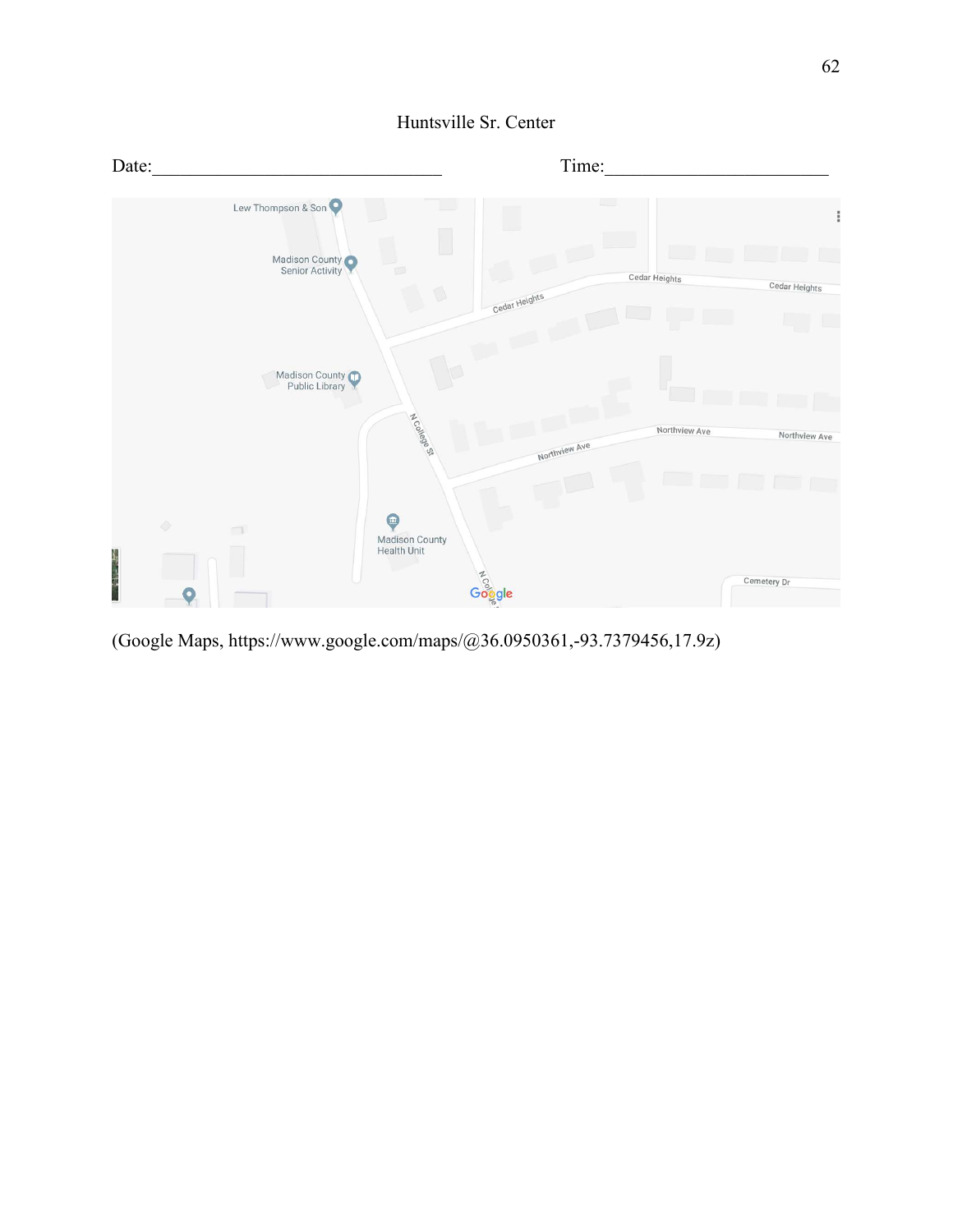| <b>Communication Asset</b>                                                                                                                                                                                                                    | <b>Communication Asset</b>                                                                                            |
|-----------------------------------------------------------------------------------------------------------------------------------------------------------------------------------------------------------------------------------------------|-----------------------------------------------------------------------------------------------------------------------|
|                                                                                                                                                                                                                                               |                                                                                                                       |
| <u> 1989 - Johann John Stein, markin film yn y brening yn y brening y de yn y brening yn y brening yn y brening y</u>                                                                                                                         | <u> 1989 - Johann John Barn, martin de francez (h. 1989).</u>                                                         |
|                                                                                                                                                                                                                                               | Description:                                                                                                          |
| <u> 1989 - Johann John Barn, mars an deus an deus an deus an deus an deus an deus an deus an deus an deus an deu</u><br><u> 1989 - Johann John Stein, markin fan it fjort fan it fjort fan it fjort fan it fjort fan it fjort fan it fjor</u> |                                                                                                                       |
| <u> 1989 - Johann John Stein, mars an deus Amerikaansk kommunister (</u><br>Tot. # people: $\qquad \qquad$                                                                                                                                    | Tot. # people: $\_\_$                                                                                                 |
| <b>Communication Asset</b>                                                                                                                                                                                                                    | <b>Communication Asset</b>                                                                                            |
|                                                                                                                                                                                                                                               |                                                                                                                       |
| <u> 1989 - Johann John Stoff, deutscher Stoffen und der Stoffen und der Stoffen und der Stoffen und der Stoffen u</u>                                                                                                                         | <u> 1989 - Johann Barbara, margaret eta idazlea (h. 1989).</u>                                                        |
| Description:                                                                                                                                                                                                                                  | Description:                                                                                                          |
| <u> 2002 - Jan James James James James James James James James James James James James James James James James J</u><br><u> 2008 - Jan Barnett, mars et al. (b. 1982)</u>                                                                     | <u> 1989 - Johann Harry Harry Harry Harry Harry Harry Harry Harry Harry Harry Harry Harry Harry Harry Harry Harry</u> |
| <u> 1989 - Johann Barbara, martxa amerikan bashkar (</u><br>Tot. # people:                                                                                                                                                                    | Tot. # people:                                                                                                        |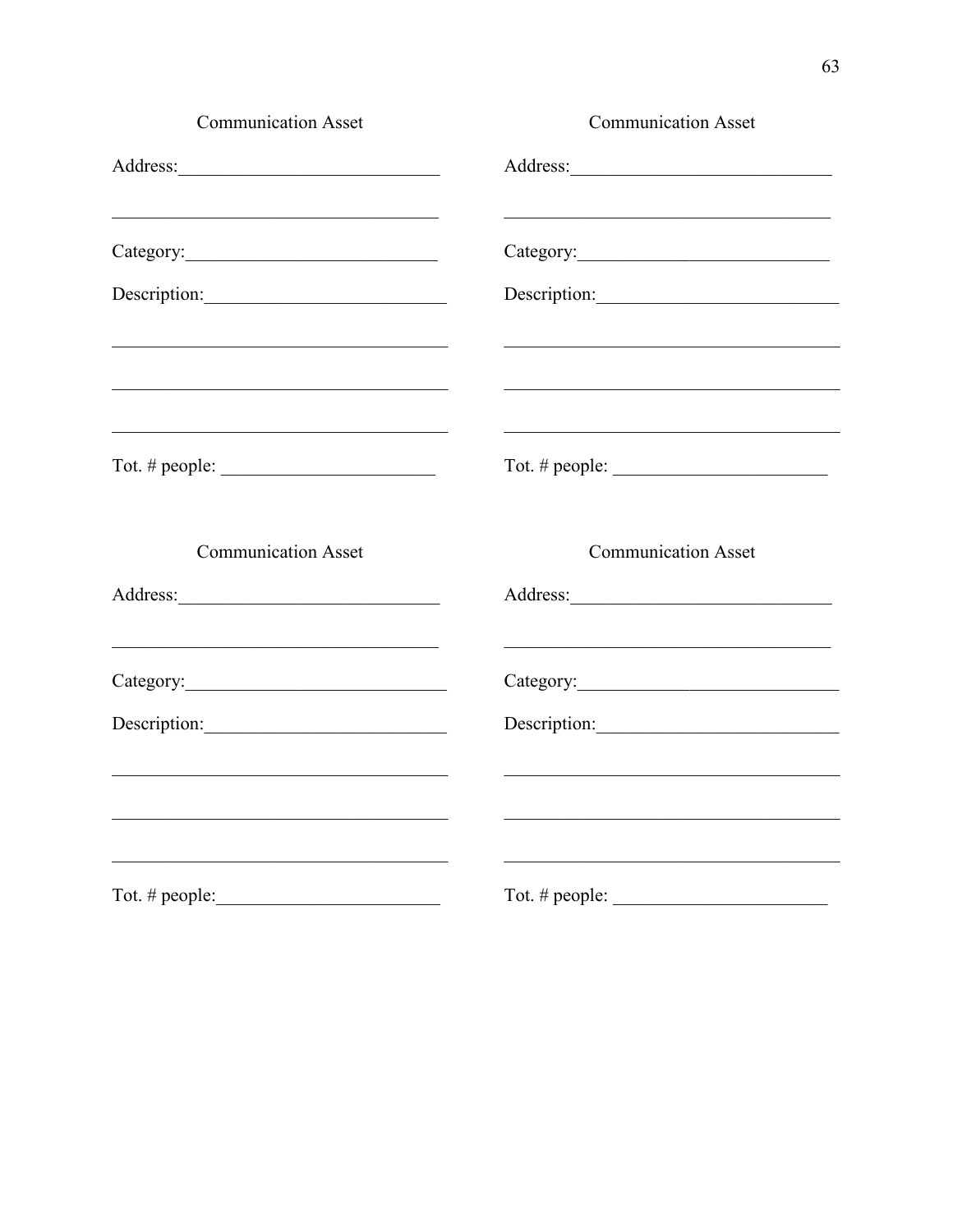## Appendix B

# **Mapping Communication Infrastructure**

## **Consent to Participate in a Research Study**

### Principal Researcher: Callie Embry

This is a research study. Research studies involve only individuals who choose to participate. Please take your time to make your decision.

## **WHAT YOU SHOULD KNOW ABOUT THE RESEARCH STUDY**

*What is the purpose of this research study?* 

The purpose of this study is to better understand how local residents share stories in community spaces. You are being asked to participate because you are at least 18 years old and were observed conversing in a public space.

### *What am I being asked to do?*

Your participation will require you to participate in a 30 to 60-minute recorded interview about a conversation you were observed having in a public location and your general level of community involvement.

*What are the possible risks or discomforts?*  There are no anticipated risks to participating in this study.

*What are the possible benefits of this study?*  Participants completing the interview will receive no substantial benefit.

*Will I receive compensation for my time if I choose to participate in this study?* There is no compensation for your participation.

### *What are my rights as a research participant?*

Taking part in this study is voluntary. You may choose not to take part or may leave the study at any time. If you agree to take part and then decide against it, you can withdraw for any reason without penalty.

# *How will my confidentiality be protected?*

All information will be kept confidential to the extent allowed by applicable State and Federal law and University policy. All data will be stored on password-protected computers. Your interview responses will be linked to the location and time of your observed public conversation, so they will not include any identifying information. The interview will be audio recorded, then transcribed using a pseudonym instead of your real name. The audiotapes will be destroyed at the end of the study.

### *Will I know the results of the study?*

At the conclusion of the study you will have the right to request feedback about the results. You may contact the Principal Researcher, Callie Embry, csembry@uark.edu. You will receive a hard copy of this form for your files before you begin participating in this study.

### *What do I do if I have questions about the research study?*

You have the right to contact the Principal Researcher or Faculty Advisor as listed below for any concerns that you may have.

Callie Embry Dr. Matthew Spialek, Department of Communication Department of Communication 417 Kimpel Hall 417 Kimpel Hall **IRB#: 1902175161 APPROVED: 14-Mar-2019 EXP: 19-Feb-2020**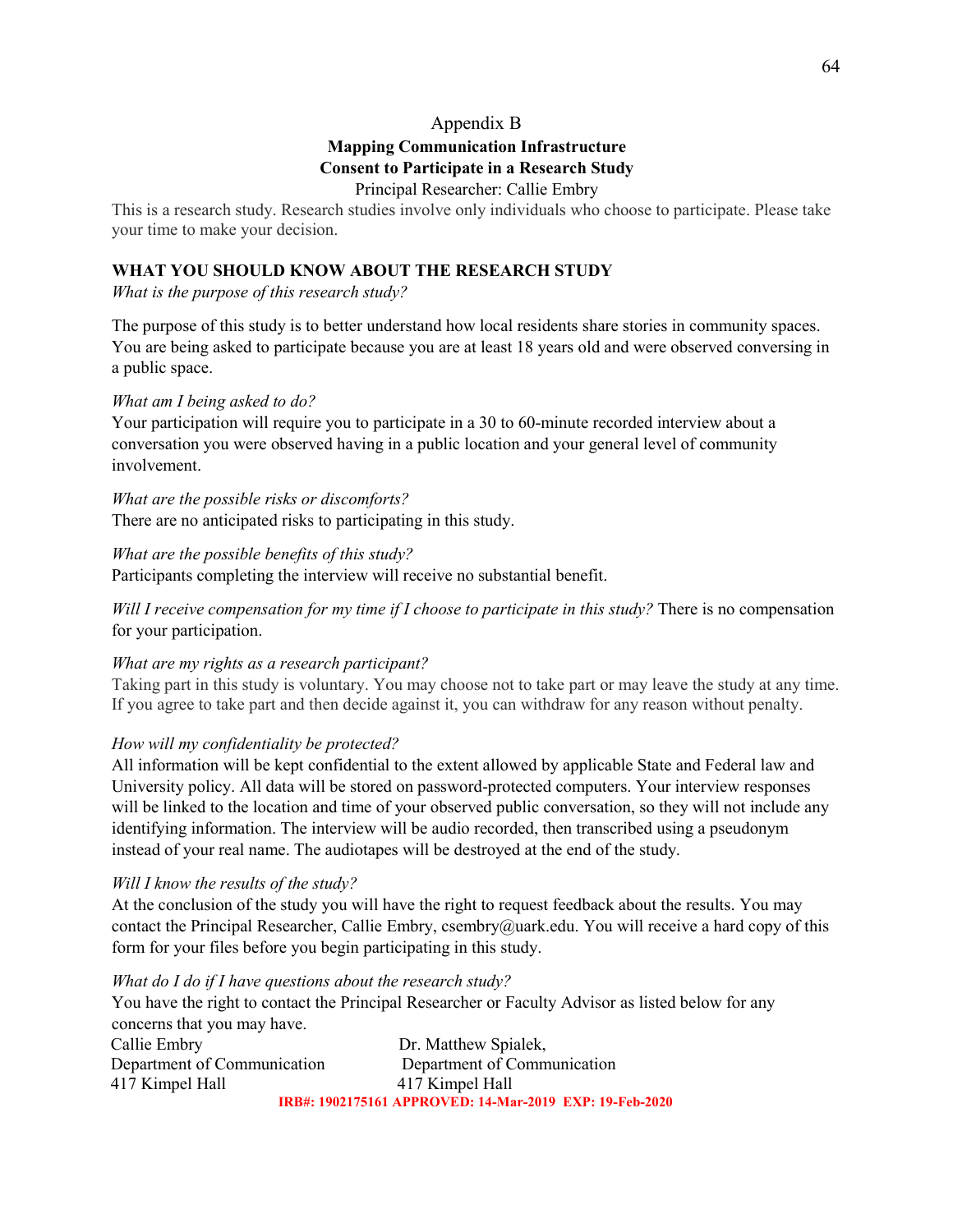| University of Arkansas | University of Arkansas |
|------------------------|------------------------|
| $c$ sembry@uark.edu    | mspialek@uark.edu      |
| 479-789-5591           | 479-575-5952           |

You may also contact the University of Arkansas Research Compliance office listed below if you have questions about your rights as a participant, or to discuss any concerns about, or problems with the research.

Ro Windwalker, CIP Institutional Review Board Coordinator Research Compliance University of Arkansas 109 MLKG Building Fayetteville, AR 72701-1201 479-575-2208 irb@uark.edu

By signing this form, you are indicating your willingness to participate in this study. You have not given up any of your legal rights or released any institution or individual from liability or negligence. Signing this form means that you have read the above statement and have been able to ask questions and express concerns, which have been satisfactorily responded to by the investigator. Signing this form also indicates that you understand the purpose of the study, the potential benefits and risks that are involved, and that participation is voluntary. Participation in the interview process indicates your consent to be audio recorded. Findings developed during this research will be shared with you at your request. Finally, you have been given a copy of the consent form. Thank you for your assistance in this research project. Your participation is greatly appreciated.

 $Signature:$ 

Print Name:

Date:  $\Box$ 

**IRB#: 1902175161 APPROVED: 14-Mar-2019 EXP: 19-Feb-2020**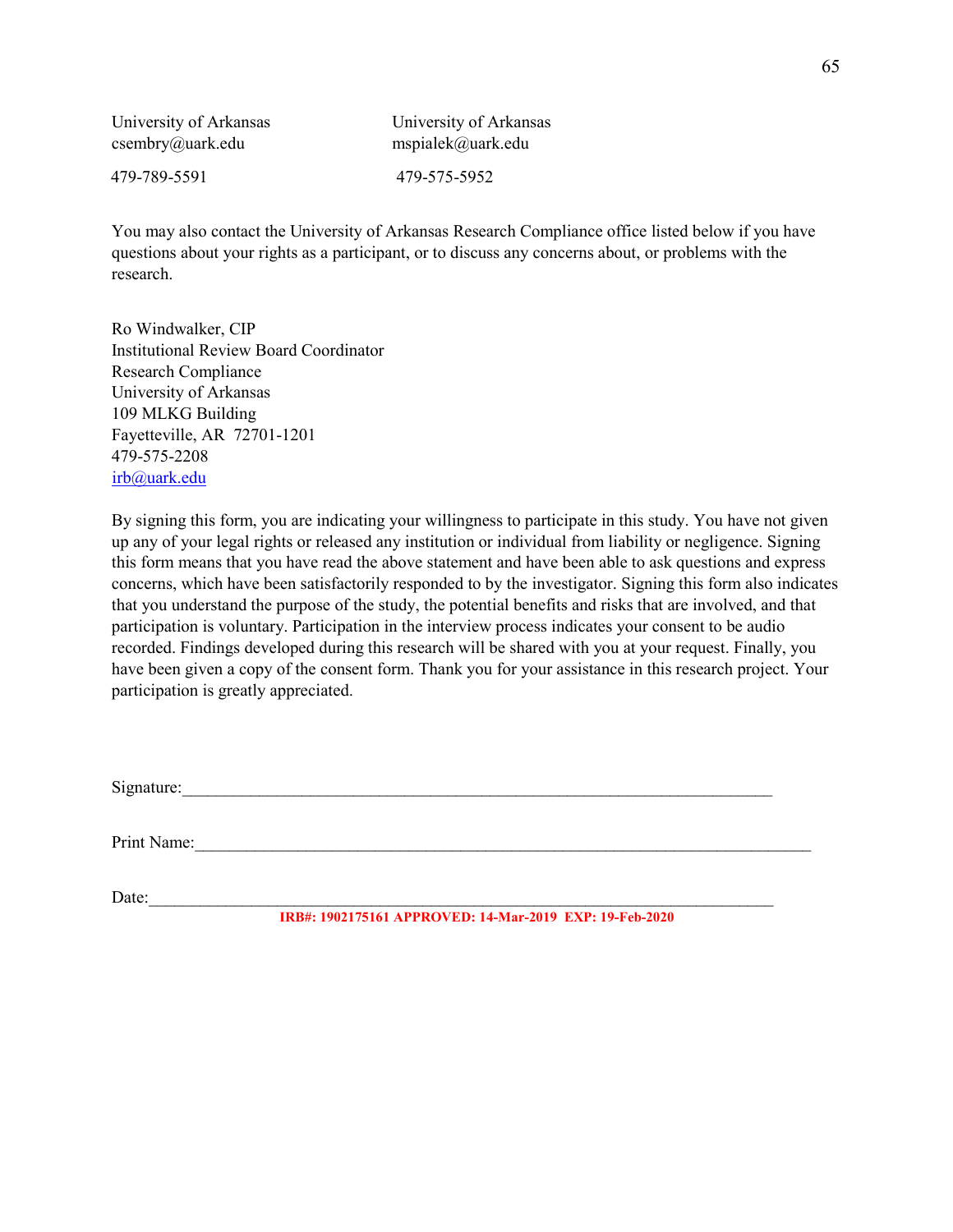### Appendix C

# **Communication Infrastructure Theory: A Rural Perspective Semi-structured Interview Guide**

\*This is a semi-structured interview guide. These are sample questions that I will likely ask.

RQ1: What are the kinds of stories residents share at communication assets in their community?

1. What is your relationship to the person you were visiting with?

2. To the best of your memory, what were the topics that you discussed?

3. When you meet friends out in public what do you talk about most often?

4. Are there things that you would avoid talking about when you meet a neighbor/friend in public? If so, why?

5. Describe some of the memorable conversations you have had at [insert communication asset].

RQ3a: What communication assets exist in rural communities?

b: What communication assets exist in urban communities?

5. What was your reason for being at [insert communication asset]? (What if we change this to "What are some of the reasons you go to this [communication asset]? There could be many reasons that we wouldn't be able to know if we only ask about that one particular time. Thoughts?)

6. How often do you "visit" with your neighbors/friends at that location?

7. Describe how you feel when you are at this [insert communication asset].

8. Describe how you feel after leaving this [insert communication asset].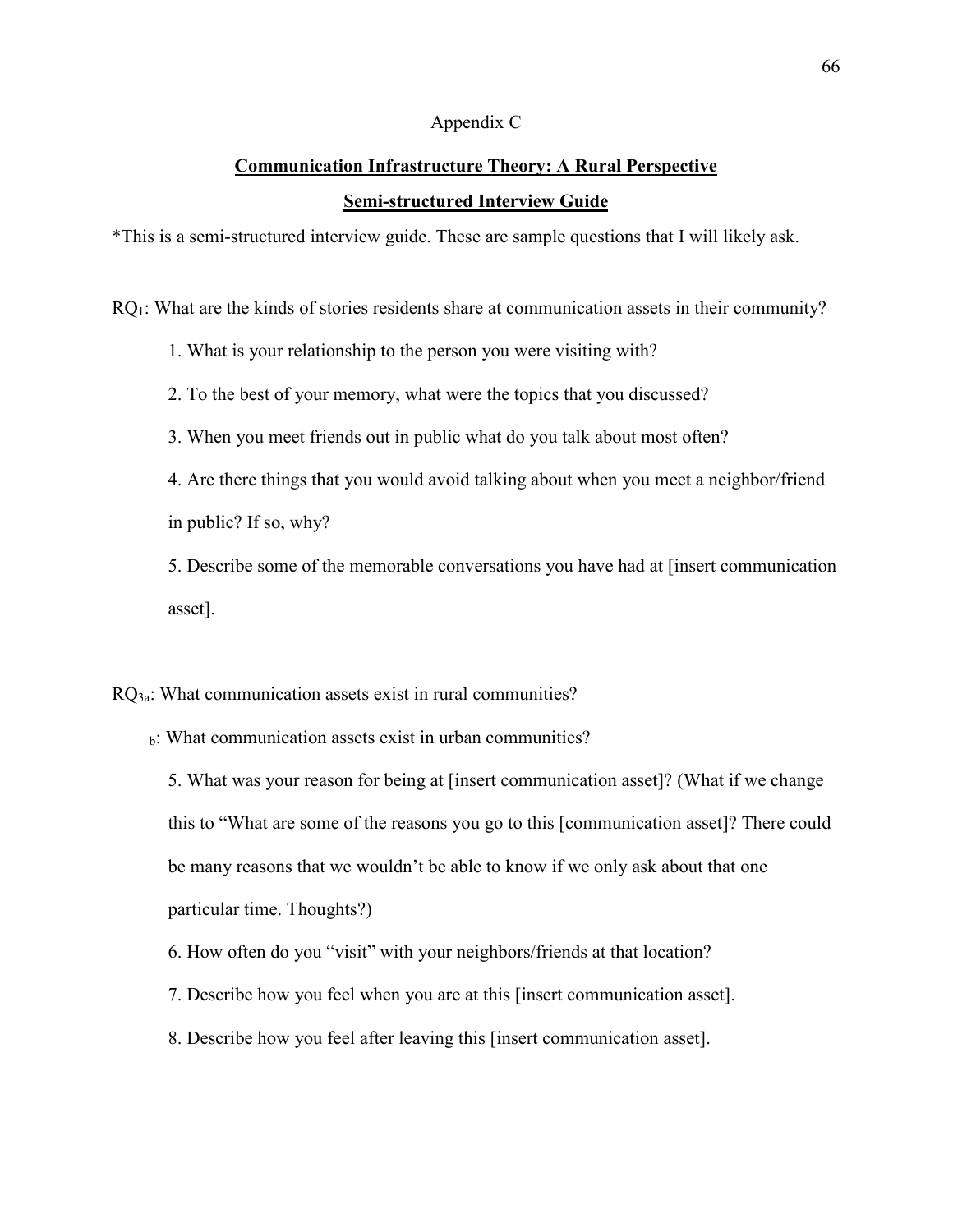9. What other locations do you find yourself visiting with neighbors/friends? What are your reasons for going to these locations?

10. Do you generally make plans to meet people at those locations or do you just run into people while you are there?

- 11. How would you describe your community?
- 12. How long have you lived here?
- 13. What groups or organizations do you belong to?
- 14. Is there anything else you would like to add before we end the interview?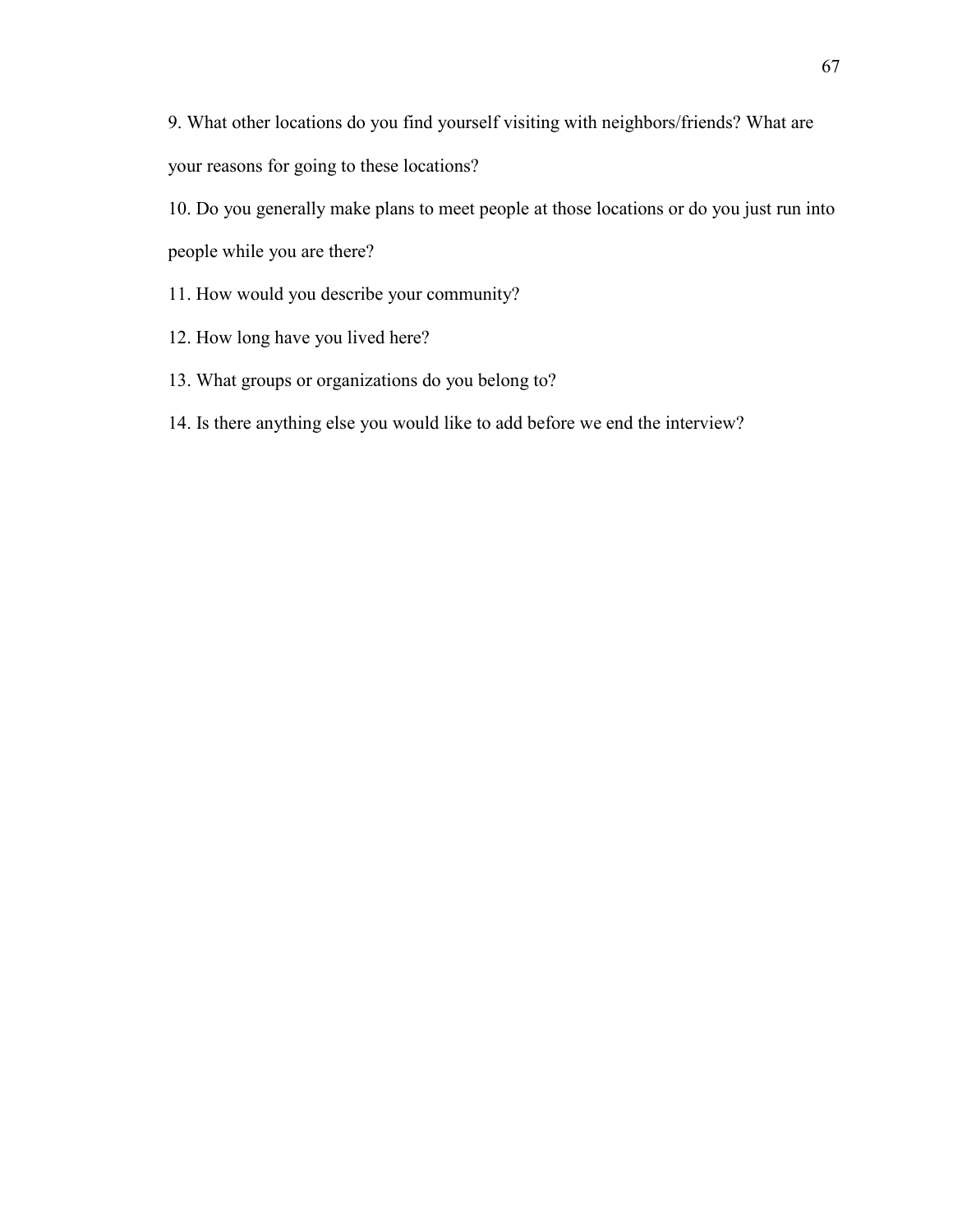# Appendix D

### Data Tables

## Table 1

# *Demographics of Interview Participants*

|              |        |                | Residential   | Miles            |                |
|--------------|--------|----------------|---------------|------------------|----------------|
| Name         | Gender | Age $(yrs.)$   | Tenure (yrs.) | From Town        | Occupation     |
| Clark        | M      | 80's           | life          | 0                | retired        |
| Emily        | F      | 20's           | life          | $\boldsymbol{0}$ | student        |
| Connor       | M      | 20's           | life          | $\boldsymbol{0}$ | student        |
| Carol        | F      | 60's           | 14            | $\boldsymbol{0}$ | teacher        |
| Samantha     | F      | 50's           | $30+$         | 2                | manager        |
| Taylor       | M      | 40's           | life          | $\boldsymbol{0}$ | blogger        |
| Diane        | F      | 60's           | 45            | $\boldsymbol{0}$ | retired        |
| Gayle        | F      | 20's           | 15            | $\boldsymbol{0}$ | nurse          |
| Carolyn      | F      | 50's           | $40+$         | 8                | domestic       |
| Kathy        | F      | 40's           | life          | 15               | cashier        |
| Martha       | F      | 70's           | life          | 10               | farmer         |
| Karen        | F      | 50's           | life          | 8                | administrator  |
| Kelly        | F      | 40's           | 14            | 11               | homemaker      |
| Chip         | F      | 50's           | 14            | 11               | professional   |
| <b>Bobbi</b> | F      | 70's           | 9             | 14               | retired        |
| Nettie       | F      | 80's           | life          | $\boldsymbol{0}$ | retired        |
| Phoebe       | F      | $40^{\circ}$ s | 18            | $\boldsymbol{0}$ | teacher        |
| Margaret     | F      | 60's           | life          | $\overline{c}$   | city employee  |
| Fiona        | F      | 60's           | life          | 8                | hairdresser    |
| Janet        | F      | 50's           | 35            | 10               | business owner |

*Note.* yrs.= years.

#### Table 2

## *Observation Locations and Times*

| Location             | Day of Week | Time of Day                       |
|----------------------|-------------|-----------------------------------|
| Downtown Square      | Monday      | $1:00 \text{pm} - 2:00 \text{pm}$ |
| Wal-Mart             | Saturday    | $6:00$ pm- 7:30pm                 |
| McDonalds            | Wednesday   | 8:20am-9:00am                     |
| Restaurant           | Thursday    | 6:30am-7:30am                     |
| <b>Walking Trail</b> | Tuesday     | $5:30$ pm- $6:15$ pm              |

*Note.* All observations were completed in late March to early April. Each mapping area is represented by at least one location.